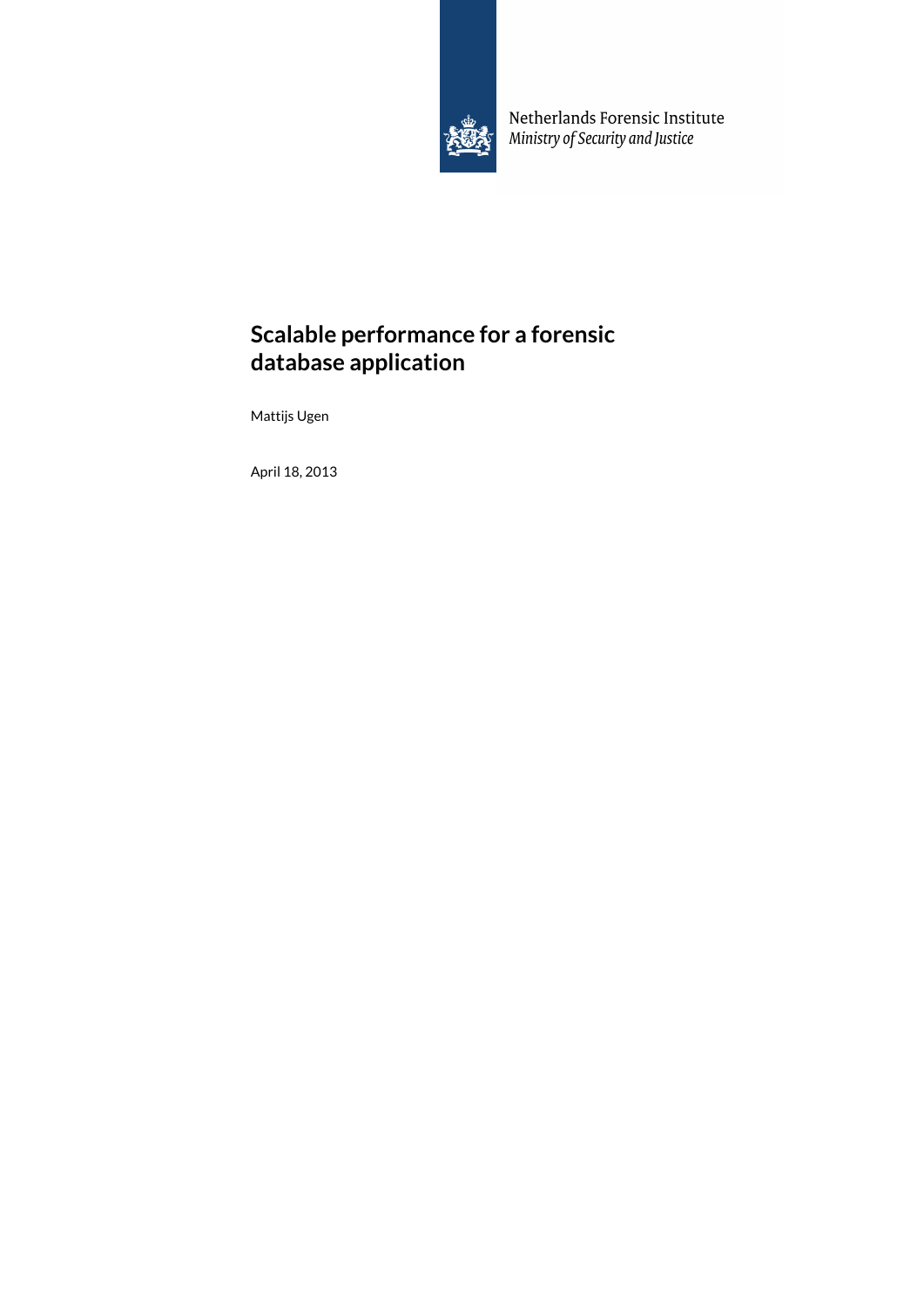#### **Abstract**

As digital forensic investigations deal with more and more data, the [NFI](#page-7-0) foresees scalability issues with the current solution in the near future. Following the global trend towards distributed solutions for 'Big data' problems, the [NFI](#page-7-0) wants to find a suitable architecture to replace the currently used [XIRAF](#page-7-1) system. Using experimental implementations on top of a selection of distributed data stores, we present query performance timings in three different scaling dimensions: cluster size, [working set](#page-7-2) size and the amount of parallel clients. We present that scaling characteristics for parallel clients show a linear trend, but proves hard to measure for the other dimensions. A distributed search engine architecture proves the best candidate for the [NFI,](#page-7-0) warranting closer investigation in that area for a real-world deployment.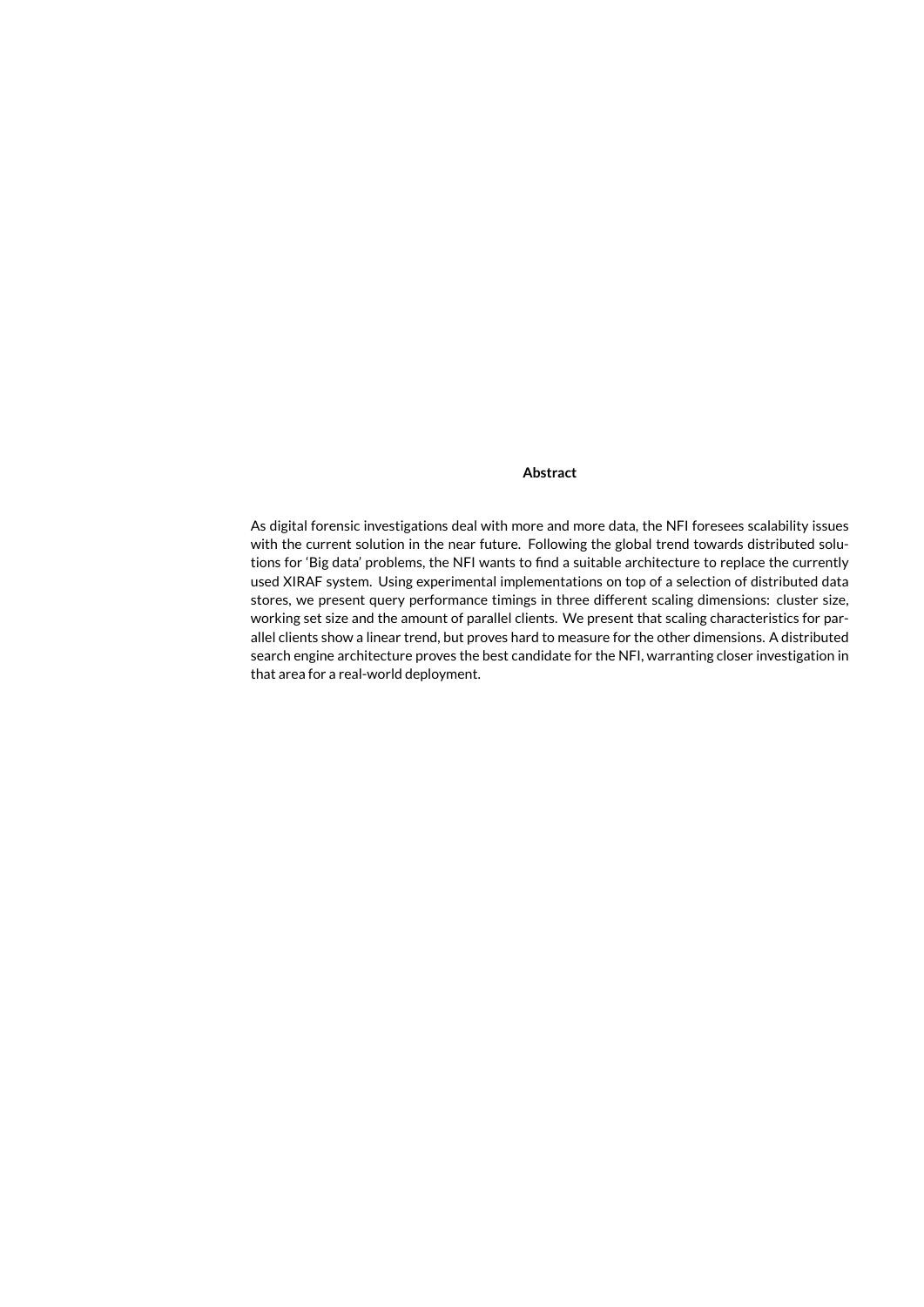# Acknowledgements

This work would not have been possible without the suggestions, feedback, cooperation and patience of a great number of people. First and foremost, many thanks to my supervisors Djoerd Hiemstra and Robin Aly at the University of Twente and Harm van Beek at the Netherlands Forensics Institute; their carefully directed questions and valuable feedback have shaped this work considerably. Thanks as well to my other coworkers at the Netherlands Forensics Institute for creating a relaxed, open and stimulating work environment. Last but not least, I would like to thank my friends and family for their everlasting support and encouragement.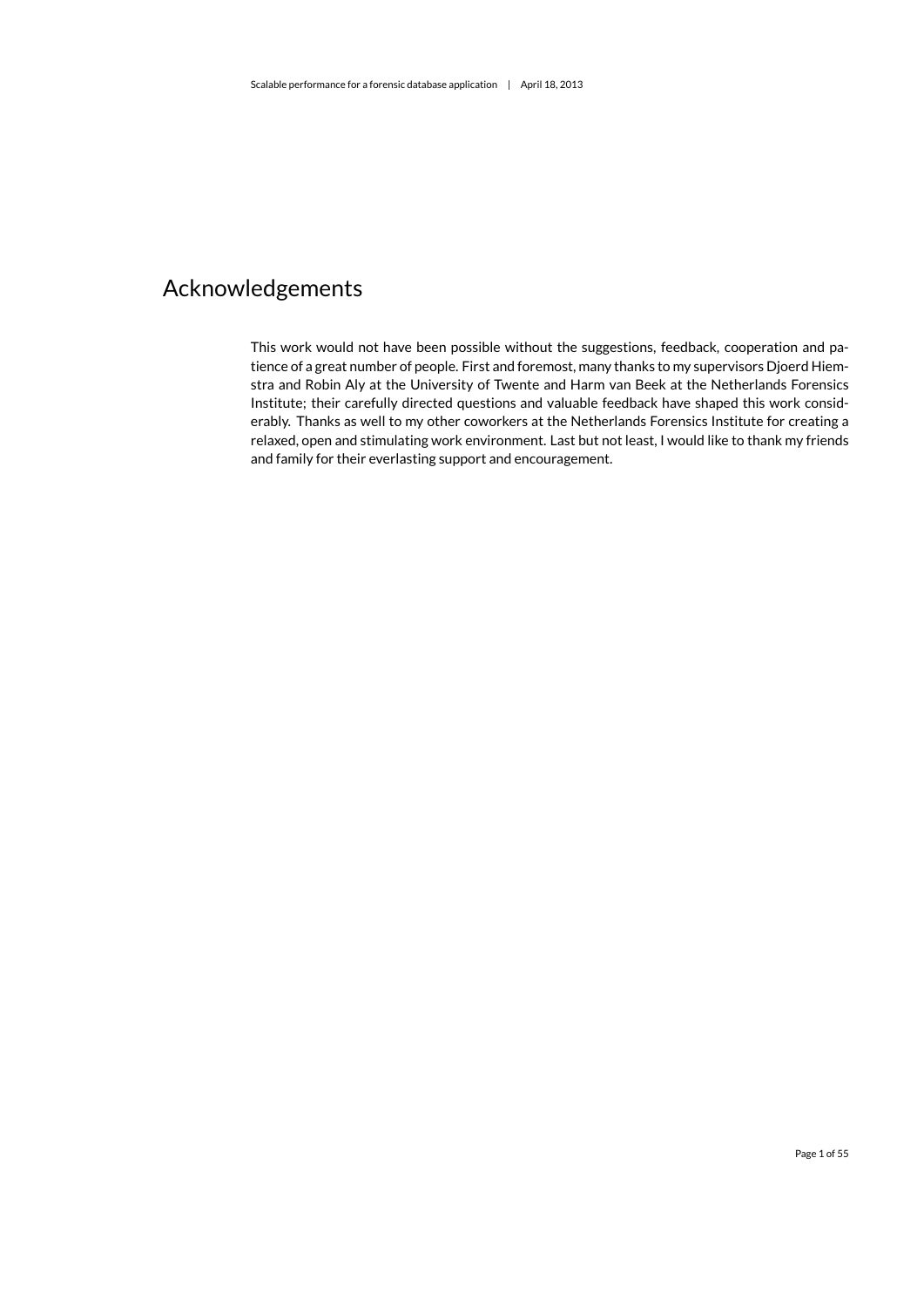# <span id="page-3-0"></span>**Contents**

|                | <b>Contents</b>  |                         |                             |    |  |  |  |  |  |  |  |  |  |  |  |
|----------------|------------------|-------------------------|-----------------------------|----|--|--|--|--|--|--|--|--|--|--|--|
| 1              | Introduction     |                         |                             |    |  |  |  |  |  |  |  |  |  |  |  |
|                | 1.1              |                         |                             |    |  |  |  |  |  |  |  |  |  |  |  |
|                |                  | 1.1.1                   |                             | 8  |  |  |  |  |  |  |  |  |  |  |  |
|                |                  | 1.1.2                   |                             | 8  |  |  |  |  |  |  |  |  |  |  |  |
|                |                  | 1.1.3                   |                             | 9  |  |  |  |  |  |  |  |  |  |  |  |
|                |                  | 1.1.4                   |                             |    |  |  |  |  |  |  |  |  |  |  |  |
|                |                  | 1.1.5                   |                             |    |  |  |  |  |  |  |  |  |  |  |  |
|                | 1.2              |                         |                             |    |  |  |  |  |  |  |  |  |  |  |  |
|                | 1.3              |                         |                             |    |  |  |  |  |  |  |  |  |  |  |  |
|                |                  | 1.3.1                   |                             |    |  |  |  |  |  |  |  |  |  |  |  |
|                |                  | 1.3.2                   |                             |    |  |  |  |  |  |  |  |  |  |  |  |
|                |                  | 1.3.3                   |                             |    |  |  |  |  |  |  |  |  |  |  |  |
|                |                  | 1.3.4                   |                             |    |  |  |  |  |  |  |  |  |  |  |  |
| $\overline{2}$ |                  |                         | Systems under investigation | 17 |  |  |  |  |  |  |  |  |  |  |  |
|                | 2.1              |                         |                             |    |  |  |  |  |  |  |  |  |  |  |  |
|                | $2.2\phantom{0}$ |                         |                             |    |  |  |  |  |  |  |  |  |  |  |  |
|                | 2.3              |                         |                             |    |  |  |  |  |  |  |  |  |  |  |  |
|                | 2.4              |                         |                             |    |  |  |  |  |  |  |  |  |  |  |  |
| 3              |                  | <b>Solution designs</b> |                             | 21 |  |  |  |  |  |  |  |  |  |  |  |

Page 2 of [55](#page-56-0)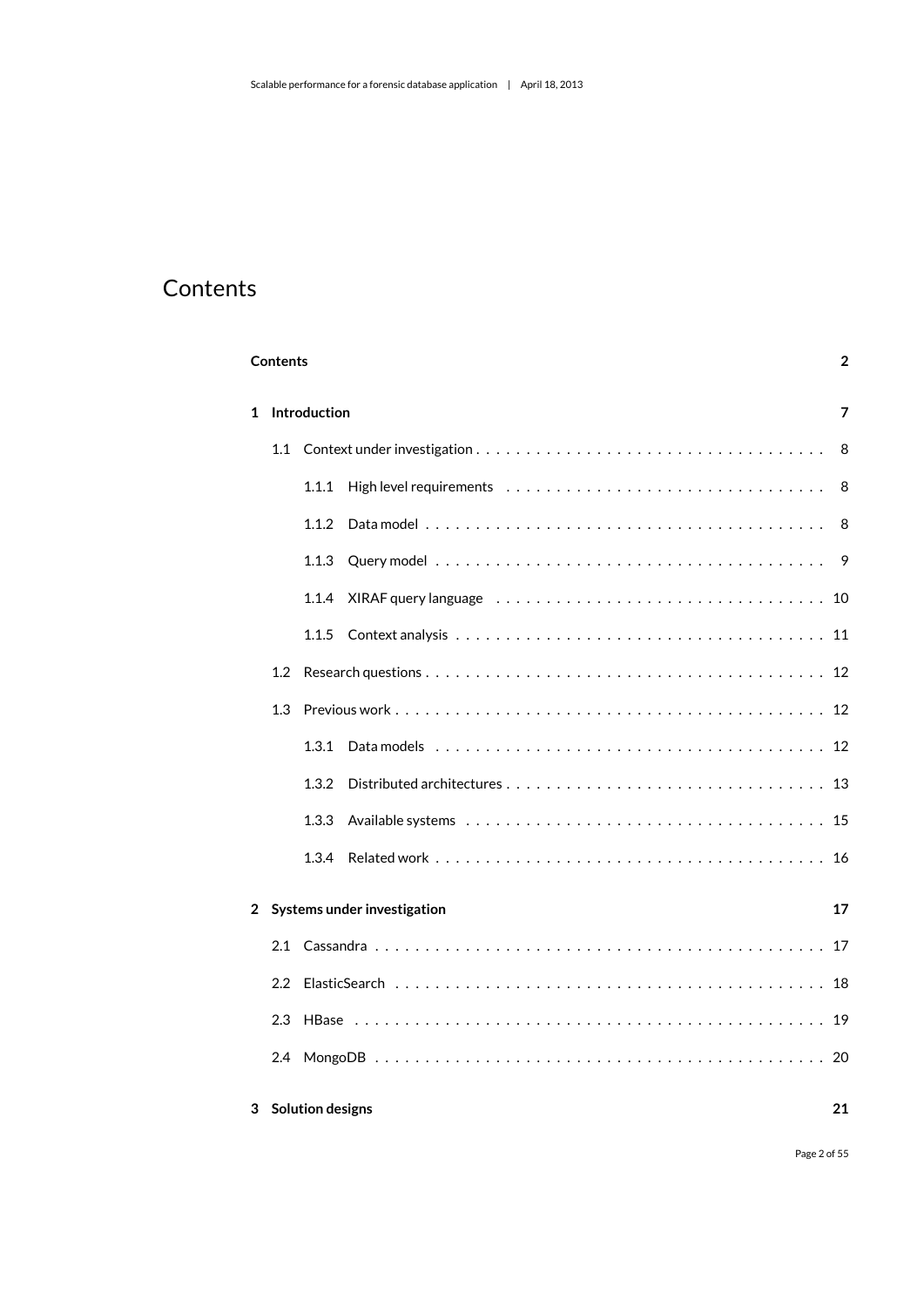|     | 3.1.1              |    |
|-----|--------------------|----|
|     |                    |    |
| 3.2 |                    |    |
|     |                    |    |
|     |                    |    |
| 3.3 |                    |    |
|     |                    |    |
|     |                    |    |
| 3.4 |                    |    |
|     |                    |    |
|     |                    |    |
| 3.5 |                    |    |
|     |                    |    |
|     |                    |    |
| 3.6 |                    |    |
|     | 4 Experiment setup | 32 |
|     |                    |    |
|     |                    |    |
| 4.3 |                    |    |
|     | 4.3.1              |    |
|     | 4.3.2              | 34 |
| 4.4 |                    |    |
| 4.5 |                    |    |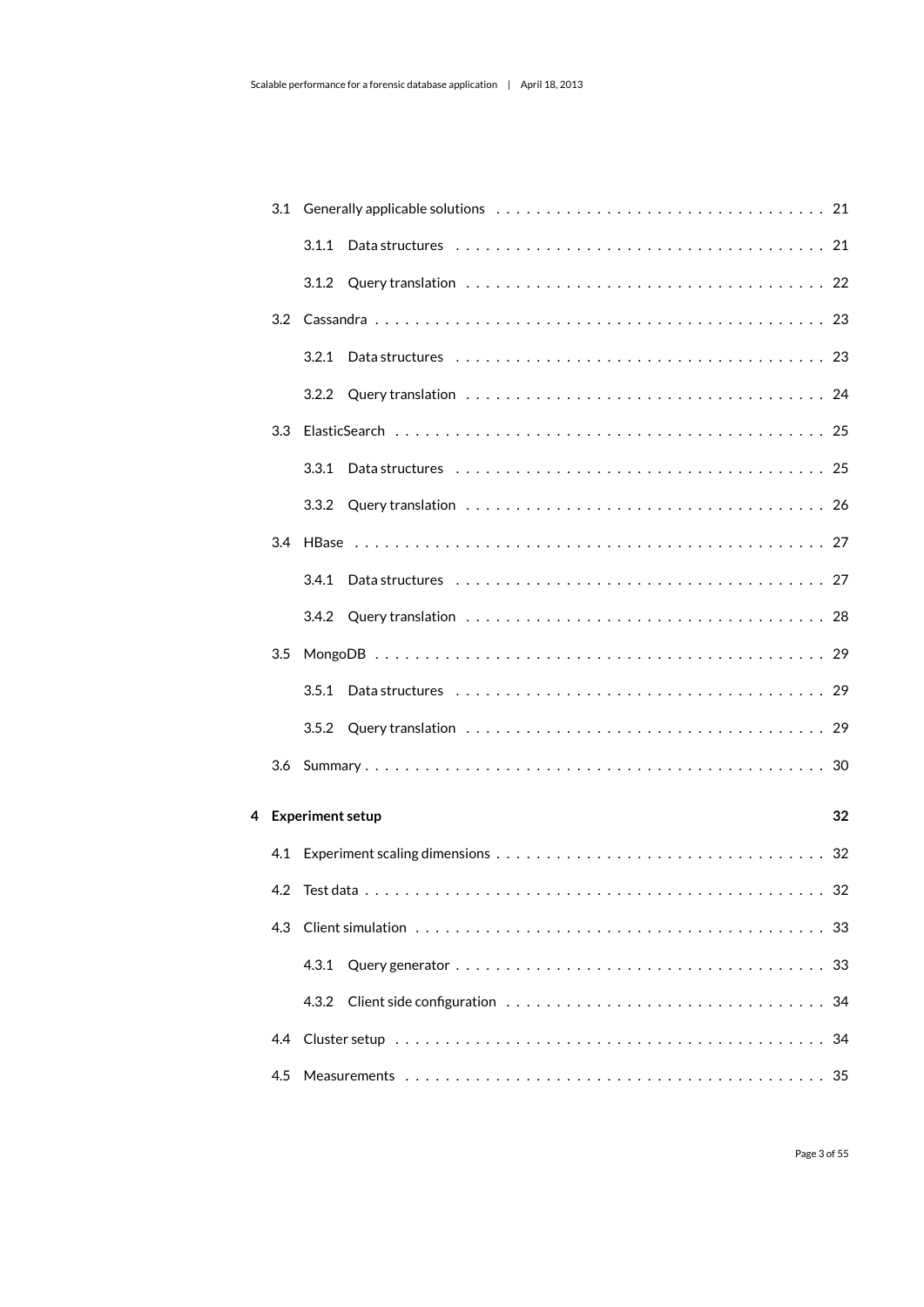| 5 |     | <b>Experimental results</b><br>36          |    |  |  |  |  |  |  |  |  |  |  |
|---|-----|--------------------------------------------|----|--|--|--|--|--|--|--|--|--|--|
|   |     |                                            |    |  |  |  |  |  |  |  |  |  |  |
|   |     | 5.1.1                                      |    |  |  |  |  |  |  |  |  |  |  |
|   |     | 5.1.2                                      |    |  |  |  |  |  |  |  |  |  |  |
|   |     |                                            |    |  |  |  |  |  |  |  |  |  |  |
|   |     |                                            |    |  |  |  |  |  |  |  |  |  |  |
| 6 |     | <b>Conclusions</b>                         | 41 |  |  |  |  |  |  |  |  |  |  |
|   |     |                                            |    |  |  |  |  |  |  |  |  |  |  |
|   |     |                                            |    |  |  |  |  |  |  |  |  |  |  |
| 7 |     | <b>Discussion and future work</b>          | 43 |  |  |  |  |  |  |  |  |  |  |
|   |     |                                            |    |  |  |  |  |  |  |  |  |  |  |
|   | 7.2 |                                            |    |  |  |  |  |  |  |  |  |  |  |
|   | 7.3 |                                            |    |  |  |  |  |  |  |  |  |  |  |
|   |     |                                            |    |  |  |  |  |  |  |  |  |  |  |
|   |     | Bibliography                               | 45 |  |  |  |  |  |  |  |  |  |  |
|   |     | <b>Secondary sources</b>                   | 48 |  |  |  |  |  |  |  |  |  |  |
|   |     |                                            |    |  |  |  |  |  |  |  |  |  |  |
|   |     | A XIRAF data and query examples            | 50 |  |  |  |  |  |  |  |  |  |  |
|   |     |                                            |    |  |  |  |  |  |  |  |  |  |  |
|   |     |                                            |    |  |  |  |  |  |  |  |  |  |  |
| В |     | Lexicographically sortable number encoding | 53 |  |  |  |  |  |  |  |  |  |  |
|   | B.1 |                                            |    |  |  |  |  |  |  |  |  |  |  |
|   |     |                                            |    |  |  |  |  |  |  |  |  |  |  |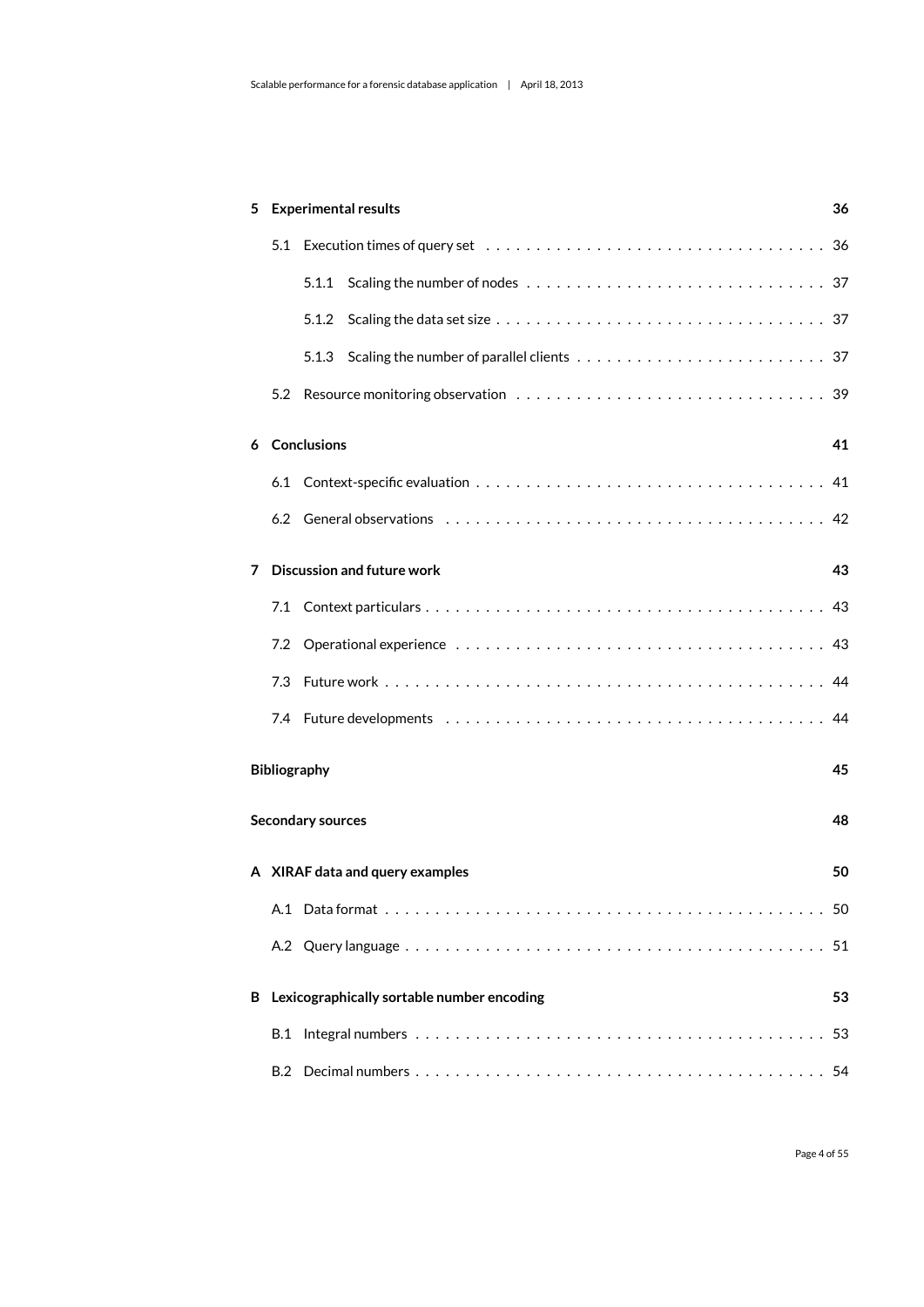**[C Cluster details](#page-56-1) 55**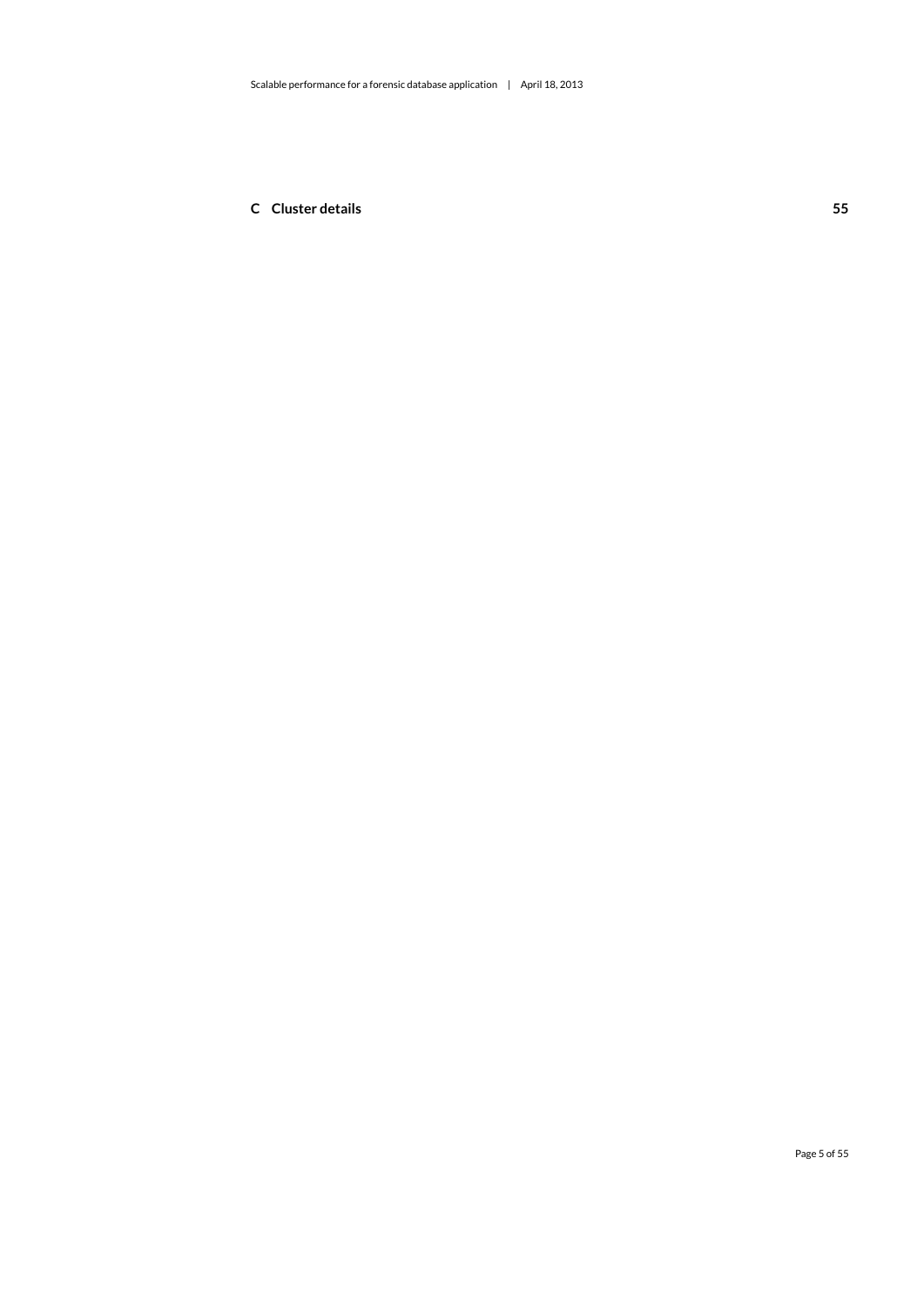# Glossary

- <span id="page-7-4"></span>**Image** A file containg a bit-exact copy of the digital content of a device.
- <span id="page-7-0"></span>**NFI** *Netherlands Forensics Institute*, institute of the Dutch department of security and justice dedicated to forensic investigations and research.
- <span id="page-7-3"></span>**Trace** A singular piece of digital evidence, representing a concept like a file, phone call or chat message. See also Section [1.1.2.](#page-9-2)
- <span id="page-7-2"></span>**Working set** The subset of data present in a data store that is the subject of current use. Data *not* in the current working set could be for archival purposes or become part of the working set in the future.
- <span id="page-7-1"></span>**XIRAF** *an XML Information Retrieval Approach to digital Forensics*, a system designed to extract digital forensic [traces](#page-7-3) from device [images](#page-7-4) in an automated manner and allow users to filter these traces.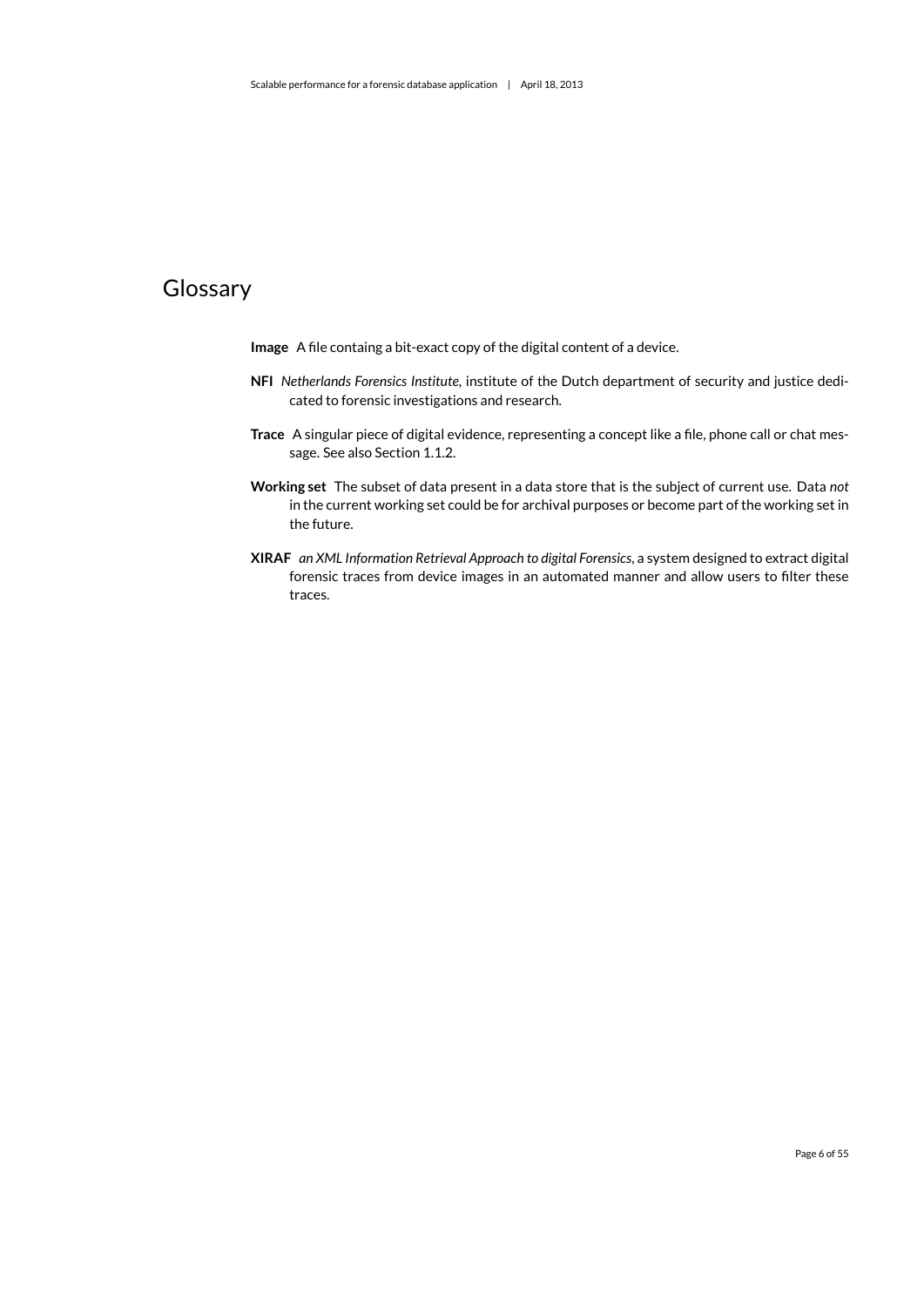## <span id="page-8-0"></span>1 Introduction

The art of digital forensics consists of extracting and interpreting [traces](#page-7-3) from digital material. Using specifications and reverse engineering of both physical devices and software components, the [NFI](#page-7-0) is capable of turning a digital data set into a large collection of digital [traces](#page-7-3) representing a wide range of concepts like (deleted) files, pictures, email messages, telephone call logs and processes running at the time a device was seized. The result of the extraction process is stored in a software system known as [XIRAF](#page-7-1) [\[5\]](#page-46-1) that enables users to search the total set of digital [traces](#page-7-3) for items or activities that allow them to answer specific questions stated by clients.

The use of digital equipment is continuously increasing as the size of memory and storage in phones, personal computers and other devices still scales with Moore's Law [\[24\]](#page-47-0). As such, the amount of data processed by [XIRAF](#page-7-1) is ever increasing, with an increased number of traces extracted from this data as a result. Given an increasing amount of [traces](#page-7-3) stored in the database, [XIRAF](#page-7-1) is forced to scale up to be able to cope with the pattern of use. The design of the current system does not allow for a future-proof way to scale up, requiring a bigger machine to process more data. To be able to handle the increasing amount of digital material processed and be more future-proof, the [NFI](#page-7-0) is redesigning the system used for digital data analysis, of which the database layer is an important component. If the system as a whole would be able to scale out—be able to handle more data by adding more machines to a clustered setup—an ever increasing amount of data could be handled by increasing the total size of a cluster of machines rather than needing to replace machines with more powerful ones. Combining this with the fact that the increase in cost of server hardware is generally exponentially related to an increase in processing power, being able to scale *out* a system design is a desirable property.

The advent of the term "Big data" has not only revolutionized the way in which large data sets are analyzed, but has also sparked the development of distributed database systems to store large data sets in a structured manner. Issues with the traditional relational model surfacing when applied in a distributed environment are often dealt with by dropping the relational model in favor of a one that is often simpler and more performant in a distributed environment. Not supporting the relational model allows the use of alternative data and query models, making the choice of technology complicated as non-relational distributed data stores are not as easily compared as relational database products. Choosing the best database layer architecture now requires research and experimentation.

With this work, we contribute an evaluation of database technologies for a particular type of context to a field that makes comparison of available options tough due to differences in focus and features.

The rest of this report is structured as follows. The context of the application from which this work is motivated is described in Section [1.1.](#page-9-0) Previous work related to the context and the direction the [NFI](#page-7-0) is heading is provided in Section [1.3.](#page-13-1) The research questions that have driven this work are provided in Section [1.2.](#page-13-0) The systems that have been selected for evaluation following the particulars of previous work are described in Section [2.](#page-18-0) Section [3](#page-22-0) describes the way in which is the data and queries are translated onto the systems under evaluation. Methods and the experiment setup are provided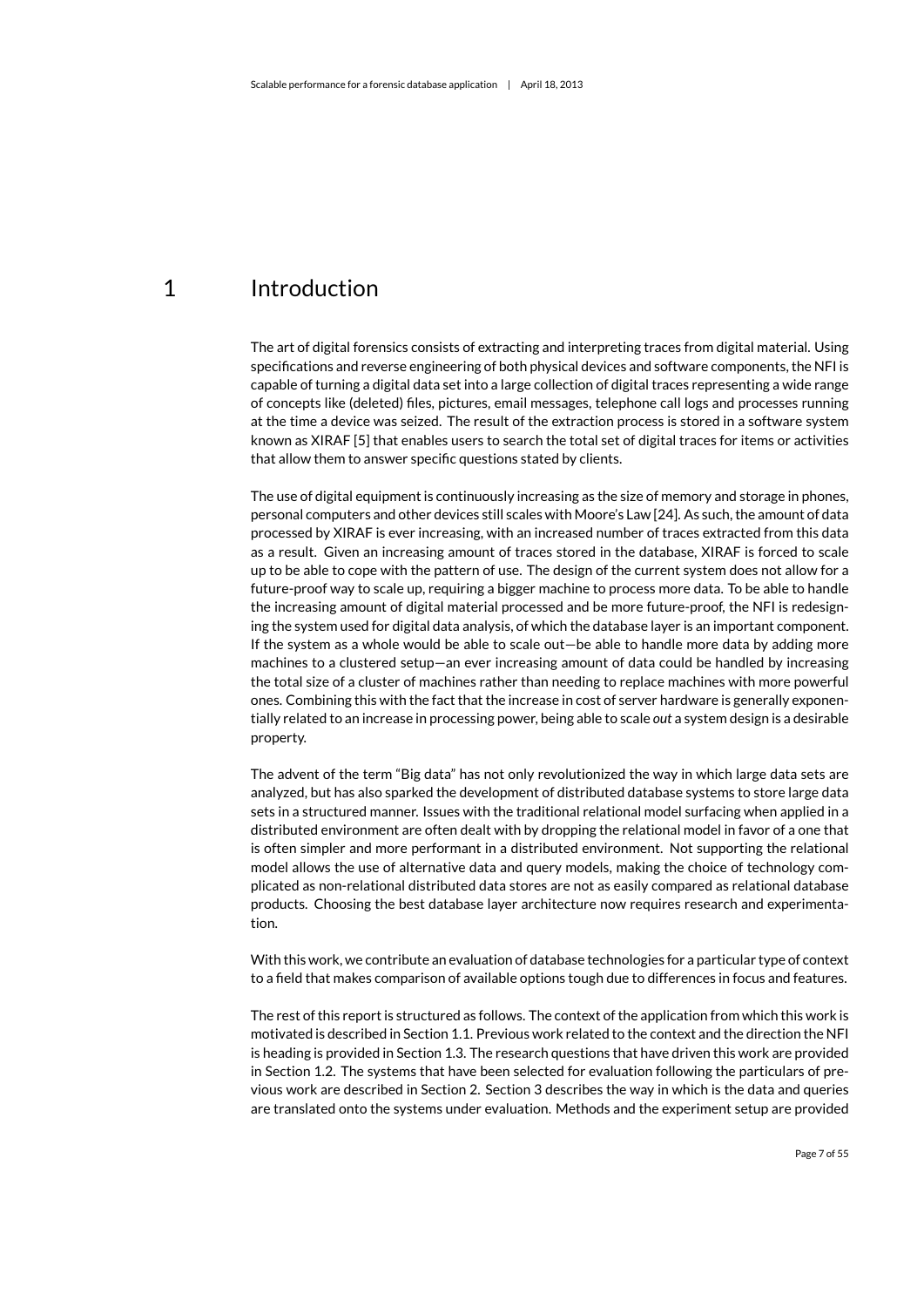<span id="page-9-0"></span>in Section [4.](#page-33-0) Finally, Sections [5,](#page-37-0) [6](#page-42-0) and [7](#page-44-0) provide the results, conclusions and a discussion of the work.

## 1.1 Context under investigation

Although this work aims to be a survey of general database technologies and scaling characteristics, it is motivated from the context of a digital trace database deployed at the [NFI.](#page-7-0) The research context is currently known as [XIRAF](#page-7-1) [\[5\]](#page-46-1), an information system storing large amounts of digital forensic [traces](#page-7-3) used by investigators to gather digital evidence. The [XIRAF](#page-7-1) system is currently being evaluated and redesigned to be more future-proof and scalable. Expected data volumes and throughput characteristics play an important role in the design of the new system, which reflects in the statements made in this report.

The results and conclusions of this work are not aimed directly at [XIRAF'](#page-7-1)s successor, but [XIRAF'](#page-7-1)s particulars are taken into account when evaluating characteristics of database technologies. To put statements about the system under development into perspective, a number of high level requirements for the database subsystem of [XIRAF'](#page-7-1)s successor are listed below, followed by a more detailed description of the data and query models.

#### **1.1.1 High level requirements**

<span id="page-9-1"></span>The main motivation of this work is the increase in size the material that is processed in digital forensic investigations. As the size pertains to both the number of cases processed per year and the amount of data that is associated with a case, the [NFI](#page-7-0) expects the scale of things to become a problem for the current solution sooner rather than later. The high level requirements for [XIRAF'](#page-7-1)s successor are described in detail in unpublished work at the [NFI.](#page-7-0) For the scope of our work the following requirements are taken into account:

- **Scalability:** The system should be able to scale 'horizontally', allowing both the database throughput and size to increase at least linearly by adding more nodes to the system. Additionally, the system is to be used by many concurrent users.
- **No single point of failure:** Any node that experiences a hardware or software failure should not cause the system as a whole to become unavailable or corrupted.
- **Data model:** The system should be able to handle the data model that is currently used with [XIRAF,](#page-7-1) the details of which are provided in Section [1.1.2.](#page-9-2)
- **Query capabilities:** Apart from retrieving objects by their unique identifiers, the system should be able to search for sets of [traces](#page-7-3) that match a set of predicates, the details of which are provided in Section [1.1.3.](#page-10-0)

#### **1.1.2 Data model**

<span id="page-9-2"></span>The data of interest for this work is the result of the analysis of a piece of digital evidence, usually an bit-for-bit [image](#page-7-4) of a physical device. The analysis process creates an annotation object for every [trace](#page-7-3) extracted from the raw evidence data. An annotation is composed of a set of properties describing the [trace](#page-7-3) it refers to and its relation to other [traces.](#page-7-3) The complete set of annotations is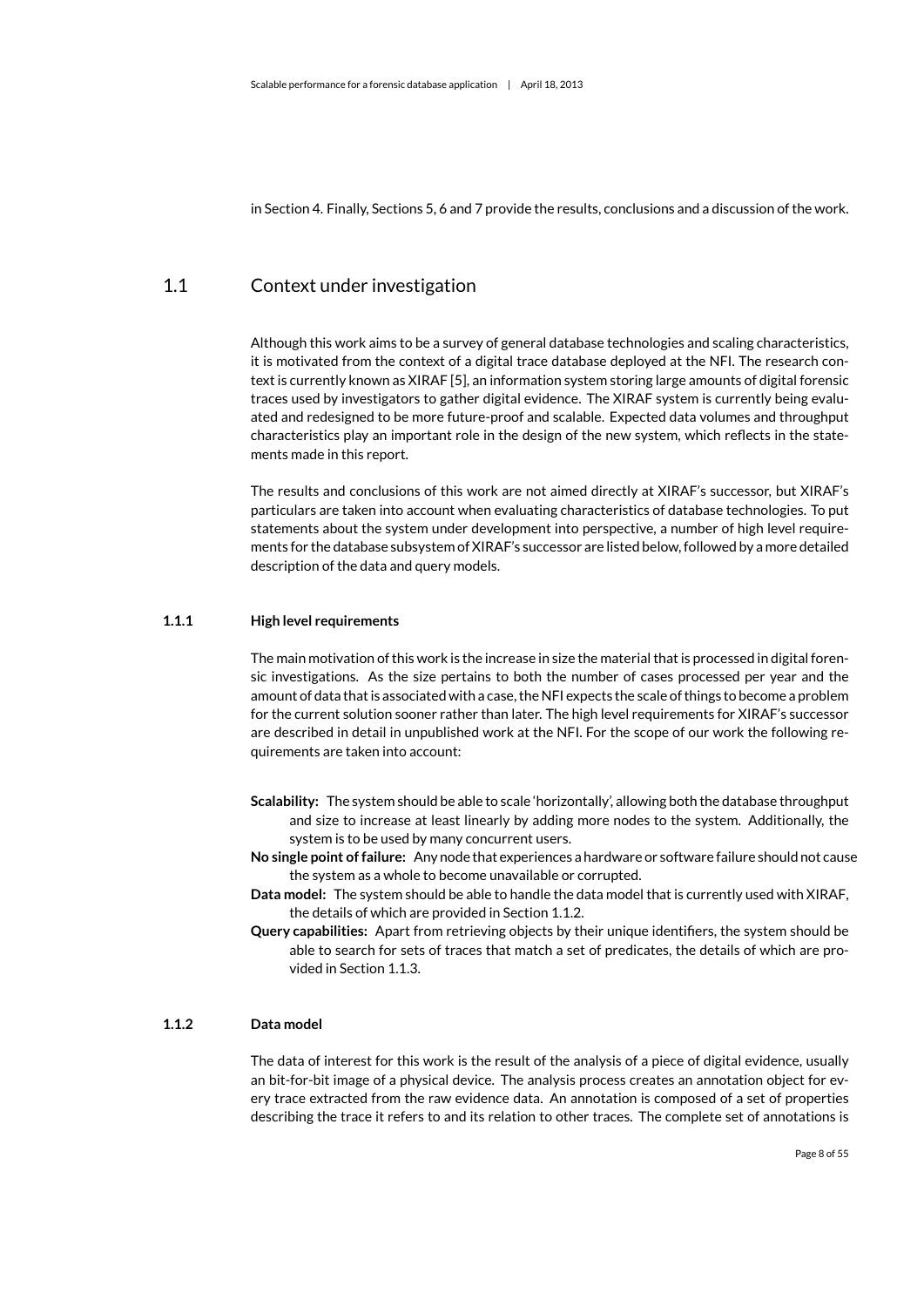called the *meta data* of a piece of digital evidence. A directory on a file system, for example, is annotated with properties like the name of the directory, the last time it was accessed and its parent directory on the file system. A file on that same file system is annotated with properties much like that of a directory, but also with a descriptor that states where on the [image](#page-7-4) the file resides. This descriptor allows [XIRAF](#page-7-1) to retrieve the original file the [trace](#page-7-3) was created from, also called the *content* of a [trace.](#page-7-3) Every [trace](#page-7-3) is assigned an identifier that is unique within the meta data for any [image.](#page-7-4)

References to another [traces](#page-7-3) turn the complete set of annotations into a tree data structure. The meta data that is handled by [XIRAF](#page-7-1) is expressed in the eXtensible Markup Language (XML) [\[8\]](#page-46-2). Although references could potentially turn the data set into a graph—making a symbolic link on a file system refer to the [trace](#page-7-3) it links to, for example—this is not permitted by [XIRAF'](#page-7-1)s data model specification. Preserving the presentation and interchange format is not necessary, the tree structure encoded as particular child elements in XML, *is* of importance. As such, a single [trace](#page-7-3) can have an various number of distinct properties, each with its own typed value. Possible value types are *string*, *decimal number*, *integral number*, *time stamp*, and *boolean*. [XIRAF'](#page-7-1)s data model defines a fixed set of [trace](#page-7-3) types, such as "file", "phone call", "deleted" or "registry entry". Furthermore, a [trace](#page-7-3) can have multiple types, which would be the case for a [trace](#page-7-3) representing a deleted file—residing in a recycle bin at the time of analysis—having both "file" and "deleted" types. The properties assigned to a [trace](#page-7-3) are predefined for each possible [trace](#page-7-3) type and can be optional. Appendix [A.1](#page-51-1) provides an example of a data set encoded as an XML document.

#### **1.1.3 Query model**

<span id="page-10-0"></span>In contrast to a service like Twitter, where a user will often query the system for something specific, the question that will yield an investigator with the result that 'breaks the case' is often not know beforehand. [XIRAF](#page-7-1) is often used to sieve through data, continuously narrowing the view of a data set to the point where a user will investigate the digital [traces](#page-7-3) left in view. To accommodate this use case, an investigator is able to ask arbitrary questions regarding the digital [trace](#page-7-3) data. The system has a very rich query model, allowing a range of different predicates to be expressed by the user:

**Retrieval by unique identifier:** Retrieves digital traces by a known unique identifier.

- **Match by property value range:** Retrieves digital traces that have a property whose value matches a given range. To find all files modified in a particular week, a query could be issued for files whose property "modification date" is between the start and end dates of that week.
- **Retrieval by structure:** Retrieves digital traces from the structure mentioned in section [1.1.2.](#page-9-2) An example would be to retrieve the children from a [trace](#page-7-3) representing a directory on a file system, effectively retrieving a list of the files and the subdirectories in the directory [trace.](#page-7-3)
- **Match by text property:** Retrieves digital traces that have a textual property exactly matches, starts with, ends with or contains a given string of characters. Finding emails sent to anyone at the domain "example.com" for example, would be expressed as a text property query for [traces](#page-7-3) of which a property named "recipient" ends with "example.com".
- **Match by full text query:** Retrieves digital [traces](#page-7-3) that match a full text query, such as finding text documents containing the phrase "this is an example phrase".
- **Match by [trace](#page-7-3) type:** Retrieves [traces](#page-7-3) of a particular type, such as "file" or "email attachment".

The query types listed above do not cover the entire use of the current system, but form a representative set of features from the point of view of the database component. It should be noted that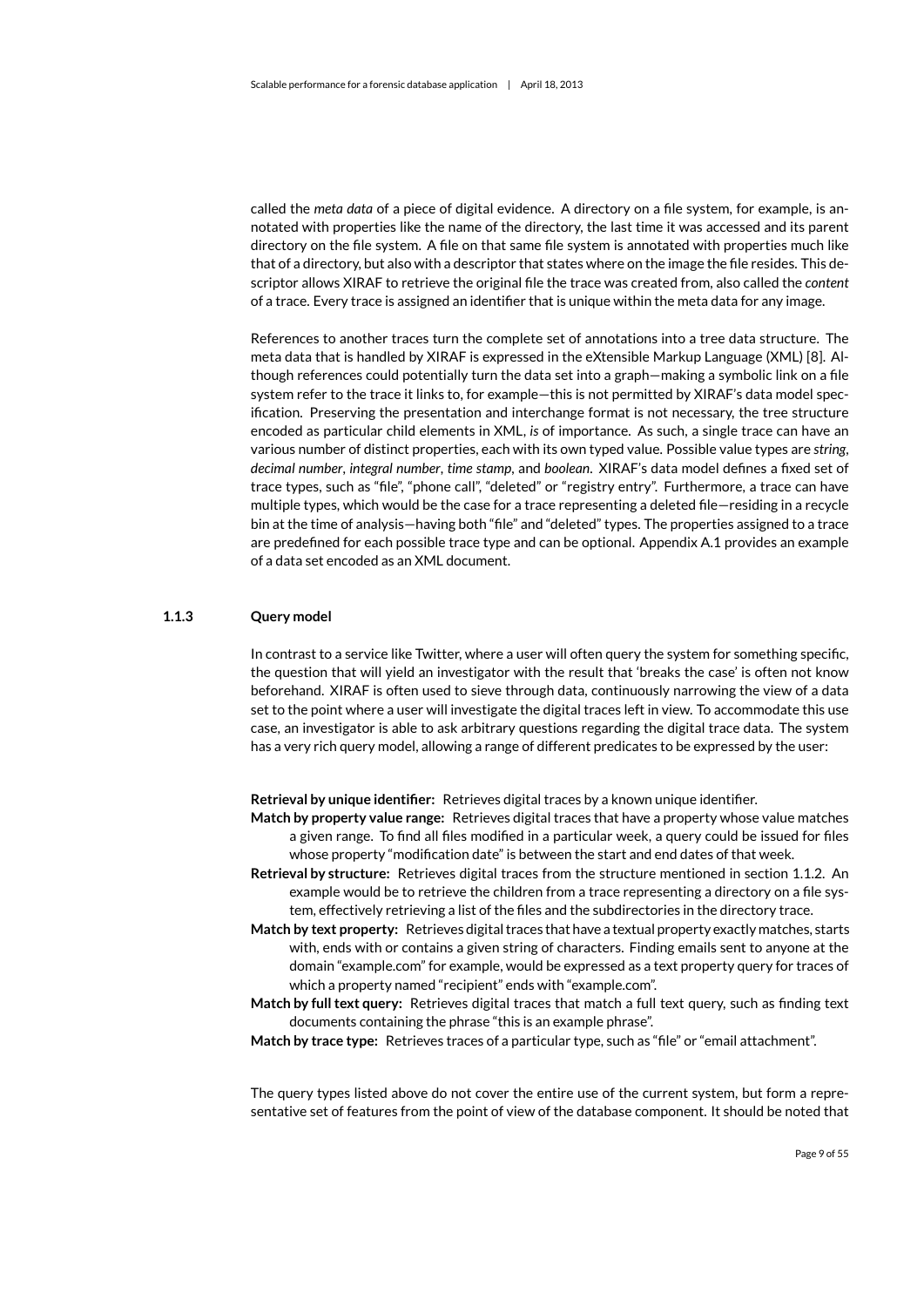these query types are used as filters and the system allows for boolean combinations of multiple filters. The system is also able to produce the byte sequence a [trace](#page-7-3) is based on—the actual picture of a file trace representing a picture file, for example—but this is out of the scope for the database. This feature is assumed to be the responsibility of a different subsystem.

#### **1.1.4 XIRAF query language**

<span id="page-11-0"></span>The queries issued to [XIRAF a](#page-7-1)re expressed in a domain-specific query language. In most cases, queries consist of a collection of filters that reduce the total set of [traces](#page-7-3) in a data set to a subset that is of interest to the user. Examples are filters that restrict the result set to all files that end with *".pdf"* or email sent from account *"john@example.com"*. The collection of filters is provided as a hierarchical structure, where each filter is applied to the result of the filter it contains. The inner most filter is defined to be applied to the full data set. Note that filter expressions are commutative: reordering the filters in a hierarchical query has no influence on the result of the query.

Aside from filters, the language allows expressions pertaining to the structure of the data set. As the structure of the data set is a tree of [traces,](#page-7-3) structure queries are issued as expressions on one of four axes: *ancestor*, *parent*, *child* and *descendant*. Their semantics are equivalent to their dictionary meaning: child elements of a [trace](#page-7-3) that is a folder on a file system are the files and folders contained in that particular [trace.](#page-7-3) The four axes are analogous to their semantics in the XPath language [\[11\]](#page-46-3). The semantics of a tree structure expression in the [XIRAF](#page-7-1) query language differ from that of a filter expression. Instead of reducing the size of the result set by requiring that the properties of [traces](#page-7-3) conform to particular predicates, a tree structure expression creates a new result set, possibly larger than the result set that would be created by the filters it contains. The new result set is created by finding the ancestors, parents, children or descendants of the [traces](#page-7-3) in the result set of the inner filters. Note that tree structure expressions, unlike filter expressions, are *not* commutative: the result of a query changes if the location of a tree structure expression in the hierarchical query structure is changed.

<span id="page-11-1"></span>**Listing 1.1 Example query in the [XIRAF q](#page-7-1)uery language**

| $\alpha$ -text-property $\alpha$                |                                                                                           |
|-------------------------------------------------|-------------------------------------------------------------------------------------------|
| <properties><property></property></properties>  |                                                                                           |
| <type>file </type>                              |                                                                                           |
| <property-name>name</property-name>             |                                                                                           |
|                                                 |                                                                                           |
| $\langle$ value >.pdf $\langle$ /value >        |                                                                                           |
| <match>ends-with </match>                       |                                                                                           |
| <case-sensitive>false</case-sensitive>          |                                                                                           |
| $\alpha$ -has-long-property $\alpha$            |                                                                                           |
| $\frac{100}{100}$                               | <properties><property><property-name>content size</property-name></property></properties> |
| <has-type></has-type>                           |                                                                                           |
| <type>deleted </type>                           |                                                                                           |
| <unrestricted-document></unrestricted-document> |                                                                                           |
|                                                 |                                                                                           |
| $\alpha$ /has-long-property>                    |                                                                                           |
| $\alpha$ /has $-$ text $-$ property>            |                                                                                           |

Listing [1.1](#page-11-1) shows an example query in the [XIRAF](#page-7-1) query language. The query contains three filters: the property *"name"* for the type *"file"* should end with *".pdf"*, the property *"content size"* should be greater than 100 and [traces](#page-7-3) should have type *"deleted"*. In other words: the query defines a search for deleted PDF files larger than 100 bytes. The innermost filter in the example is applied to the full set of [traces](#page-7-3) in the data set, expressed as <unrestricted-document /> in Listing [1.1.](#page-11-1) Appendix [A.2](#page-52-0)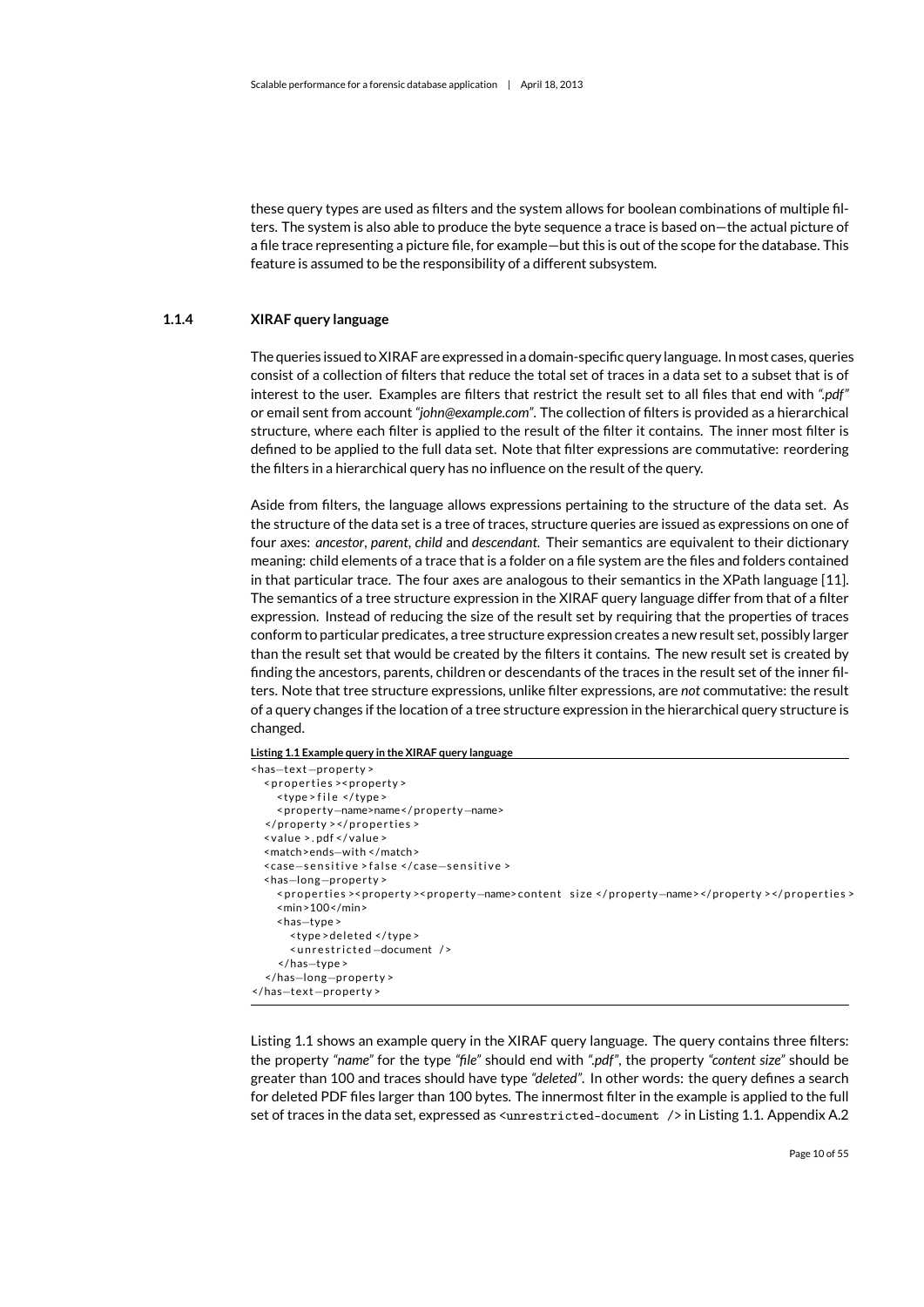

<span id="page-12-1"></span>**Figure 1.1 Query filter combination statistics (vertices and edges representing less than 1% of total query set have been omitted for readability).**

<span id="page-12-0"></span>provides additional examples using more complex features of the [XIRAF](#page-7-1) query language.

#### **1.1.5 Context analysis**

Using application logs from [XIRAF,](#page-7-1) usage statistics of the features in the query model are generated. As [XIRAF](#page-7-1) queries are composed of a number of filters, the combination of different types of filters can be used to build a statistical model of the usage pattern of the database layer of the application. Figure [1.1](#page-12-1) displays the result of a statistical analysis of around 250.000 queries issued by [XIRAF](#page-7-1) in a two year period. The paths from the root of the tree to any other node represents a possible combination of filters found in the application logs. The path from the *query-root* to *timestamp*, for example, represents queries with exactly one filter, matching [traces](#page-7-3) that have a property of type *timestamp* within a certain value. The percentages in the nodes represent the relative amount of queries that 'end' in that node, containing the filters of the types along the path to that node and the contribution of those queries to the total set that was analyzed. The percentages do not add up to 100% as a part of the data that make up the figure as a whole has been omitted for readability.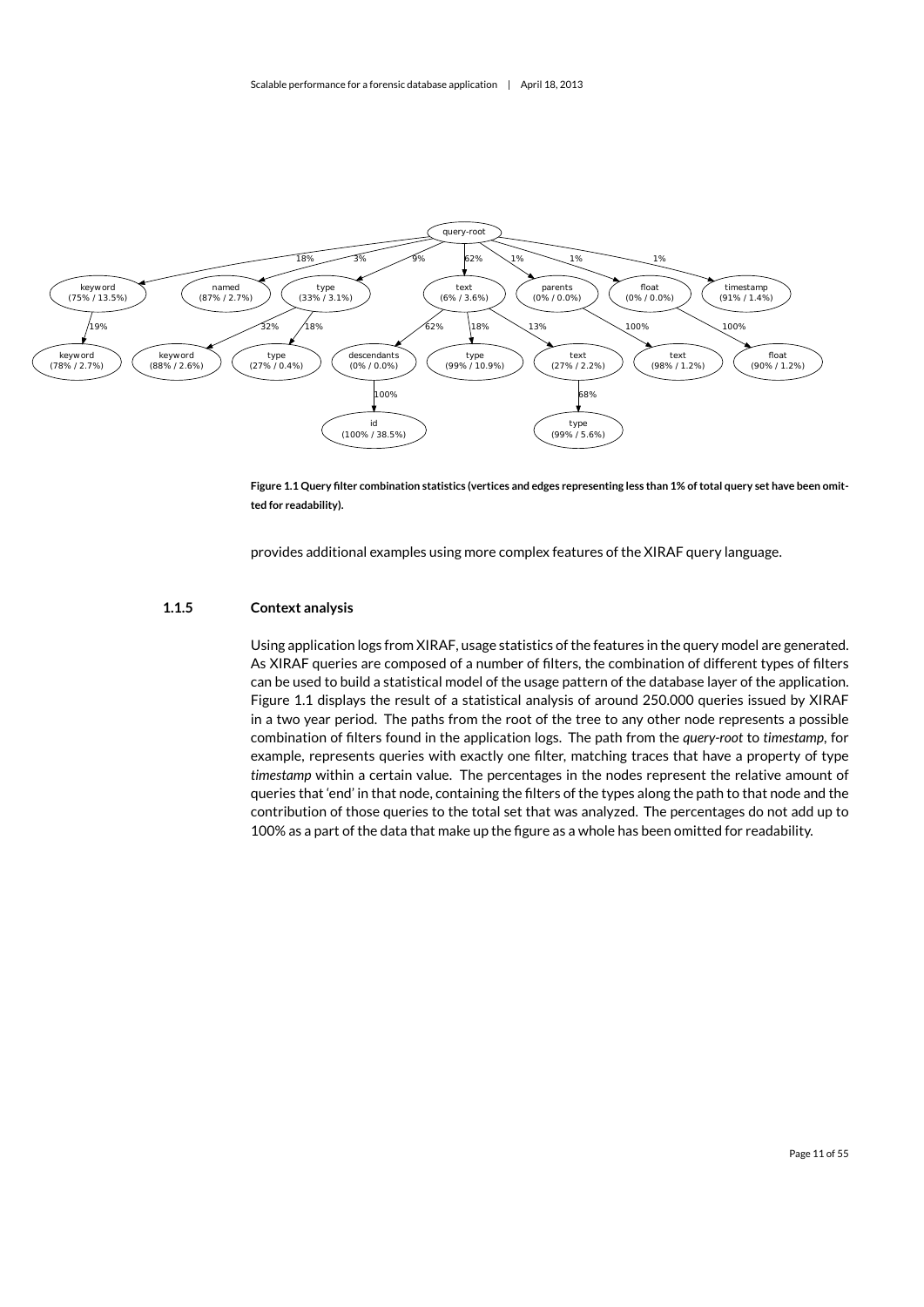## 1.2 Research questions

<span id="page-13-0"></span>Considering a future application that satisfies requirements as stated in Section [1.1.1,](#page-9-1) the [NFI](#page-7-0) is interested to know what distributed data store architecture would suit the context best. As such, the main research question we aim to answer is the following:

**1.** Which distributed data store architecture is the most suitable for the context of the [NFI?](#page-7-0)

As there are multiple facets to the suitability of a data store implementation to the context, some additional questions need to be answered in order to provide an answer to the main research question. The following questions flow from the high level requirements stated in Section [1.1.1:](#page-9-1)

**2.** What features are required of a distributed data store to be applicable to the provided context?

**3.** How does query performance of a distributed data store relate to the size of a cluster?

**4.** How does query performance of a distributed data store relate to the [working set](#page-7-2) size?

**5.** How does query performance of a distributed data store relate to the number of clients using the system?

Following findings in previous work, a number of data stores are selected to evaluate according to the research questions stated here. Section [2](#page-18-0) provides a brief overview of these systems. Sections [3](#page-22-0) and [4](#page-33-0) provide implementation details to apply the selected data stores to the provided context and the experiment setup to evaluate their performance respectively.

## 1.3 Previous work

<span id="page-13-1"></span>Creating and dealing with large databases has been on the agenda of the industry and research community for about as long as databases have existed. With the advent of the 'Big data' hype, however, things have taken a dramatic turn, with multiple Internet scale companies to publish radical solutions to scale issues. The following provides an overview of work surrounding the distribution of data for a number of applicable data models as well as the description of a number of available highly scalable architectures.

#### **1.3.1 Data models**

<span id="page-13-2"></span>The relational model is seen as the most used data model in the world today. [XIRAF](#page-7-1) currently uses a relational database, even though the data model of the application is not strictly relational, as mentioned in Section [1.1.2.](#page-9-2) Scaling and distributing a relational data set has mostly focussed on optimizing partitioning of a data set and optimizing joining partitions as part of a JOIN operation. The data normalizations commonly made in the relational model often cause an increased amount of JOIN operations, which causes network traffic when the two operands of the operation exist at different hosts. Table partitions can be made both 'horizontally' and 'vertically', each with their own particulars. Strong consistency guarantees are cumbersome to keep in a distributed environment, while the number of vertical partitions is limited by the number of columns.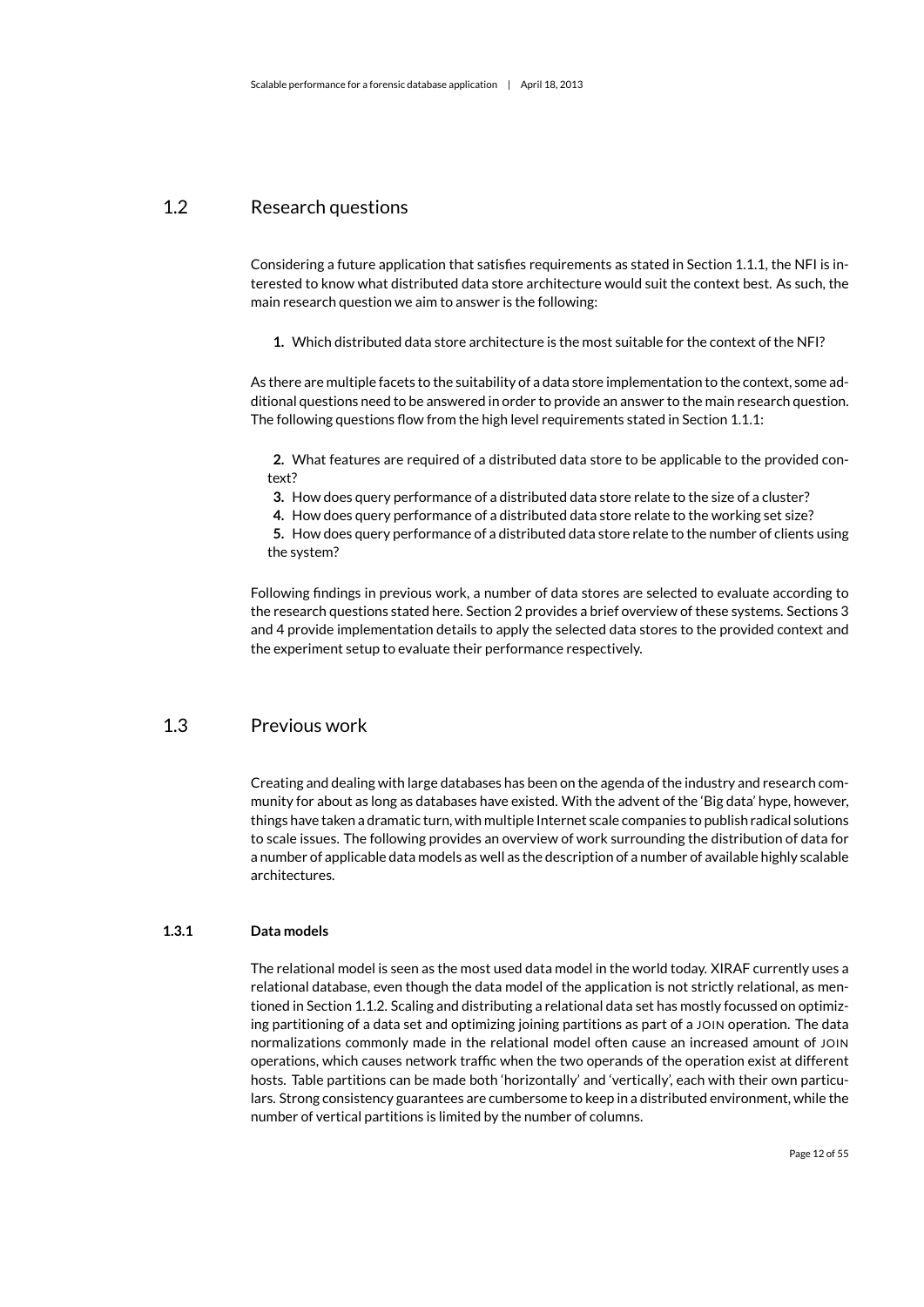Graph databases have seen a increase in interest in the past year with the growth of popular social networking applications like Facebook and LinkedIn. Due to the scale of these applications, new technologies have been developed to deal with the amount of data. Google published a data processing model dedicated to graphs by the name of "Pregel" [\[22\]](#page-47-1) after concluding that the Map/Reduce paradigm does not fit well with many graph data processing algorithms. Although graph database technology has demonstrated applicability to large scale in the past years, the query interface of graph databases is not geared towards our application area [\[59\]](#page-50-0).

Considering that the data model of the application context for our work is a tree, there is much to say about modeling and partitioning tree data. As trees are almost synonymous with XML in the academic world, many interesting works about modeling tree data is carried out in the context of XML databases. In most situations, the XML structure is flattened into a collection of nodes, where a node label determines the place of the node in the tree, allowing the original tree structure to be reconstructed from the flattened data. Many labeling schemes have been developed with various foci, ranging from the standard *(pre, post)* tuples [\[16\]](#page-47-2) to update-efficient ORDPATH [\[26\]](#page-47-3) and CDQS [\[20\]](#page-47-4). Although XML databases are often implemented on top of row-oriented data stores, MonetD-B/XQuery [\[7\]](#page-46-4) proves that efficient XML processing is not limited to row stores.

#### **1.3.2 Distributed architectures**

<span id="page-14-0"></span>Distribution of data is far from simple, as many works have been published describing different ways in which with corresponding pros and cons to partition a data set for use in a distributed environment. The following sections describe data store architectures that have been shown to highly scalable and as such are interesting for our context.

#### *Traditional database technology*

Following the success of the NoSQL landscape, ORACLE enhanced the popular relational database MySQL with the possibility of running in a horizontally scaling clustered setup [\[52\]](#page-49-1). The implementation shows horizontal scalability in the number of sustainable SQL UPDATE operations per second and low latencies in ORACLE's own tests. The issues concerning the relational data model and the normalization generally associated with it mentioned above will however likely still cause a performance hit for the setup.

#### *Distributed trees structures*

Although using the tree data model for database solutions dates back to to early 1970s [\[12\]](#page-46-5), the distribution of data modeled as a tree is something sparked by the widespread adoption of XML. To facilitate processing of data provided in XML format, various XML databases have been developed over the years, although many are mostly used as a research object than a product [\[17,](#page-47-5) [23\]](#page-47-6). Not much work has gone into designing an XML database that is distributed. Pagnamenta published a design of a distributed XML database [\[27\]](#page-47-7), using a heterogeneous collection of relational databases and an abstraction layer to form a single distributed system. Partitioning a tree data structure other than a horizontal partitioning of its flattened representation is considered to be a hard problem, as demonstrated by works like that of Bremer et al. [\[9\]](#page-46-6) and Kido et al. [\[18\]](#page-47-8).

Querying an XML database is most commonly done using the standardized XQuery language [\[6\]](#page-46-7), providing powerful procedural query execution to users. For simpler use cases, XPath [\[11\]](#page-46-3), a subset of XQuery, can be used, allowing users to express the requested set of elements of an XML document as a path along various axes.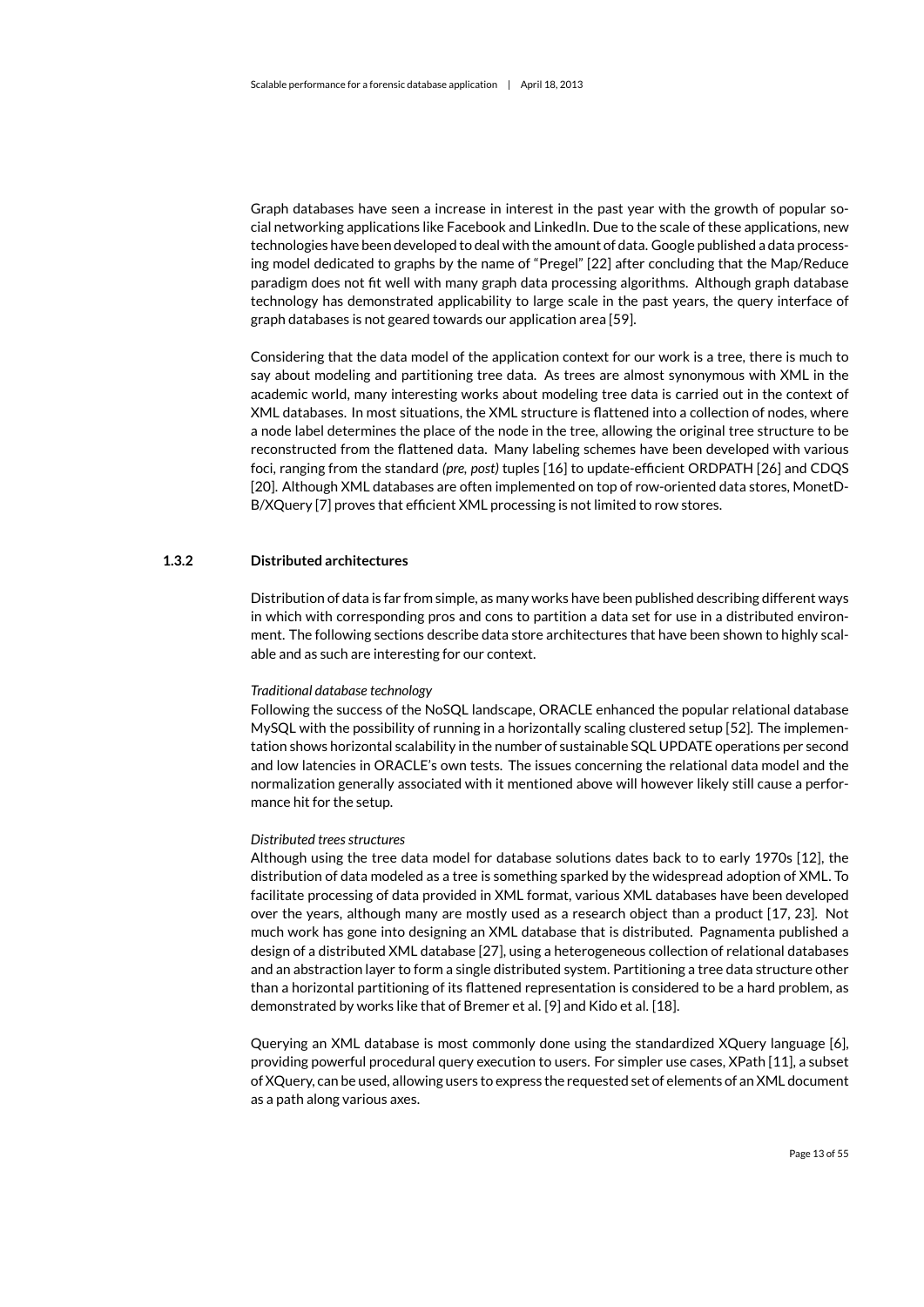#### *Column family store*

Initially published by Google in the form of Bigtable [\[10\]](#page-46-8), the so-called *column family store* is a data store focussed around denormalizing data into rows with a variable amount of columns. Being columnoriented, a number of optimizations unique to column-oriented databases are possible the column family store architecture. Originally developed for relational data stores that utilize a column-oriented storage technique, methods like *run-length encoding* [\[1\]](#page-46-9) and *block iteration* [\[37,](#page-48-0) [38\]](#page-48-1) are applicable to the Bigtable architecture and allow for performance optimizations. Not dealing with data entities as the relational model does, *late materialization* [\[2\]](#page-46-10) is the default mode of operation for the Bigtable architecture as the client side explicitly states the columns that need to be retrieved, boosting performance for various use cases.

The data model of a column family store is deliberately quite simple. At the top level, the data model defines a table with a number of column families. Each row in the table is identified by a key that is a sequence of characters and contains variable number of columns in any of the defined column families for the table. Distribution of data is done by splitting the range of the keys in the table into consecutive regions and assigning regions to data nodes in the distributed system. Regions can be split and merged should mutations on the table increase or decrease their size. The storage model utilized by a column family store is reminiscent of the log-structured merge tree [\[25\]](#page-47-9), dubbed an *SSTable* or sorted string table by the authors of Bigtable.

Querying a column family store can be done using one of two operations: GET or SCAN. A GET operation takes the key of the row and a specification of the columns to be retrieved. A SCAN operation can take a more complicated form and allows a client to retrieve values from the table as a stream.

As Bigtable has not been made publicly available by Google, multiple implementations of the design have been created in the form of HBase [\[57\]](#page-50-1) and Hypertable [\[48\]](#page-49-2). Although both implementations are designed to run on their own infrastructure—HDFS for HBase [\[58\]](#page-50-2) and a DFS Broker capable of running on a range of different file system implementations for Hypertable [\[48\]](#page-49-2)—both stay very close to the Bigtable architecture.

#### *Distributed hash table*

Distributed hash tables have been around for quite a while as a research topic systems like CAN, Chord, Pastry and Tapestry [\[30,](#page-47-10) [33,](#page-48-2) [31,](#page-48-3) [36\]](#page-48-4), serving mostly to be a fault-tolerant routing and discovery mechanism for content on the Internet. More recently, distributed hash tables have seen increased interest with the publication of Dynamo [\[13\]](#page-46-11), a highly available scalable data store designed by Amazon, turning the concept into a fault-tolerant high performance data store. Although Dynamo is described as a purpose-built system for the requirements of Amazon, a number of other big Internet companies have created Dynamo-like systems to satisfy their needs, like Facebook's Cassandra [\[19\]](#page-47-11) and LinkedIn's Project Voldemort [\[14\]](#page-46-12). One of the nice features of a distributed hash table is that the design does not need a 'master' role; all nodes in a cluster are aware of their place on the key ring and can identify the position of any requested value by hashing the request's key. The configuration of the cluster and communication of data such as the information of the nodes on the ring is done using a gossip-like protocol. Following the publication of Dynamo, researchers at Amazon have continued research efforts on distributed hash tables by designing an efficient gossiping algorithm known as "Scuttlebutt" [\[34\]](#page-48-5).

From an architectural point of view, a distributed hash table is designed to be able to answer a single type of question: retrieving the value associated with some key. Some implementations of the architecture offer extensions on the basic functionality by allowing to retrieve a particular part of the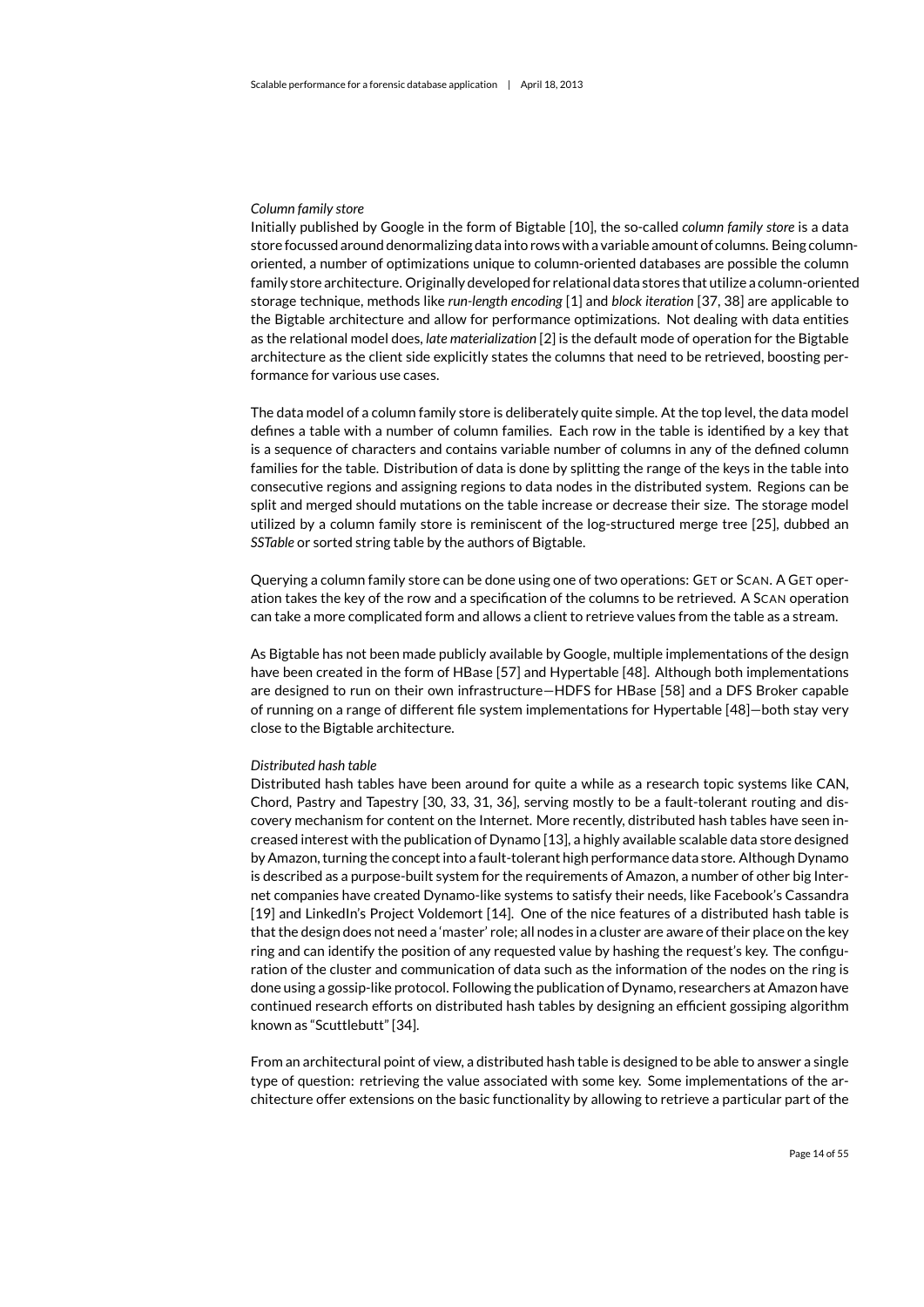value of saving additional information with the values that allow extra operations like finding related keys or values.

Research on enabling searching in a distributed hash table is not new. Generally, approaches towards this can be categorized as one of two techniques: adding overlay structures to the distributed hash table or preserving order between keys rather than using uniform hashing. Overlay structures such as *skip graphs* [\[4\]](#page-46-13), *prefix trees* [\[29\]](#page-47-12), *range search trees* [\[15\]](#page-47-13) and *space-filling curves* [\[32\]](#page-48-6) have been shown to be successful in augmenting distributed hash tables with range search capabilities. Order preserving key assignment trivially enables the ability to retrieve keys in their natural order, though defeats the point of a distributed hash table and introduces a number of problems as described by DataStax for Cassandra [\[44\]](#page-49-3).

#### **1.3.3 Available systems**

<span id="page-16-0"></span>The many advancements in database technology made over the years do not all make it into available systems overnight. A small list of available distributed database systems is provided here with a indication of their architecture and notable features.

- **Cassandra:** Inspired by Dynamo, Cassandra is a distributed hash table with the addition of supporting structure in the values associated with keys. Structured values allow operations on parts of the values stored in the system rather than retrieving it whole with a GET operation [\[19\]](#page-47-11).
- **ElasticSearch:** Distributed search engine using Lucene [\[54\]](#page-49-4), achieves high availability and distribution by separating collections of documents into separate indexes and replicating parts on multiple servers [\[47\]](#page-49-5).
- **HBase:** Inspired by Google Bigtable [\[10\]](#page-46-8) and part of the Hadoop ecosystem of Big data systems, HBase is a column family store deployed on Hadoop's HDFS [\[58\]](#page-50-2).
- **Hypertable:** Like HBase, Hypertable is an implementation of the Bigtable design, capable of running off of a range of possible distributed or local file systems implemented in C++ rather than Java [\[48\]](#page-49-2).
- **MongoDB:** Document store distributing data on a user-supplied property with advanced query capabilities [\[39\]](#page-49-6).
- **MySQL Cluster:** A distributed version of the popular relational database engine, using horizontal partitioning and replication.
- **Neo4j:** Distributed graph database, uses *property graphs*, indexes on property values, focused on graph analysis [\[51\]](#page-49-7).
- **Riak:** A distributed hash table augmented with indexes and links to annotate a stored value with meta data and relational information [\[41\]](#page-49-8). Enables searching through stored data through Riak Search [\[42\]](#page-49-9).
- **Solr:** Distributed search engine based on Lucene [\[54\]](#page-49-4). Developed in tandem with Lucene itself and in many ways comparable to ElasticSearch [\[55\]](#page-50-3).
- **Voldemort:** A pure key-value store used for value retrieval by key, with configurable back end storage layers [\[14\]](#page-46-12).

As [XIRAF](#page-7-1) has moved from an XML database in the form of MonetDB/XQuery [\[3\]](#page-46-14) to a relational database at the time of writing [\[5\]](#page-46-1), another solution for the next generation is to be devised. Based on the problems uncovered in this Section [1.3](#page-13-1) and experience with both XML data stores and relational data stores, the [NFI](#page-7-0) is currently aiming for a highly scalable solution. Section [2](#page-18-0) elaborates on the data stores that have been selected for our work.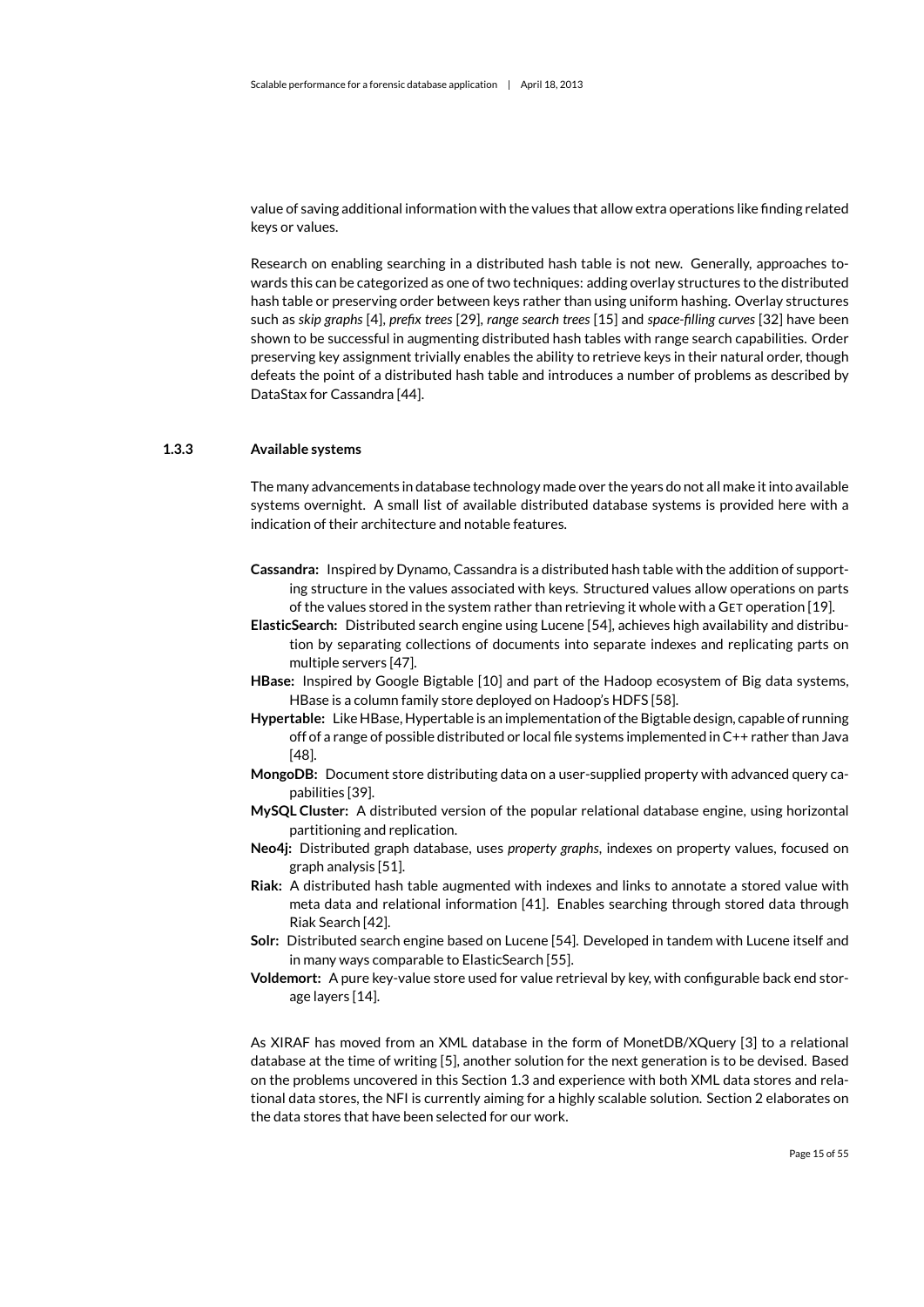#### **1.3.4 Related work**

<span id="page-17-0"></span>Determining the best data store architecture to use for an application context is a problem often seen by industries around the world. A recent study by Rabl et al. [\[28\]](#page-47-14) is interesting for our work, as they make a comparison of contemporary 'NoSQL' key-value stores for the context of Application Performance Management systems. Although very insightful in the fact that horizontal scalability is visible in their experiments, the study mostly measures maximum sustainable throughputs for simple operations rather than complicated requests as issued by [XIRAF.](#page-7-1) As complicated requests need to be constructed from the simple ones offered by an architecture as a key-value store, the study provides valuable input in the choosing of viable candidates for the provided context.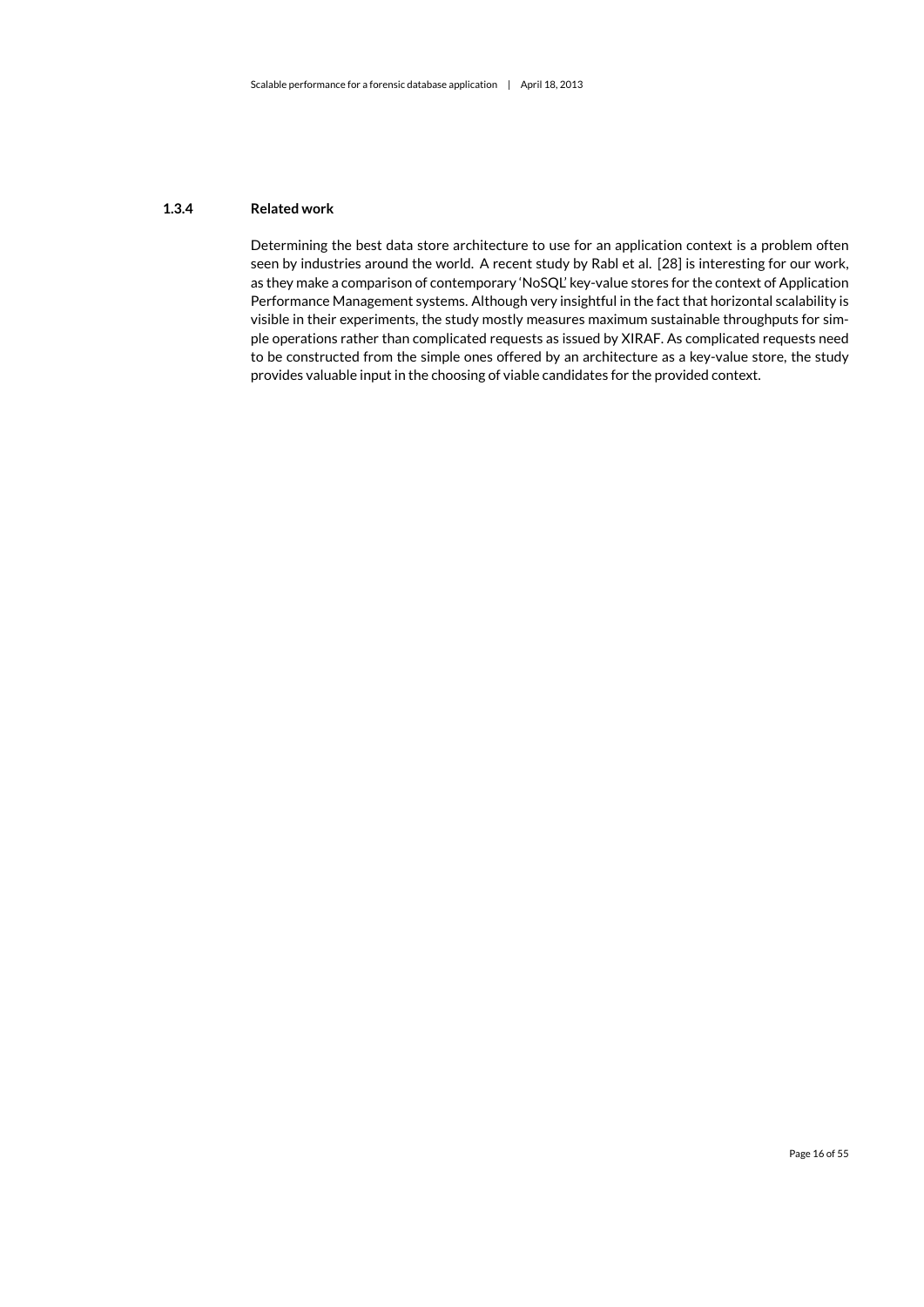<span id="page-18-0"></span>2 Systems under investigation

If a usable overview is to be created, the systems that are to be investigated should be applicable to the context outlined earlier and differ on a fundamental level. In order to expose strengths and weaknesses of different architectures, four data store implementations have been chosen that differ in the way data is distributed among nodes and/or in the way queries are evaluated. These choices have been made following the particulars described in Section [1.3](#page-13-1) and preliminary experimentation with a number of data store products that are freely available.



<span id="page-18-2"></span>

Four implementations have been chosen to conduct ex-

periments with: *Cassandra*, *ElasticSearch*, *HBase* and *MongoDB*. The implementation details that play a role in their performance characteristics for the scope of our work are explained below for both the distribution of data among nodes and the manner in which queries are executed. Figure [2.1](#page-18-2) depicts five basic components needed by a database system to be applicable to the provided context:

**Physical storage:** a means of persisting data stored in the system;

**Data access:** a means of storing collections of data in a way that allows a user of the system to retrieve elements of it by their identifier—or primary key;

**Indexes:** a means of finding a subset of the data set that match certain criteria;

**Query processing:** A means of producing a subset of the data given criteria provided by a user;

<span id="page-18-1"></span>**Distribution:** A means of distributing data, indexes and query processing in a way transparent to the user.

### 2.1 Cassandra

Cassandra is a distributed hash table that goes beyond the concept of a pure key-value store. Where most keyvalue stores available at the time of writing provide a simple GET and PUT interface based on the key of a key-value tuple, Cassandra allows to define a structure in both the key and the value that is stored in the form of columns. Given a key, the structure in the stored value can be used to instruct Cassandra to retrieve only a specific part of the value. The semi-structured data of values can be used to build indexes that allow the retrieval of a slice of this index without needing to transfer it whole. Although Cas-



<span id="page-18-3"></span>**Figure 2.2 Basic component overview of Cassandra.**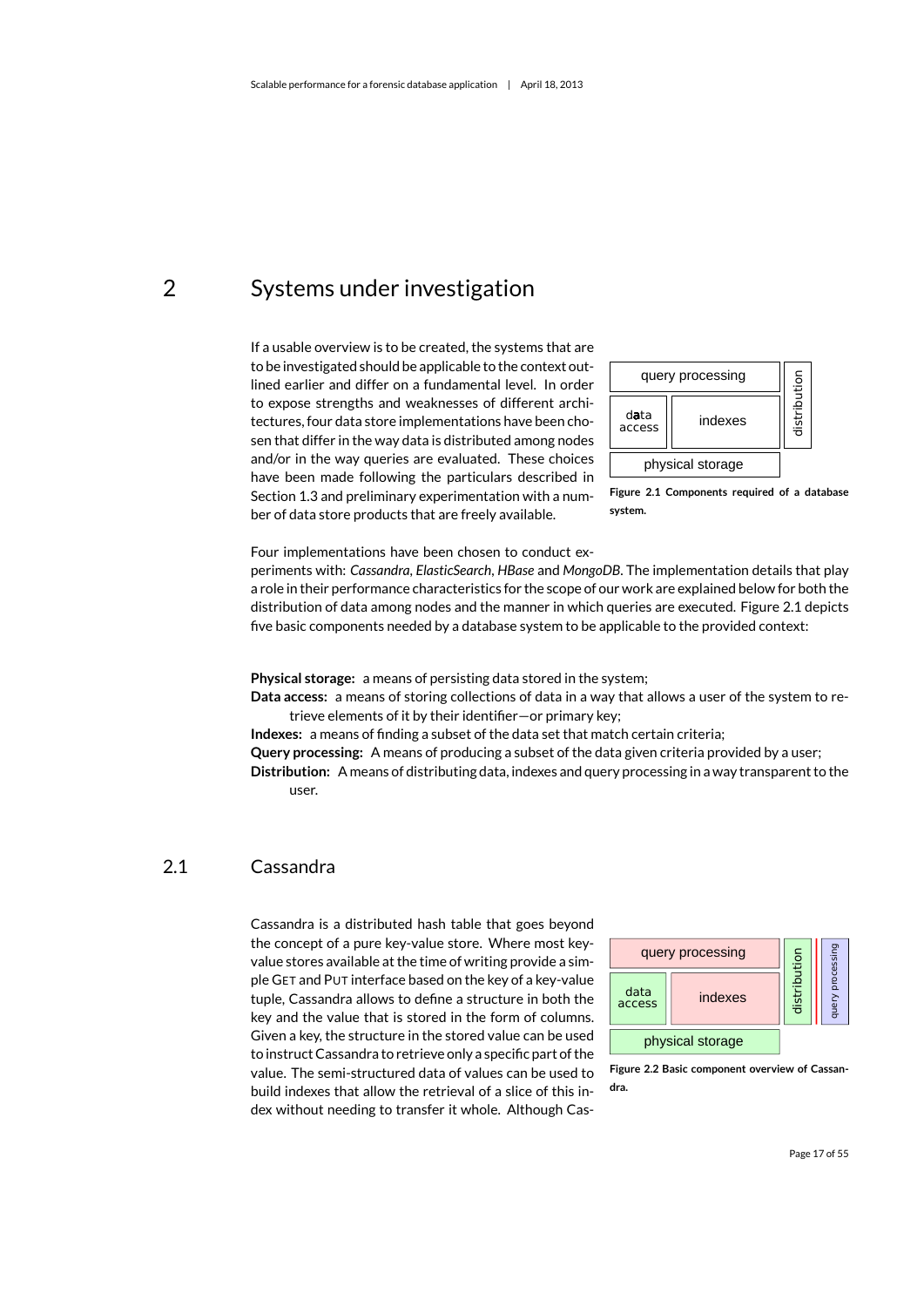sandra natively supports secondary indexes on data, these are very limited in functionality and not recommended for use with columns that have a high number of distinct values [\[45\]](#page-49-10). More specifically, Cassandra's secondary indexes do not facilitate range matches for numeric values and containment matches for string values, both of which are required by the provided context.

Cassandra defines no special roles to nodes that participate in a cluster, as is common with distributed hash tables. The key space for Cassandra is the value range of the MD5 cryptographic hash algorithm, a widely used uniform hash function that has a 128 bit output. Each node is made responsible for a part of the available key space. Using a uniform hash algorithm like MD5 ensures uniform distribution of data over the available nodes, but also removes all relation between values that are consecutive in their natural order. Partitioning data in order would potentially allow the retention of subsequent values and is technically possible with Cassandra, though the feature has been deprecated as this approach has led to operational issues [\[44\]](#page-49-3).

A collection of data in Cassandra is called a *column family*. A column family contains *rows*, each identified by a *key*. Rows contain a list of *columns*, each with a column name and a column value. Keys, column names and column values all allow a type specification to be defined for them, making sure the keys are treated as, for example, integral numbers or composites of multiple types. Multiple column families can optionally be grouped in *key spaces*.

Figure [2.2](#page-18-3) shows the basic components mentioned above. Both query processing features offered by Cassandra and the indexes provided natively are considered inadequate for the query model as described in Section [1.1.3](#page-10-0) and have consequently been colored light red. An additional query processing component is depicted on the client at the other side of a red bar, indicating a client/server side boundary. This additional query processing component is needed to fill in the deficiencies in the features provided by Cassandra itself.

<span id="page-19-0"></span>Cassandra version 1.1.8 was used for our experiments.

## 2.2 ElasticSearch

Built on Apache Lucene [\[54\]](#page-49-4), ElasticSearch [\[47\]](#page-49-5) is a document store designed to be a distributed search engine. The distribution of data in ElasticSearch is done by splitting a Lucene index into a collection of subsets of the documents in an index called *shards*, which ElasticSearch uses as the unit of distribution. To facilitate growth of an index over time, common practise is to *overcommit* shards, creating more shards than needed, allowing the system to move smaller portions of data around when needed. High availability of the data in ElasticSearch is ensured using replication, copying shards to multiple nodes in a cluster



<span id="page-19-1"></span>**Figure 2.3 Basic component overview of Elastic-Search.**

to allow operations on an index when a machine becomes unavailable. A shard is saved to disk as-is; the files representing the shard on disk are regular Lucene index files.

Queries are executed on all shards of an index, merging the results from all shards into a single re-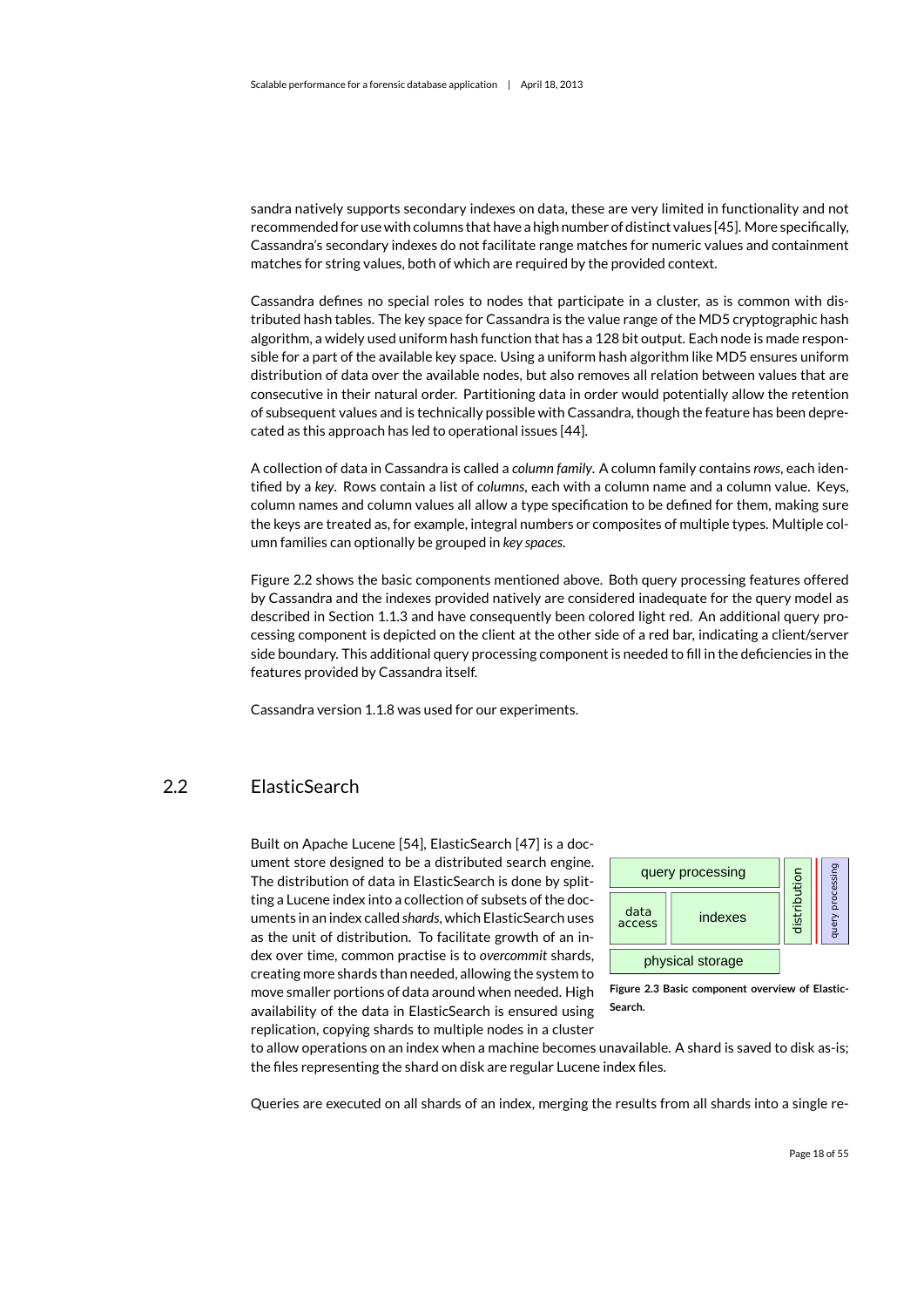sult set before returning the complete result set to the client. An index in ElasticSearch contains both the documents provided by the user and data structures to facilitate queries on any property of those documents. Figure [2.3](#page-19-1) shows the basic components mentioned above. As the indexing structures created by ElasticSearch facilitate a large number of different queries applicable to the provided context, all basic components have been colored green. For queries not natively supported by ElasticSearch, an additional query processing component is added on the client side at the other side of the client/server boundary.

<span id="page-20-0"></span>ElasticSearch version 0.19.11 was used for the experiments in our work.

## 2.3 HBase

HBase is closely modeled to Google's Bigtable [\[10\]](#page-46-8), aiming to be a highly available distributed data store supporting both key-value-like data access and data scanning facilities for complex analytics tasks. The system is part of the open source Apache Hadoop ecosystem. Data in HBase is formatted in a way similar to Cassandra, associating a collection of columns with a particular key. The top level data structure is a *table* containing *rows*. A row is identified by a *key* and contains a variable amount of columns. The columns in a row are grouped by *column*



<span id="page-20-1"></span>**Figure 2.4 Basic component overview of HBase.**

*families*, which are predefined at the table level. An important distinction between Cassandra and HBase is the fact that HBase stores rows in the lexicographical byte order of the keys. Distribution of data in HBase is governed by the concept of *regions* in the available range of keys, which are distributed among nodes in a clustered setup. The HBase *master* can split a region in two should a region become larger than a user-defined threshold. The actual files HBase uses to store the regions are put on the Hadoop distributed file system, more commonly known as HDFS [\[58\]](#page-50-2).

Figure [2.4](#page-20-1) shows the basic components mentioned above. The query interface for HBase is limited to simple operations. Although the data scanning interface allows the user to supply a complicated filter to retrieve the data that is of interest, this feature is not suitable for ad hoc querying. This is covered more thoroughly in Section [3.4.2.](#page-29-0) Indexing structures are not natively supported by HBase, requiring the addition of data structures usable as such. Because of the deficiencies in features natively supported by HBase required by the provided context, both query processing and indexes have been colored light red in Figure [2.4.](#page-20-1) An additional query processing component is depicted on the client side. Also, as HBase is deployed on a distributed file system, the physical storage component can be located on a different host as well, as indicated by the additional red bar and distribution component, depicted by the *dist.* component at the physical storage level. When the distributed file system is deployed on the same machines as the region servers are, HBase communicates with the distributed file system software through a local channel rather than requesting data over the network.

HBase version 0.94.4 was used for the experiments in our work.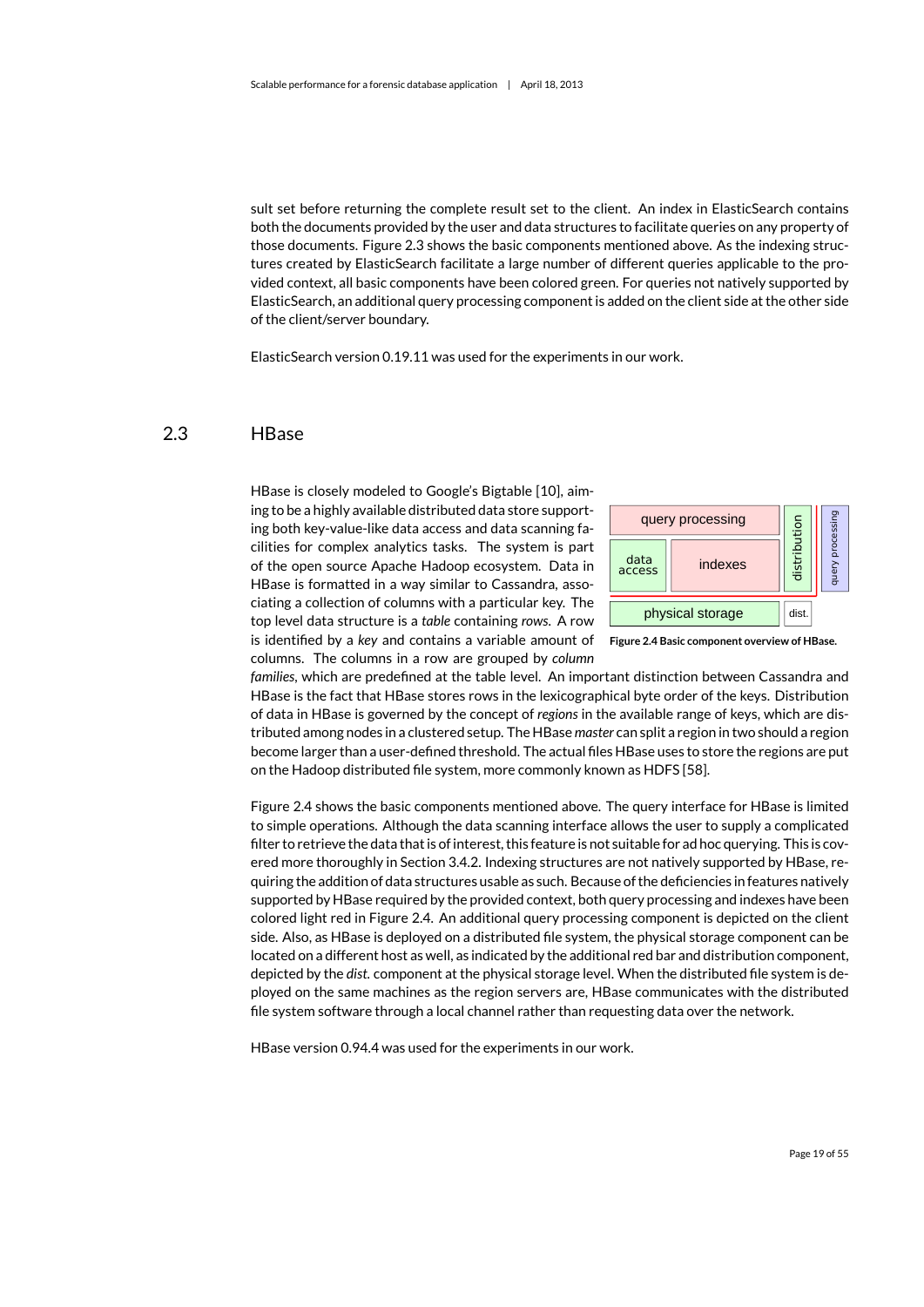## 2.4 MongoDB

<span id="page-21-0"></span>MongoDB is a schema-free document store, allowing any valid JSON-encoded data to be inserted in a document collection. The distribution of documents is done by using blocks of data called *chunks* and distributing these among nodes. In normal operation, MongoDB uses *replica sets*, a group of machines that contain the same data, to ensure high availability. The nodes involved in a replica set together form a *shard*, which can be used in a sharded setup, connecting many servers together to form a MongoDB cluster. A particular attribute (or composite of multiple attributes) called the *shard key* is supplied by the user to



<span id="page-21-1"></span>**Figure 2.5 Basic component overview of MongoDB.**

define the grouping of documents into chunks; documents with subsequent values for the shard key attribute will appear together in a chunk of data. Note that the meaning of a shard for MongoDB differs from that for ElasticSearch, where a shard is comparable with a chunk for MongoDB. The value of this required attribute for each document defines the shard the document belongs to. Should the size of a chunk exceed the maximum size—64 MB by default—the chunk is split in two, allowing the newly created chunks to be filled with more data. This behaviour differs from ElasticSearch, where the amount of shards in an index is fixed from the moment the index is created. A clustered setup is administered by a *config server*, which is a regular MongoDB database server issued the specific task of keeping track of the nodes and chunks of data in the cluster.

Querying a collection of documents is done by supplying a reference document containing predicates on attributes, defining the result as the subset of documents that satisfy the predicates in the reference document. If the query contains a predicate on the shard key, MongoDB will be able to make an assumption on the shards that need to be queried for the requested values. If not, a *"scatter gather"* technique is used, in which all shards of the cluster are involved. After gathering partial results from all shards, the partial results can be combined and returned to the client. The MongoDB *router server* is used as a query entry point for clustered setups, caching information from the *config server* that is responsible for administrating a MongoDB cluster and issuing requests for partial data to the nodes containing the data. MongoDB natively supports secondary indexes on attribute values, aiding in processing query requests.

Like ElasticSearch, the querying and indexing features of MongoDB are quite advanced. As such, all basic components mentioned above are colored green in Figure [2.5.](#page-21-1) For queries that cannot be processed with MongoDB's native features, an additional query processing component is added on the client side.

MongoDB version 2.2.2 was used for this work.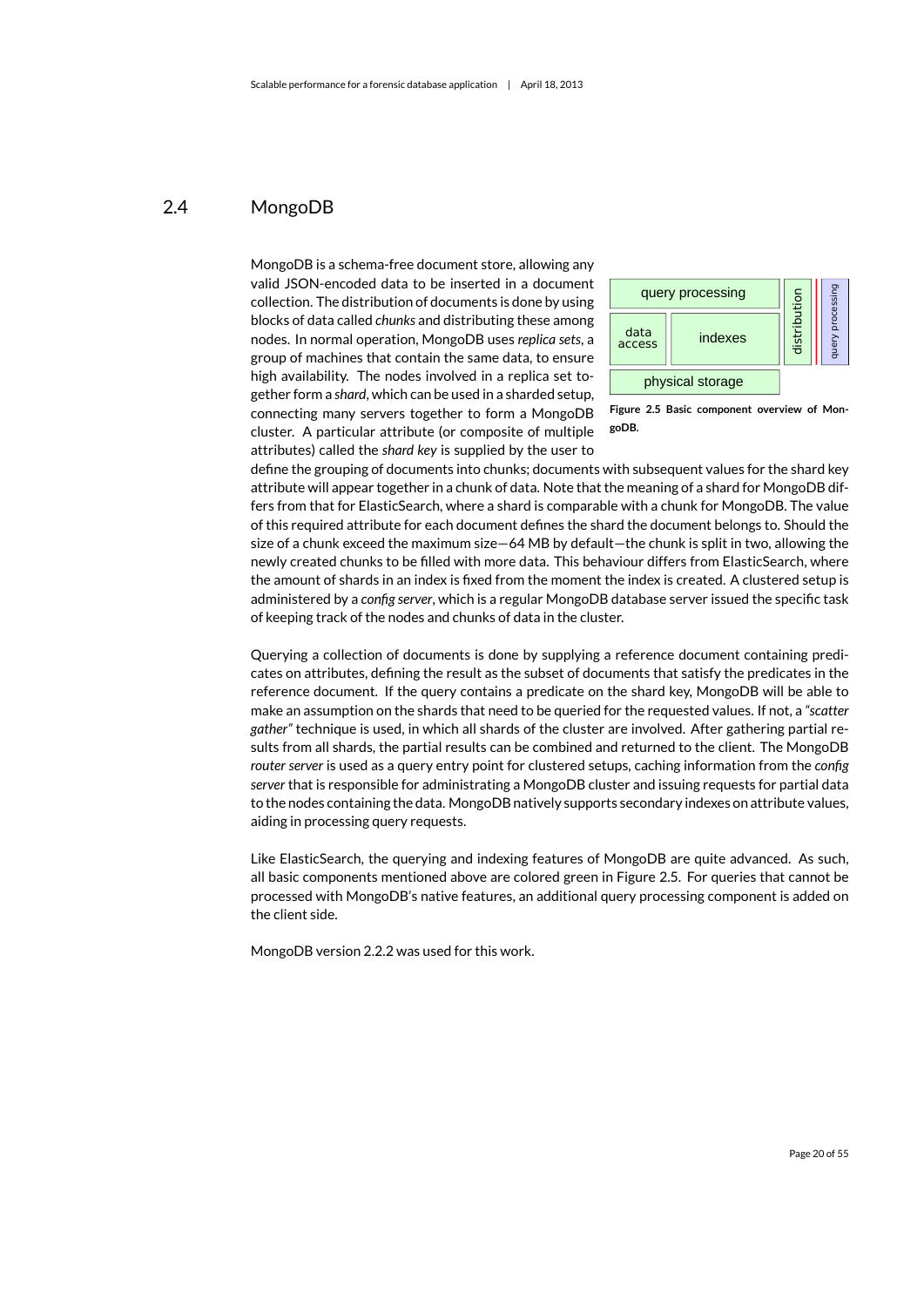## <span id="page-22-0"></span>3 Solution designs

Considering the requirements provided in section [1.1.1,](#page-9-1) data needs to be translated to a format understood by the selected data stores. Both data formats and query capabilities vary greatly between the selected data stores, so a number of solutions were developed that allow the four data stores to be used in the provided context. The data structures for all data stores need to make sure queries can be answered when the query capabilities of the data store itself are not sufficient. Likewise, all selected data stores need to be able to process queries using the means provided by the manner in which data has been stored. Both approaches common to all implementations and techniques deployed for data store specifics are provided below. Implementations were created using features either unique to the data store in question or features the data store is optimized for and/or reportedly good at.

## 3.1 Generally applicable solutions

<span id="page-22-1"></span>Although the four selected data stores differ on many levels, a number of solution details are reusable for all or are required by the context. The following two sections describe solution designs that are applicable to all four data stores.

#### **3.1.1 Data structures**

<span id="page-22-2"></span>Given that searches for particular string values can be issued as *equality*, *prefix*,*suffix* and *containment* as well as either case sensitive or case insensitive, properties with string values are duplicated in various transformations. Supporting queries for exact matches is readily available in all data stores, provided that an index structure is present. Querying for values that start with a particular value is available too, as data stores allow to retrieve values that have a particular prefix. Querying for values that *end* with a particular value is less trivial, but is easily translated to a prefix query when both the stored and queried values are reversed. A similar solution is available for string values that are queried case insensitively. For this, both the stored and queried values and are converted to lowercase and again issued as exact or prefix queries. Containment queries for string values are more complicated. Considering that an index on a property with a string value does not support efficient retrieval of objects that *contain* a queried value—if this is possible at all—additional measures need to be taken. This feature is enabled by storing "edge n-grams"—a collection of substrings—of any string value alongside the original an approach inspired by the use of edge n-grams in the Lucene software library [\[56\]](#page-50-4). As a prefix match on any of the generated substrings is equivalent to the original string containing the queried value, the string containment requirement can be satisfied in this way. As long strings generate a large number of edge n-grams, the amount of space required to save all edge n-grams of all string type properties in a data set is high. To reduce the impact of this size explosion, the maximum size of edge n-grams has been set to fifteen characters. So, the first edge n-gram for a property value *"longer-than-average-file-name.txt"* is *"longer-than-ave"*, the second edge n-gram for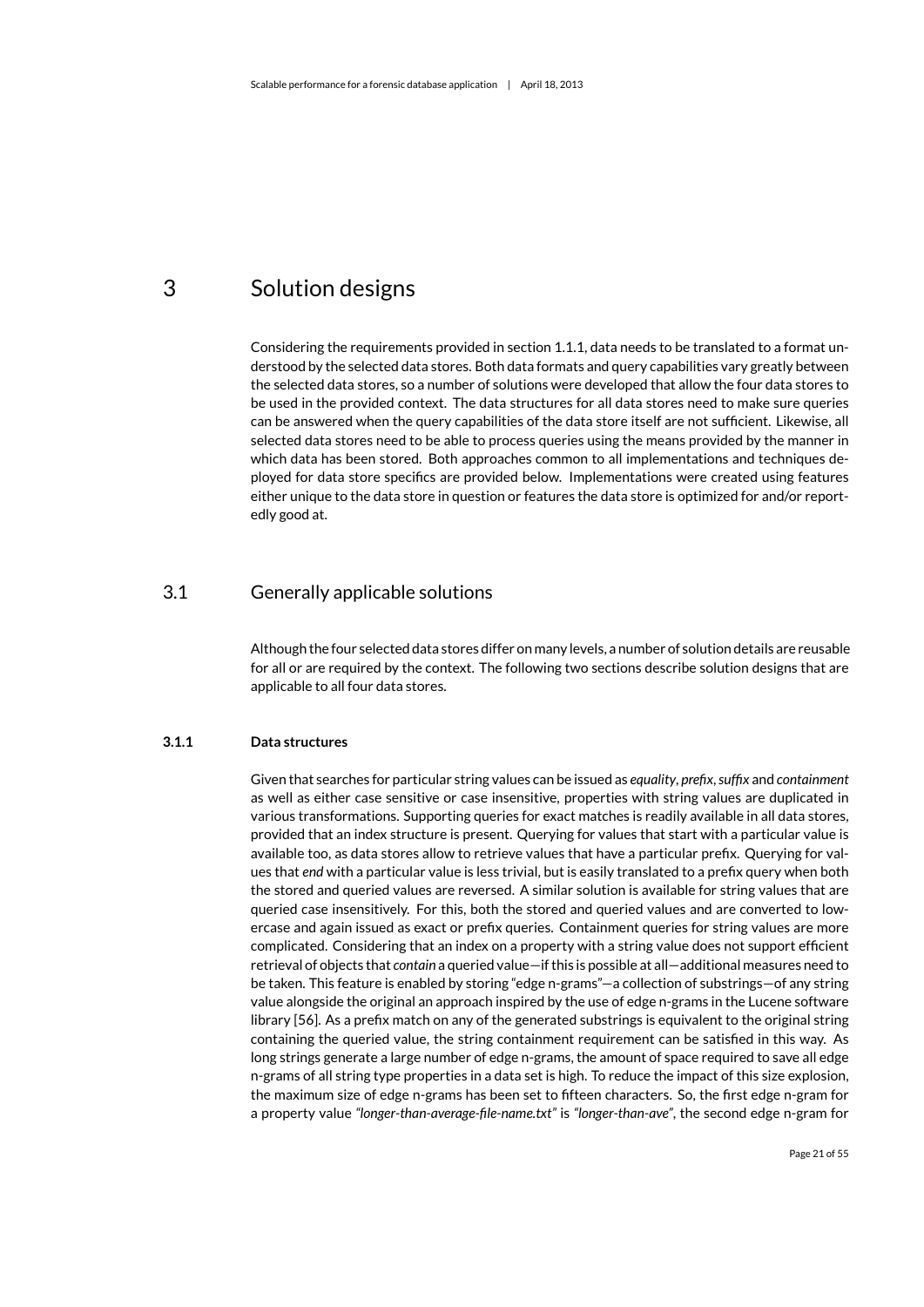the value is *"onger-than-aver"*. The value will generate a total of eighteen edge n-grams, the last one of which is *"rage-file-name.txt"*. Considering that the n-grams are used for prefix matches, limiting the length of an edge n-gram requires that queried values are limited to the same length, as a sixteen character value can never be a prefix of a fifteen character edge n-gram.

Encoding the tree structure relations among [traces](#page-7-3) is done by saving the sequence of ancestor identifiers for every [trace](#page-7-3) along with the level in the tree on which the [trace](#page-7-3) occurs. Ancestor identifiers are encoded as base 36 numeric values, delimited in the sequence by comma characters, usable as a string property for every [trace](#page-7-3) in the data set. Using base 36-encoding for the numeric values of the [trace](#page-7-3) identifiers provides a slight compression over base 10-encoded values and is conveniently available in the Java API for numeric type values. As an example, consider a file [trace](#page-7-3) with identifier 23 that is a child element of a folder [trace](#page-7-3) with identifier 10 whose parent is the root of the tree with identifier 1 such as in Listing [A.1](#page-51-2) in Appendix [A.](#page-51-0) The *path* property—distinct from the file and folder path properties shown in the example—for for the file [trace](#page-7-3) with identifier 23 is *"1,a,n,"*, encoding the location of the [trace](#page-7-3) in the tree from the root to itself. As the file [trace](#page-7-3) is on the third level of the tree, its *level* property is set to 3.

#### **3.1.2 Query translation**

<span id="page-23-0"></span>All of the data stores that were selected in Section [2](#page-18-0) are capable of retrieving a [trace](#page-7-3) by a known identifier. For Cassandra, this is done by defining a column family with [trace](#page-7-3) identifiers as the key and the set of properties and their corresponding values as the columns and values of a row. ElasticSearch supports the retrieval of documents by their *internal* document identifier, a number that is not under control of the user, but supplied by the underlying Lucene library and subject to change [\[53\]](#page-49-11). For the viewing of [trace](#page-7-3) details from a result list, the internal document identifier is known as it is included in the result retrieved from ElasticSearch. For other cases, a search request for the [trace](#page-7-3) with the *application* identifier equal to the requested value can be issued, resulting in a search result of size one. Retrieving a row containing the properties and values for a specific trace with HBase is equivalent to the approach used with Cassandra: by creating a table with the [trace](#page-7-3) identifiers as keys and the properties and values as columns and values trivially satisfies the retrieval of singular [traces.](#page-7-3) MongoDB, like ElasticSearch uses internal document identifiers, but unlike ElasticSearch, these identifiers are not subject to change. Once the internally defined document identifier is known, retrieval of the corresponding [trace](#page-7-3) is possible with MongoDB's findOne command. Using the application identifier is equivalent to using MongoDB's internal identifier as long as the identifying field has an index associated with it.

Finding the descendants of a set of [traces](#page-7-3) is achieved by looking up the path of the given set of [traces](#page-7-3) and issuing a prefix query for every ancestor path. Finding children is possible in a similar manner, with the addition of requiring a particular level in the tree, exactly one greater than their parent [traces.](#page-7-3) Considering the example folder [trace](#page-7-3) with identifier 10 above, all of the files and folders contained by the folder can be obtained by issuing a prefix query on the *path* properties of all [traces](#page-7-3) in the data set. Retrieving all descendants of the example folder [trace](#page-7-3) is done by issuing a prefix query on the path property starting with *"1,a,"*. Similarly, all [traces](#page-7-3) with that particular path property *and* a level property with a value of 3 are children of the folder [trace.](#page-7-3) Note that the trailing comma is included because the value is used as a prefix for the path property. Should the [trace](#page-7-3) with identifier 1 also have a child [trace](#page-7-3) with numerical identifier 361—*"a1"* in base 36—the path of the child is encoded as *"1,a1,"*. The queried value *"1,a,"*is a prefix for the [trace](#page-7-3) with path *"1,a,n,"*, but *not*for the [trace](#page-7-3) with path *"1,a1,"*. Upon retrieving the ancestor paths of [traces,](#page-7-3) the parent and ancestor identifiers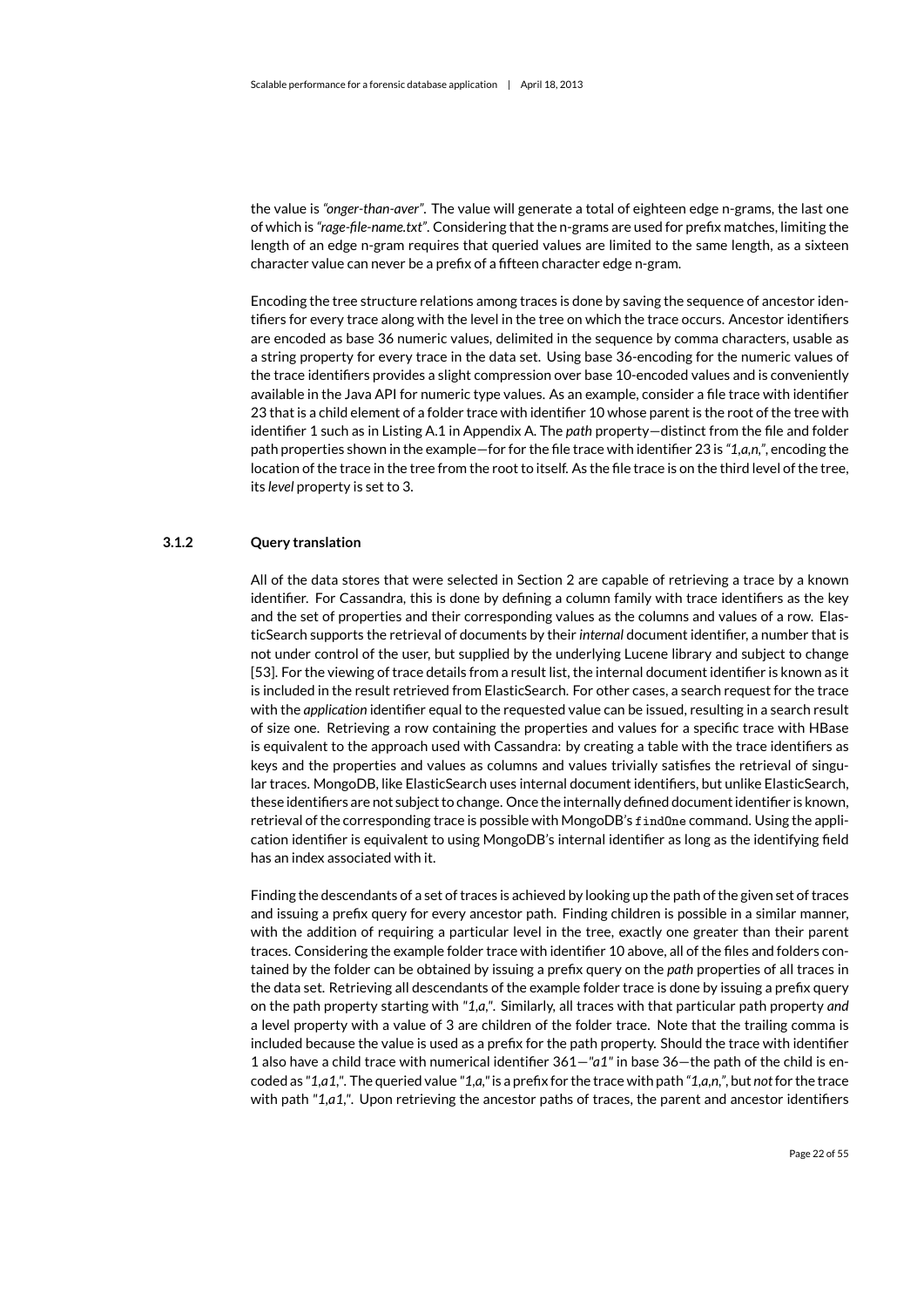are readily available in the path properties of the [traces—](#page-7-3)encoded as *"1,a,n,"*, for example—requiring no further query requests.

The order among siblings in the tree structure, although present in the XML format that is specified by the [XIRAF](#page-7-1) data model is lost with the tree path encoding scheme used here. Upon investigation of the corresponding query language specification, however, there is no means of reasoning about the order of [traces](#page-7-3) in the tree structure. Investigators at the [NFI](#page-7-0) have stated that the sibling order among [traces](#page-7-3) is not significant for their work. As such, this loss of information is assumed to be permissible.

<span id="page-24-0"></span>The [XIRAF](#page-7-1) XML document in Appendix [A](#page-51-0) is used as an example for the data structures in the sections below. The [XIRAF](#page-7-1) query in Listing [1.1](#page-11-1) is used as an example in how the data stores process a query.

## 3.2 Cassandra

Considering the components necessary for a data store to be usable for the provided context, Section [2.1](#page-18-1) states that Cassandra lacks sufficient indexing and query processing capabilities. The following describes the data structures and query processing that were developed to satisfy the requirements described in Section [1.1.1](#page-9-1) with Cassandra.

#### **3.2.1 Data structures**

<span id="page-24-1"></span>To be able to retrieve complete [traces](#page-7-3) with details, a single Cassandra column family is used with [trace](#page-7-3) identifiers as row keys. Rows are formed by mapping canonical property names to their respective values, letting Cassandra take care of the byte sequence encoding of both names and values.

As Cassandra provides a relatively restrictive query interface, the trace data column family does not allow searching in the data. To facilitate searches in all kinds of data, a number of additional column families is created that index the trace data column family, one for each possible type of value. Each of the index column families is constructed by using the property name as the row key. Within each index row, column names of the compound form *(property value, [trace](#page-7-3) identifier)* map to the [trace i](#page-7-3)dentifier. The [trace'](#page-7-3)s identifier is included to ensure idempotent write operations on the index for [traces](#page-7-3) with identical values for a property. Using the compound form saves the use of collection type values which require a *read before write*, potentially causing lost updates and not storing [traces](#page-7-3) in the index in an environment where multiple processes write to the same index. Adding the [trace](#page-7-3) identifier to the column name ensures a unique index entry for a [trace'](#page-7-3)s value, removing the possibility that another index update from a concurrently running insert operation will overwrite it. The index update operation is idempotent—repeating the action will not alter the index, only overwrite the identical value already present—so it can safely be repeated should an error occur without knowing whether the operation succeeded or not. By using Cassandra's own Comparator implementations for the corresponding value types, natural order—that is, -1 comes before 0 and 0 comes before 1—among various data types is guaranteed, allowing range queries on both text and numerical properties. Additional index structures are created for the purpose of particular query types. For [trace](#page-7-3) type queries, a type index column family is created that uses a type's name as the row key, [trace](#page-7-3) identifiers as column names and empty byte sequences as the column values. For tree structure expressions, a col-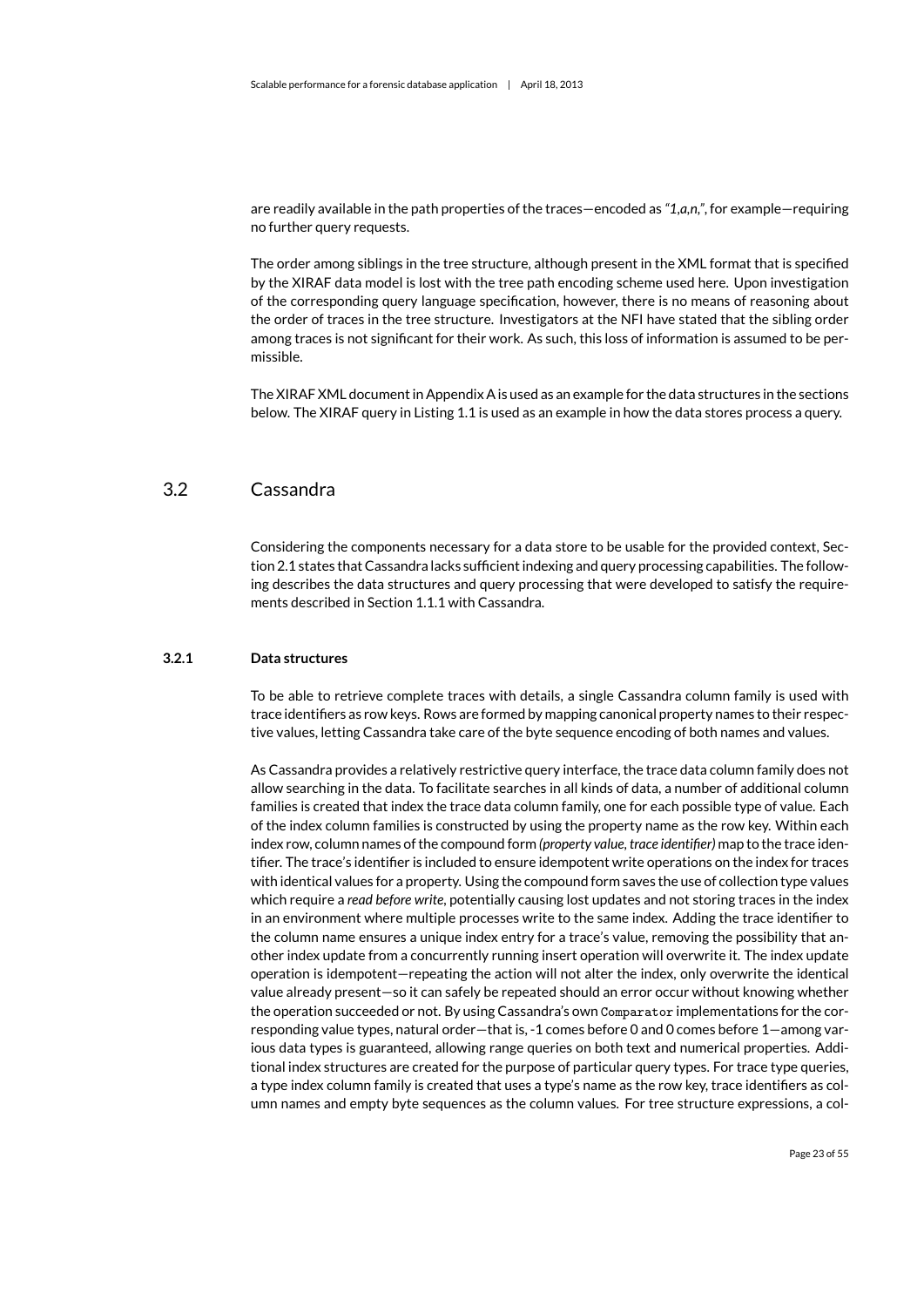|                | content.size    | content.md5 | file.path<br>. |
|----------------|-----------------|-------------|----------------|
|                | 1037            | 3640ce      | /syste/con     |
| content        | (1037, 26)      | (50678, 23) |                |
| .size          | 26              | 23          |                |
| file           | (config.dat,26) | (data, 26)  | (e.jpg, 23)    |
| .name<br>grams | 26              | 26          | 23             |

<span id="page-25-1"></span>**Figure 3.1 Data from the document in Listing [A.1](#page-51-2) as saved to Cassandra rows.**

umn family consisting of a single row is created, using column names of the form *(path, level)*, where path is a sequence of ancestor [trace](#page-7-3) ids with separators and level the depth of a trace within the tree structure. The values used for these columns are the identifiers of the [trace](#page-7-3) that corresponds to the path in the column name.

Figure [3.1](#page-25-1) shows a number of rows from the data that is saved to Cassandra. The top row shows the row that stores the [trace](#page-7-3) with identifier 26 as a single entity, storing properties like *"content.size"* with their corresponding values. The [trace](#page-7-3) identifier is used as the row key. The second row shows the index for the *"content.size"* property in the column family storing index entries for integral number types, containing the described compound column names with both the property value and the [trace](#page-7-3) identifier, ordered by the property values. The third row shows a different index entry for the edge n-grams of the *"file.name"* property. Here too, the columns are sorted by the value that is store in it.

As a comparative measurement, a [XIRAF](#page-7-1) analysis result XML file of 256MB, containing 370330 [traces](#page-7-3) was loaded with Cassandra using the data structures above. After flushing the column families created for it to disk, the 370330[-trace](#page-7-3) data set measured 2183MB in size, 8.5 times the size of the original data.

#### **3.2.2 Query translation**

<span id="page-25-0"></span>As mentioned, Cassandra features a query interface that does not meet the requirements for the provided context. Using *column slices* and the combination result sets on the client side, the combination of multiple filters in a single query can still be made. The index column families created for each value type are used for their corresponding filters. A request for [traces](#page-7-3) with a *"content.size"* property smaller than 100 bytes, for example, would be mapped to a column slice from the column family for integral number type properties, using the row with key *"content.size"*. As the columns are ordered by the value of the *"content.size"* property, a column slice from the start of the row up to the column that contains the last value before 100 retrieves all [trace](#page-7-3) identifiers that satisfy the request. In the case of multiple filters, a subsequent column slice retrieving the [trace](#page-7-3) identifiers for that filter can be intersected with the previous one, resulting in a logical conjunction of the two filters. For more filters, the process can be repeated.

Considering the example query in Listing [1.1,](#page-11-1) the pseudo code procedure in Listing [3.1](#page-26-2) is used to satisfy the query with Cassandra: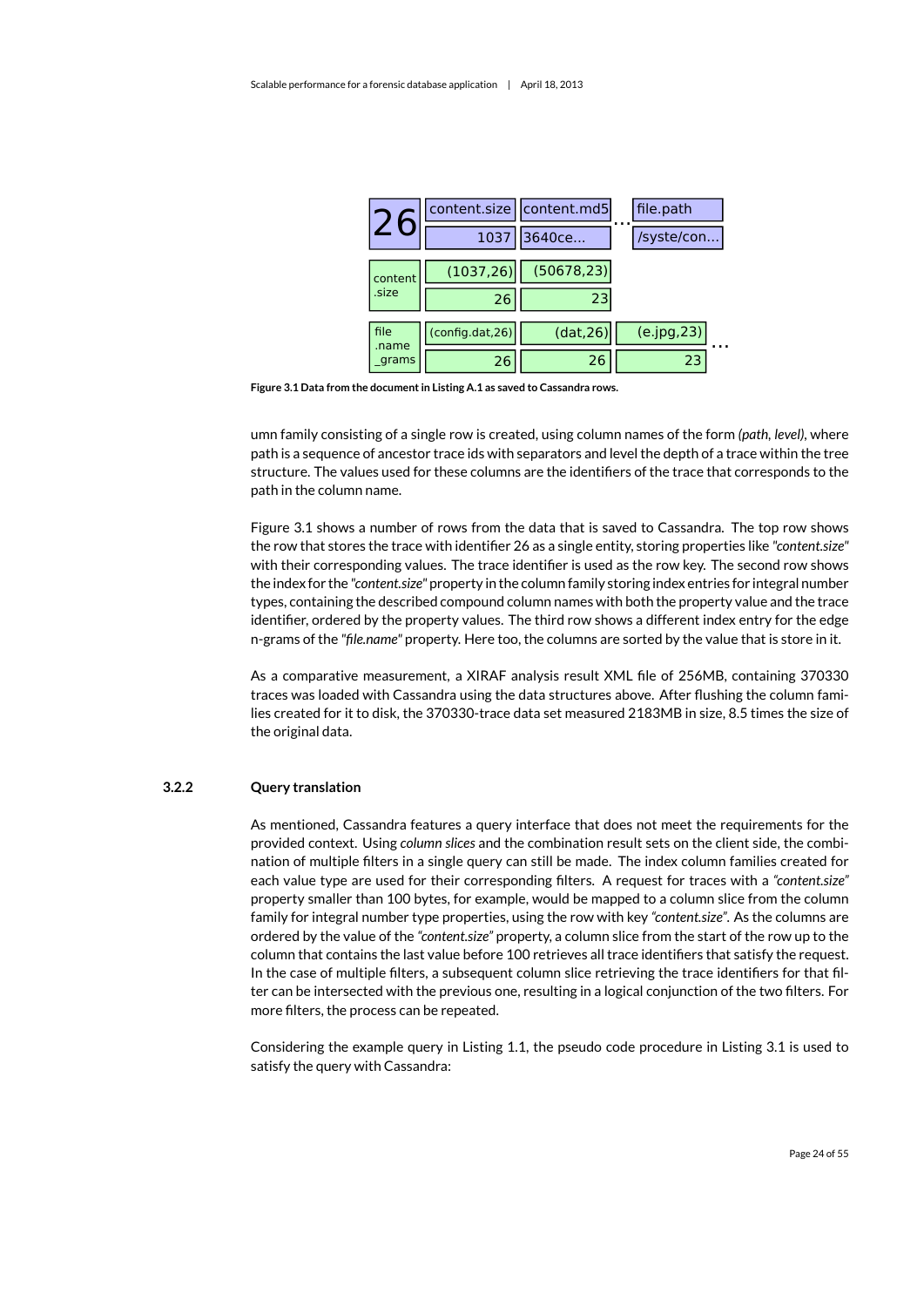<span id="page-26-2"></span>

| Listing 3.1 Pseudo code procedure to satisfy example query in Listing 1.1. |  |  |  |  |  |  |  |  |
|----------------------------------------------------------------------------|--|--|--|--|--|--|--|--|
| Results1 = SliceStringIndex ('file.name_reverse', 'fdp.', 'fdp.' + MAX)    |  |  |  |  |  |  |  |  |
| Results2 = SliceIntegerIndex ('content.size', 100, MAX VALUE)              |  |  |  |  |  |  |  |  |
| $Results3 = SliceTypeIndex('deleted')$                                     |  |  |  |  |  |  |  |  |
| Results = Intersect(Results1, Results2, Results3)                          |  |  |  |  |  |  |  |  |

"Slice" functions are defined as returning a set of [trace](#page-7-3) identifiers contained in the part of the index that is requested. The requested slice is provided as the minimum and maximum values within the index. The string slice is issued for the reversed version the *"file.name"* property, using the reversed version of the requested value *".pdf"*. The maximum value for the string slice is set to the same value, extended with the 'highest' printable character, effectively specifying the last possible value starting with *"fdp."*. For the integral number slice, the minimum value is set to 100, as requested from the query. As the query states no maximum value, the highest possible number value is used as the maximum value, requesting all index entries between 100 and the end of the index. The requested type has no value range, so only the requested value *"deleted"* is needed for the last filter. Finally, the results of all index slices are combined into the requested result set by intersecting the intermediate result sets, leaving only the identifiers of [traces](#page-7-3) that match all the requested filters. For the implementation of the query execution, the Hector [\[46\]](#page-49-12) library was used, which takes care of marshalling objects to and from formats that can be transported over the wire to Cassandra.

### 3.3 ElasticSearch

<span id="page-26-0"></span>As Section [2.2](#page-19-0) mentions that ElasticSearch offers all of the basic components needed to be applied to the provided context, little features were created to implement the query execution engine on top of ElasticSearch.

#### **3.3.1 Data structures**

<span id="page-26-1"></span>As the relations among [traces](#page-7-3) can be encoded using ancestor paths, each [trace](#page-7-3) can be saved as a separate document, translating [traces](#page-7-3) in XML format to separate JSON-encoded documents. Because ElasticSearch is a search engine rather than a database, some settings need to be tweaked for it to leave some of the data intact. Using default settings, string type values would be analyzed for full text search, an approach that is not desirable for the properties in the meta data as string type properties will possibly get tokenized into separate words. By changing settings so all values are indexed without content filters, ElasticSearch is made more compliant to the context requirements. As the Lucene library on which ElasticSearch is built has support for value types other than text, no further actions are needed to save the data to ElasticSearch. After the XML to JSON transformation, a document as lister in Listing [3.2](#page-27-1) is saved to ElasticSearch. Note that a number of properties added to facilitate certain query features as described in Section [3.1](#page-22-1) have been omitted for brevity.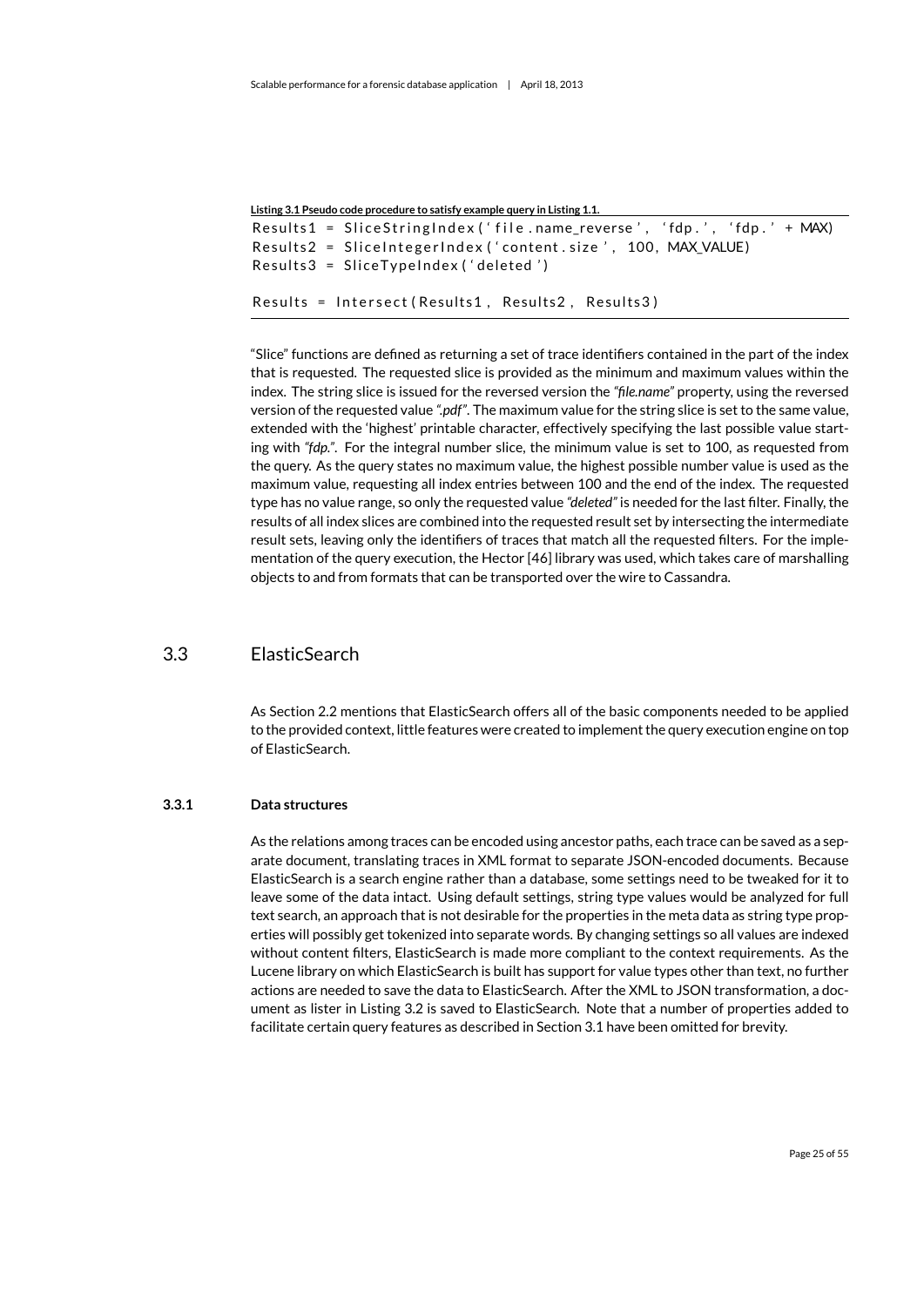<span id="page-27-1"></span>**Listing 3.2 [Trace](#page-7-3) encoded as a JSON document for use with ElasticSearch.**

```
{
  " content": \{" size ": 1037.
    "md5 " : "3640 ce36ca049c9cd81cf354cdfe5c76 " ,
    "md5_grams": ["3640..." ... "...5 c76"],
    " sha1": "4c5f05440b87dcf86e82145bed7e8d8a8c11e0d2",
    " sha1 grams": [...].
    " entropy ": 2.083932,
    "mimeType": "text/plain"
  } ,
  " file ": \{"name": "config.dat",
    " name reverse": "tad.gifnoc",
    " path ": "/ system/config.dat",
    " createdOn ": "2011-08-14T19:34:23Z",
    " modifiedOn " : "2012−05−09T08:22:03Z"
  } ,
  "id ": 26,
  " type ": ['file "],
  "_path": "1,a,n,",
   \_level": 3
}
```
The 256MB [XIRAF](#page-7-1) XML test file used with Cassandra was loaded into an ElasticSearch index using the method described here. After flushing, the index was measured to be 4694MB, 18.3 times the size of the original data.

#### **3.3.2 Query translation**

<span id="page-27-0"></span>The query interface that ElasticSearch offers by default is very rich, allowing a user to filter based on any conceivable property, including exact matches, value ranges and boolean constructions. As such, other than the translation from [XIRAF'](#page-7-1)s query language to a form that ElasticSearch understands. ElasticSearch makes a distinction between the concepts of a query, for which a score is calculated for each document in the result set, and that of a filter, which is not scored. Although both concepts are similar in their expressiveness and can be combined in the same ways, filters are more performant as ElasticSearch can cache the results of a filter, as opposed to a scored query. Requests for descendants of [traces](#page-7-3) or other requests pertaining to the tree structure in the data set can be executed in the generic way described in Section [3.1.2.](#page-23-0)

Considering the example query in Listing [1.1,](#page-11-1) the combination of the three filter is translated to an ElasticSearch query expressed in its own query language. As scoring is currently not used, but the top level request to ElasticSearch is required to be query rather than a filter, a 'constant score query' is used, equipped with a boolean filter that expresses the example query in Listing [1.1:](#page-11-1)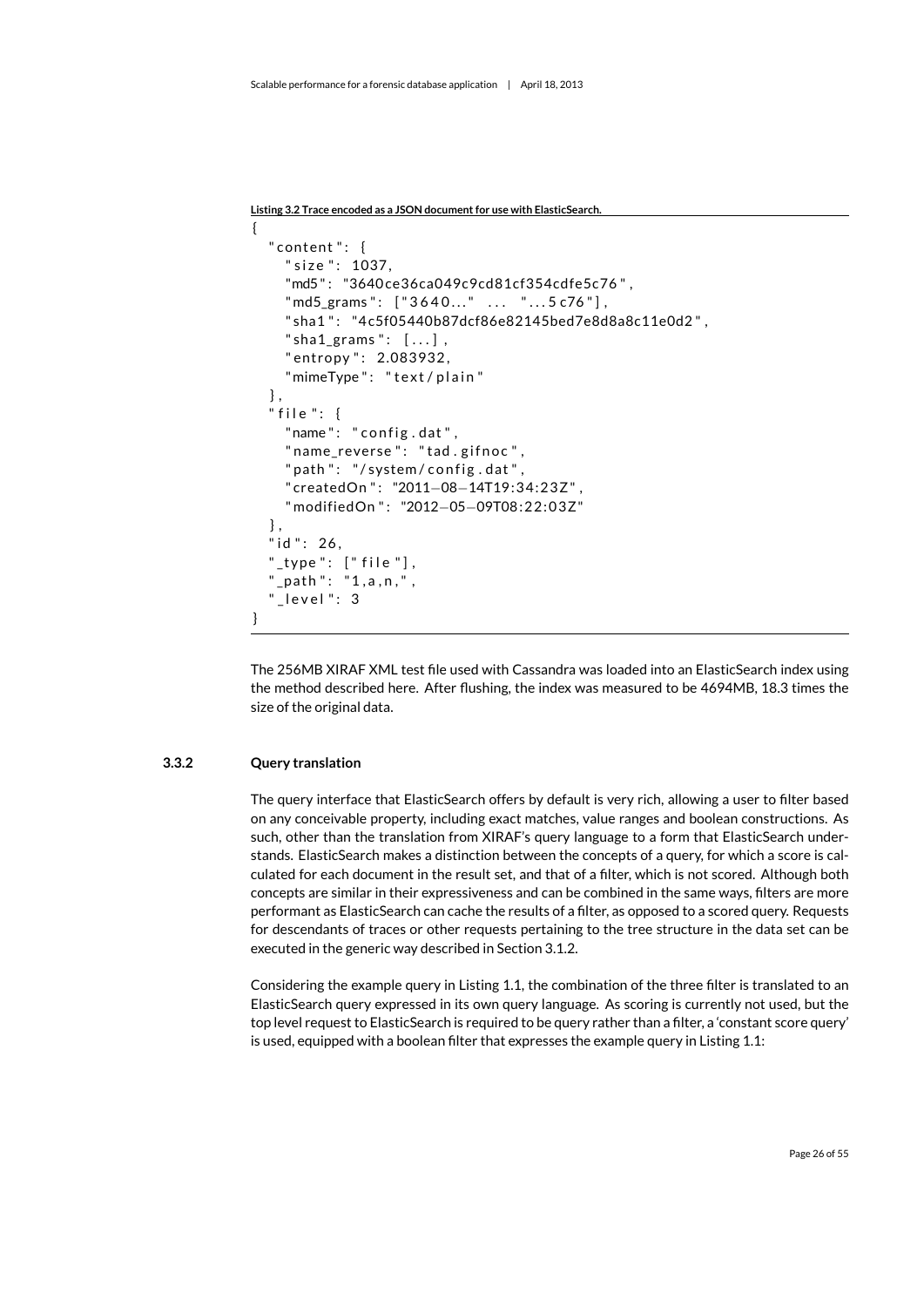```
Listing 3.3 ElasticSearch query to satisfy example query in Listing 1.1.
{" constant_score": } {" filter":}
   { " bool " : { " must " : [
      { " p r e f i x " : { " f i l e . name_reverse " : " fdp . " } } ,
      {\{ "numeric\_range": { } "content.size": { } "from": 100] } \},{T term": } {Ttype": } "deleted"]] } }
} }
```


**Figure 3.2 Data from the document in Listing [A.1](#page-51-2) as saved to HBase rows in the data and index tables.**

### 3.4 HBase

<span id="page-28-2"></span><span id="page-28-0"></span>Although HBase uses some structures similar to those used in Cassandra, the two differ in ways that make their approach to finding [traces](#page-7-3) quite different. Figure [2.4](#page-20-1) shows similar deficiencies in capabilities in comparison with Cassandra.

#### **3.4.1 Data structures**

<span id="page-28-1"></span>Being modeled after Google's Bigtable, the data model used by HBase defines rows of data identified by a row key. A table is created that uses a [trace](#page-7-3) identifier as the row key and a variable number of columns to store the properties and their values, all encoded as byte sequences as required by HBase. An index for all the different properties is created in a second table, for which the keys are composed of the combination of property names and values. All [traces](#page-7-3) with the same value for a property are present in the same index row, where the column names are the [trace](#page-7-3) identifiers of all [traces](#page-7-3) that contain that specific combination of property and corresponding value. Figure [3.2](#page-28-2) shows a part of the tables that are created for the document in Listing [A.1.](#page-51-2) The top row show a row that stores the [trace](#page-7-3) with identifier 26 as a single entity, storing properties like *"content.size"* with their corresponding values like with Cassandra. The other rows show index entries for the *"content.size"* property for two different values.

The requirement of supporting range queries is also supported by the index table, by executing a partial scan of the table. A range scan can be executed at the section of the index table ranging from the row key *(property, start value)*to the row key *(property, end value)*. As HBase treats row keys as byte arrays and orders these lexicographically, this approach hinges on the fact that rows are scanned in the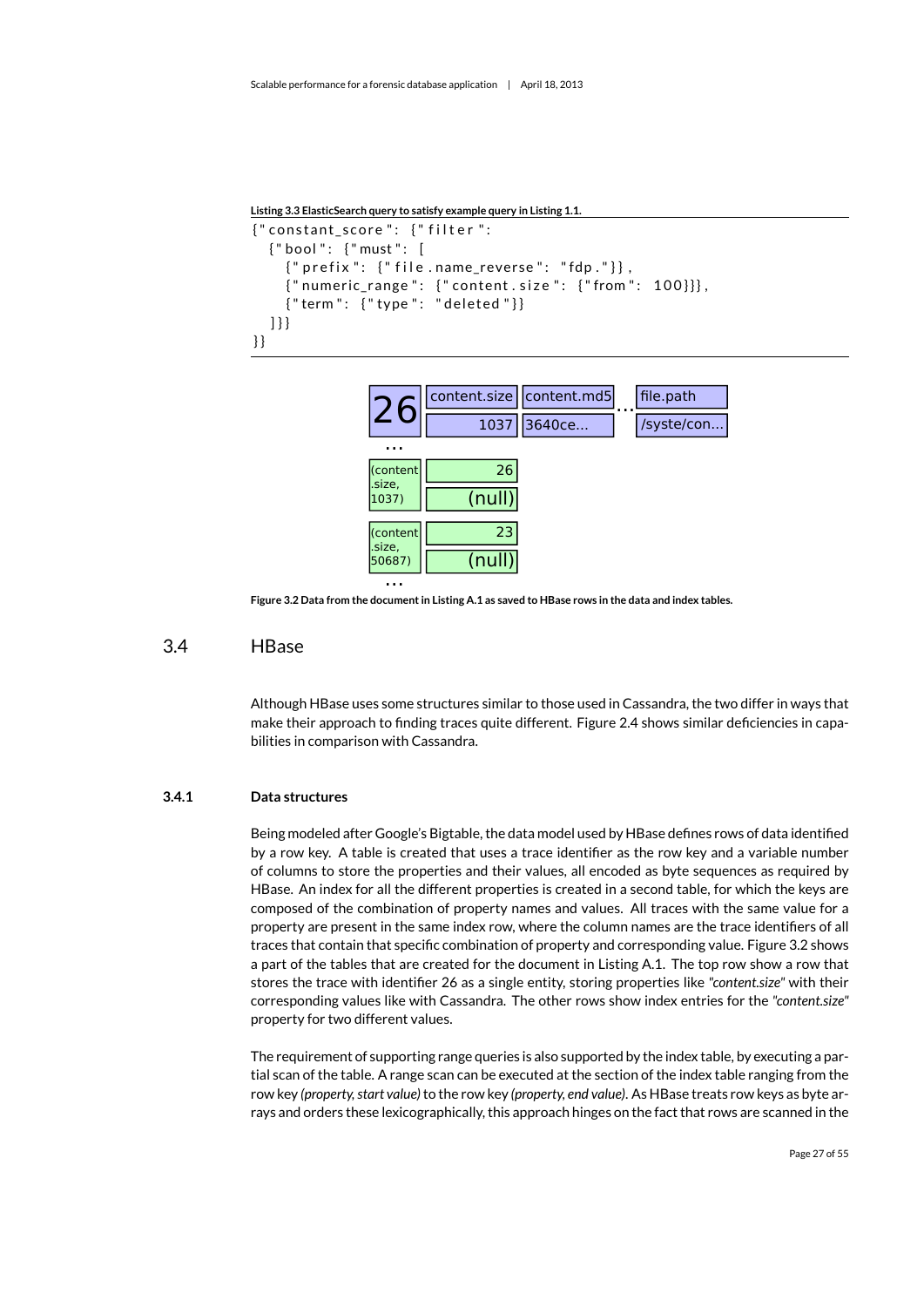natural order for the second part of the compound row key, requiring the index entry for *(property, -1)* to occur before the index entry for *(property, 1)*. For string type values encoded in the UTF-8 standard this is the case as the byte sequence representing a UTF-8 string has the same lexicographical order as the natural order of the characters in the string itself [\[35\]](#page-48-7). For numerical values, this is non-trivial. By default, HBase will serialize integral number values in 2s-complement encoding. 2s-complementencoded integral number values converted to byte arrays are not sorted in their natural order, sorting negative values after positive ones, for example. The same holds for IEEE-754-encoded floating point values. To overcome this, all numerical values have to be encoded in a non-standard way that keeps natural order when compared lexicographically. A detailed description of the encoding scheme can be found in Appendix [B.](#page-54-0) Although examples for the encoding are provided using 8 bits for readability, the implementation of the encoding is used with 64-bit values.

The 256MB [XIRAF X](#page-7-1)ML file used with Cassandra and ElasticSearch was loaded into HBase tables using the data structures described above. The resulting tables totaled 7933MB in size after flushing, 31 times the size of the original data.

#### **3.4.2 Query translation**

<span id="page-29-0"></span>As HBase supports a SCAN operation with a Filter object to determine whether or not to include a particular row, finding the result set for a query can be executed using a single SCAN operation on the data table, using a combination of Filter objects that together represent the user's query. Early experiments with filtered full table scans proved that the approach works, but the performance of it makes it unusable for a query interface as required by the provided context because the approach requires a full table scan for every query. The alternative is to use a custom made index table as described in Section [3.4.1](#page-28-1) and depicted in Figure [3.2.](#page-28-2) By issuing a partial SCAN operation to the index table for each filter requested by the user, a number of intermediate results can be retrieved for each separate filter. As HBase does not offer a way to combine the results of these scans on the server side, they are processed on the client side.

The example query in Listing [1.1](#page-11-1) can be processed with HBase using the following pseudo code procedure:

```
Listing 3.4 Pseudo code procedure to satisfy example query in Listing 1.1.
```

```
Results1 = ScanIndex(Key('file.name_reverse', 'fdp.'),
        Key ('file.name_reverse, 'fdp.' + MAX))
Results2 = ScanIndex (Key ('content.size', 100),
        Key ('content.size', MAX))
Results3 = ScanIndex(Key ('type', 'deleted'),
        Key('type', 'deleted' + MAX))Results = Intersect (Results1, Results2, Results3)
```
The "Key" function creates a byte sequence usable as a key for the index table. The function "ScanIndex" is provided with start and end points and instructs HBase to start a SCAN operation at the specified point, retrieving identifiers of [traces](#page-7-3) in between the start and end points. The value *MAX* rep-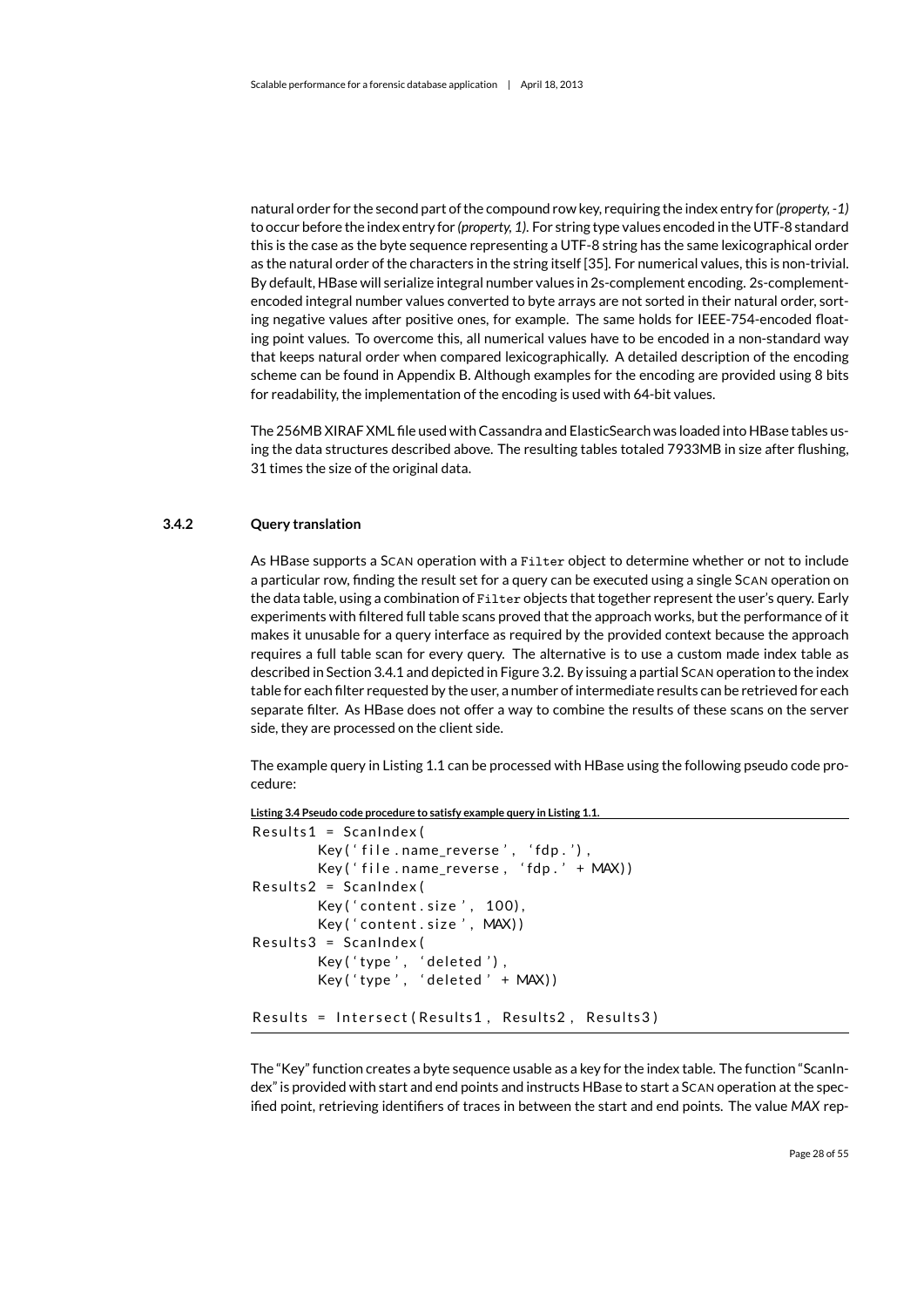resents the highest possible value a single byte can have and is used as an end marker, making sure HBase scans include all possible entries for the requested string type values, but nothing beyond. As with Cassandra, the intermediate result sets from separate filters for the example query need to be processed on the client side by means of intersection.

### 3.5 MongoDB

<span id="page-30-0"></span>Like ElasticSearch, MongoDB offers a very rich query interface that allows the combination of a number of filters to find the [traces](#page-7-3) that match those filters. Unsurprisingly then, Figure [2.5](#page-21-1) displays an identical situation to that of ElasticSearch. Little effort outside the actions described in Section [3.1](#page-22-1) were needed to be able to use MongoDB for the provided context.

#### **3.5.1 Data structures**

<span id="page-30-1"></span>MongoDB stores collections of documents. As the relations among [traces](#page-7-3) can be encoded using ancestor paths, each [trace](#page-7-3) can be saved as a separate document. The documents saved to MongoDB are supplied as JSON-encoded version of [traces](#page-7-3) identical to ElasticSearch. Listing [3.2](#page-27-1) shows such a JSON document.

MongoDB natively allows searching documents within a collection, so no separate data structures have to be created. The data store does offer indexing techniques that speed up searches, which are enabled on properties that are expected to be used frequently in search requests. The maximum number of indexes allowed per collection is limited, however. For the version used in this work, the maximum number of indexes is 64. Although the [XIRAF](#page-7-1) data model does not define 64 possible properties for [traces,](#page-7-3) the addition of versions of properties that have been reversed and converted to lower case make the total number of properties in the documents that are saved to MongoDB larger than 64. Because of this, indexes have been specified on the properties that are used most often for queries—like *"\_path"* and *"file.name\_reverse"*—up to a total of 64 indexes. This leaves a number of properties unindexed, requiring a full table scan should they be used in queries. To facilitate easy balancing of the chunks of data used by MongoDB to balance data in the cluster, MongoDB's internal identifier property "\_id" is as the *sharding key*.

The 256MB [XIRAF](#page-7-1) XML test file used with to measure the resulting data set sizes was loaded in to a MongoDB collection and flushed to disk. The resulting collection occupied 3317MB on disk, 13 times the size of the original data set.

#### **3.5.2 Query translation**

<span id="page-30-2"></span>MongoDB features a rich query interface based on providing a reference document that is used to evaluate whether a particular document in storage should be included in the result. Apart from specifying properties with required values, MongoDB's query interface allows more complicated expressions like string prefixes, numeric value ranges and logical operators.

All but the tree structure filters can be combined into a single reference document, reducing the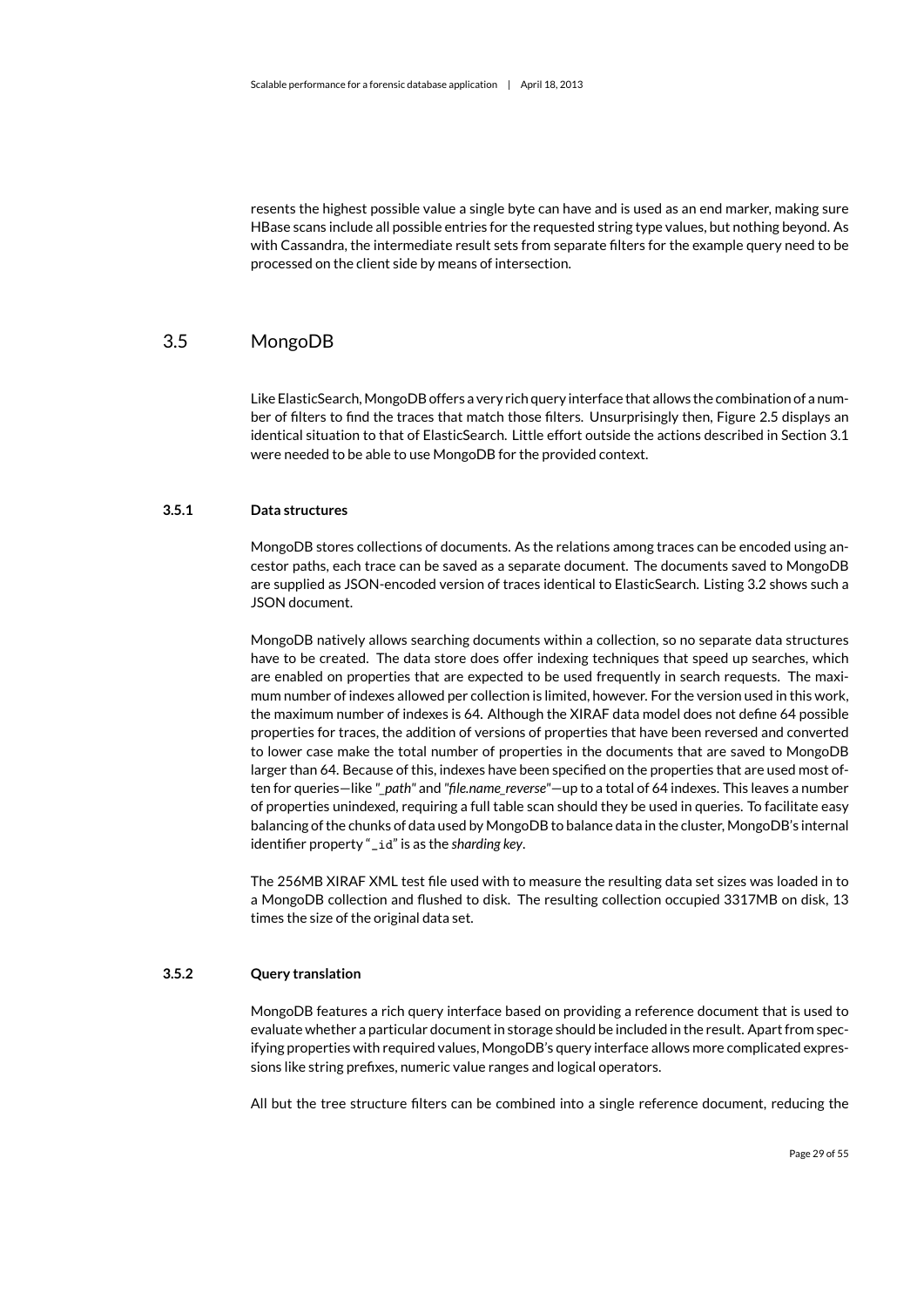number of database requests required to answer a given query. As stated above, the tree structure expressions can be expressed as a regular filter if its inner query block is a filter containing only an identifier match, as in the query listed in Listing [A.2.](#page-52-1)

Considering the example query in Listing [1.1,](#page-11-1) a reference document can be created, instructing MongoDB to find [traces](#page-7-3) that match it. For requirements other than exact matches, MongoDB uses marker properties starting with a dollar sign. In the case of a string prefix requirement, \$regex is used, accompanied by a simple regular expression to match strings that start with *"fdp."*. The numeric requirement for the *"content.size"* property is expressed using \$gte, an acronym for *greater than or equal*, as required by the query. The three filters from the query are translated into the following reference document:

```
Listing 3.5 Reference document to satisfy example query in Listing 1.1.
```

```
{
  " file .name_reverse": \{"$regex": "^fdp \\."},
  " content . size ": {"$gte": 100},
  " type ": " deleted"
}
```
## 3.6 Summary

<span id="page-31-0"></span>Putting all solutions together in a single picture yields Figure [3.6.](#page-31-0) The index structures added to Cassandra and HBase as described in Sections [3.2](#page-24-0) and [3.4](#page-28-0) respectively are depicted on top of the functionality the data stores offer. To enable the solution as a whole to answer the type of queries required, a piece of query processing logic is added to the client side for both Cassandra and HBase. For Cassandra, this envelopes the slicing of the correct indexes as described in Section [3.2.2.](#page-25-0) The equivalent logic for HBase determines and processes the correct part of the index as described in Section [3.4.2.](#page-29-0) As mentioned in Section [3.1.2,](#page-23-0) the evaluation of tree structure queries using a non-trivial result set—the result of a query as opposed to a single [trace](#page-7-3) identifier—as an evaluation context is not supported by any of the data stores, so a piece of query processing logic to accommodate for this is added to the stack for each of the four data stores.



**Figure 3.3 Components added to the data stores as described in Sections [3.2](#page-24-0) through [3.5.](#page-30-0) Indexing structures are indicated with** *idx.***, query processing logic is indicated with** *q.p.***.**

The client-server barrier has been depicted by a red line in Figure [3.6.](#page-31-0) As becomes clear from the figure, the amount of logic added to the complete software stack to satisfy the context's requirements is greater for the data stores that lacked sufficient index structures and/or query processing capa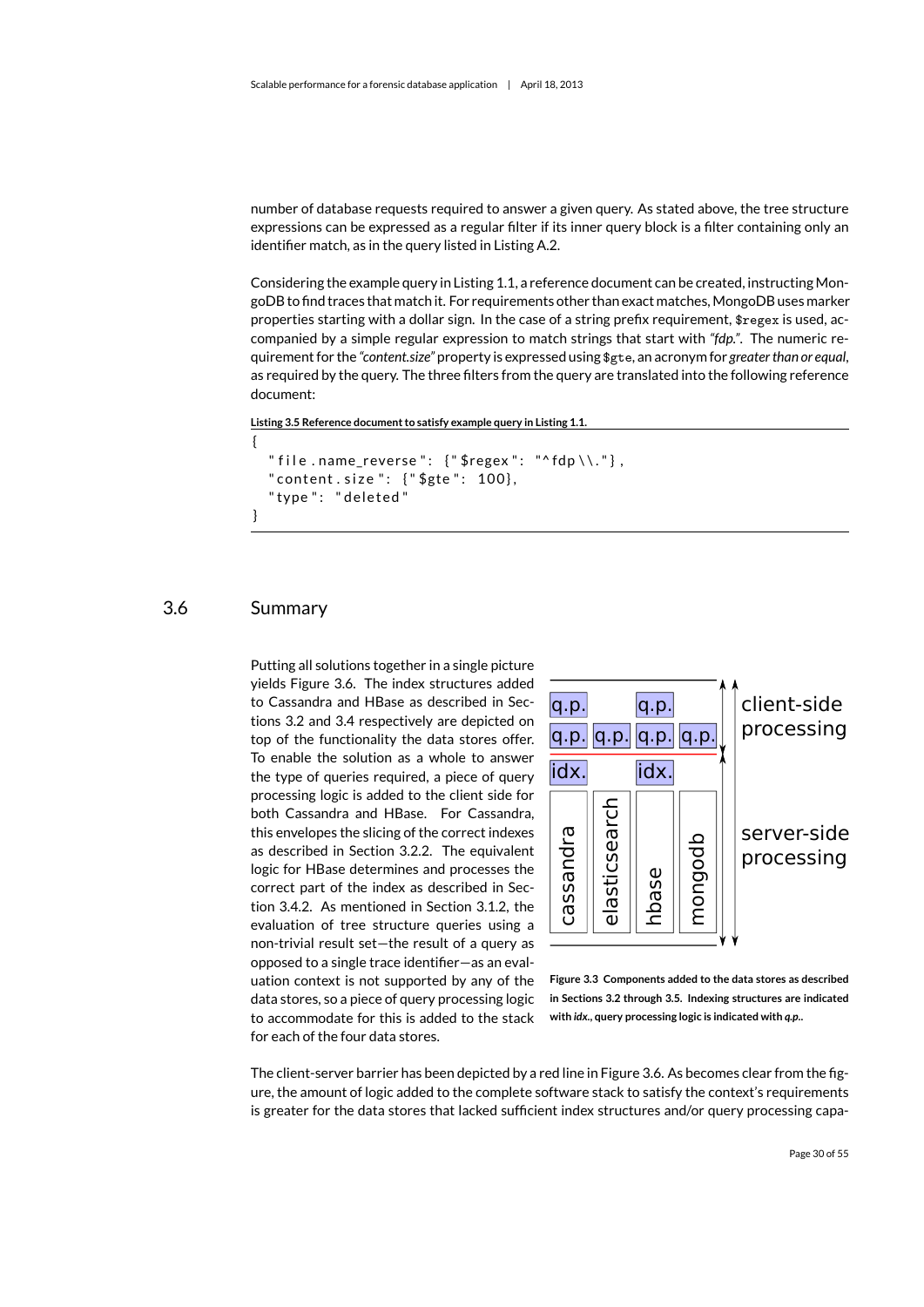bilities by themselves. The logic added to the complete software stack here directly relates to the components that are reported to be lacking for the respective data stores in Section [2.](#page-18-0)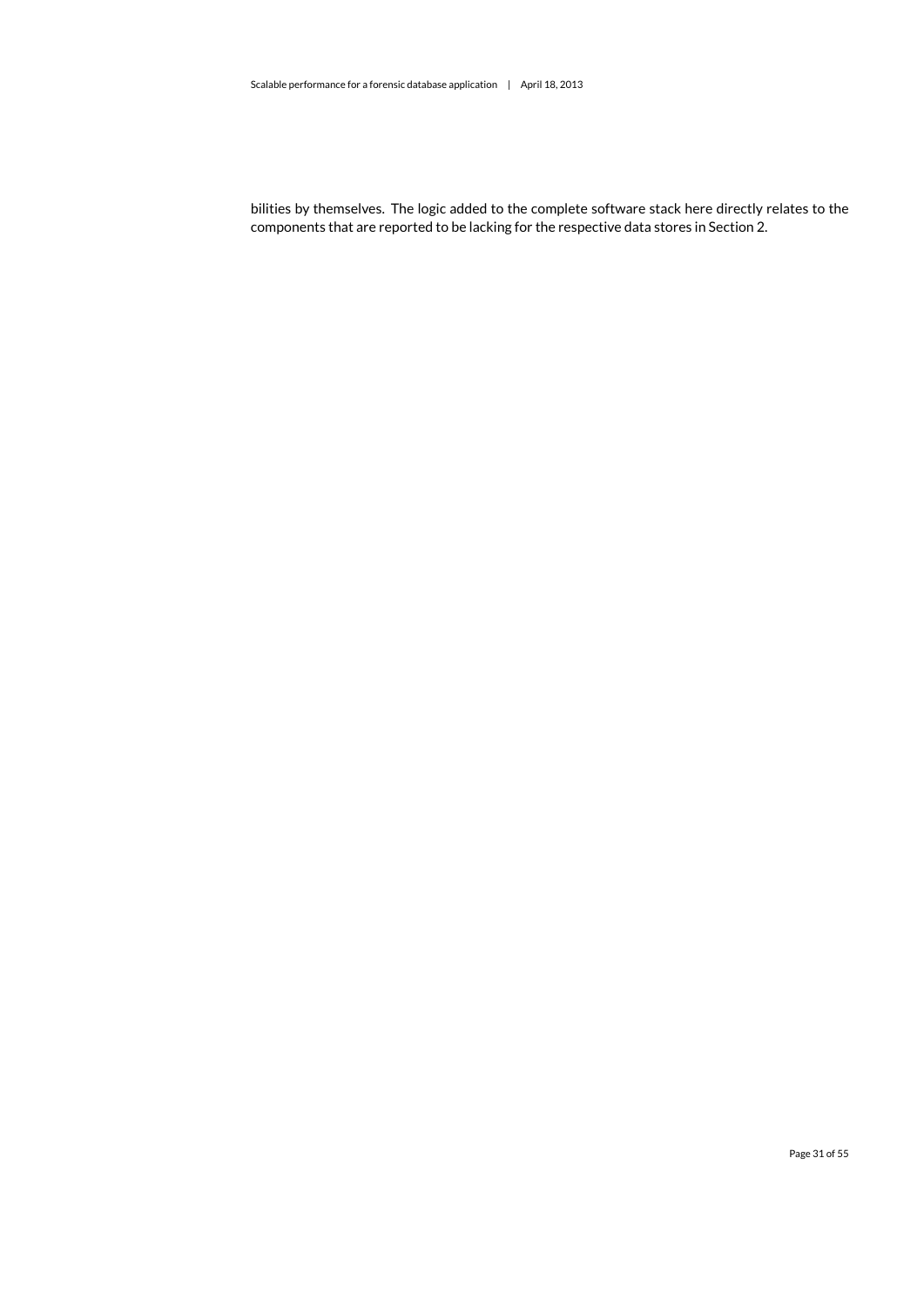## <span id="page-33-0"></span>4 Experiment setup

Given experimental implementations of query execution engines for different data stores, experimental results allows us to provide an answer to the questions stated in Section [1.2.](#page-13-0) The details of these experiments are provided here. Descriptions of the experimental implementations of the query execution engines used to run the experiments are provided in Section [3.](#page-22-0)

## 4.1 Experiment scaling dimensions

<span id="page-33-1"></span>As this research aims to find scaling characteristics for particular database deployments, the experiment needs one or more dimensions of scaling to provide us with a clear picture of the characteristics in question. Although the performance of a distributed system is often measured scaling the number of nodes that make up a cluster, there are more dimensions to be taken into account here. Measurements are recorded for each data store implementation, scaling the following variables:

**Cluster size:** The number of nodes that handle the data sets; **Data size:** The size of the data set that queries are issued for; **Client load:** The number of parallel clients that submit queries to the data stores.

The cluster size allows us to observe the effect of adding more nodes to a clustered setup on performance of the data store as a whole. This dimension can be related to the scalability requirement as stated in Section [1.1.1.](#page-9-1) Scaling the amount of data present in the data store allows us to see the performance implications of distributing query processing workloads for different data stores. This dimension is motivated from the observed and expected increase in data size of forensic investigations. Scaling the number of clients simulates a high load on the database, allowing us to determine how well it copes with many concurrent users as stated in the scalability requirement of Section [1.1.1.](#page-9-1)

## 4.2 Test data

<span id="page-33-2"></span>The data used to execute the experiments is actual case data provided by the [NFI.](#page-7-0) A number of data sets of various sizes have been selected from the available pool. The size of a data set is measured in the number of [traces,](#page-7-3) the selections are made close to round numbers, as shown in Table [4.1.](#page-34-2) Furthermore, sample data was taken from all data sets serving as input for the query generation process described below.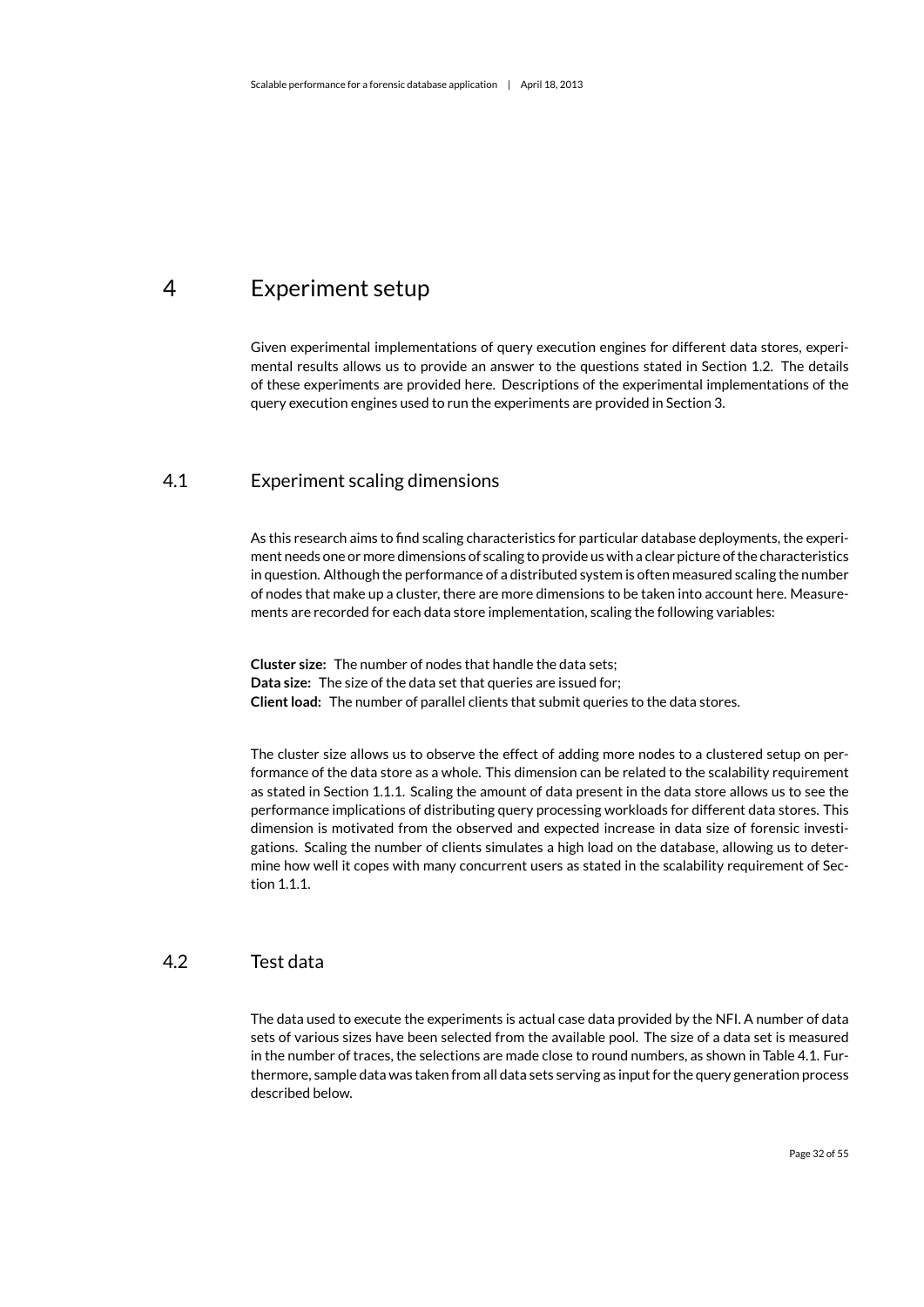| Data set          | Number of traces |
|-------------------|------------------|
| set01             | 11549            |
| set <sub>02</sub> | 50814            |
| set03             | 99158            |
| set04             | 200411           |
| set05             | 513952           |
| set06             | 1099665          |
| set07             | 1982229          |
| set08             | 5118783          |
| set09             | 10255300         |
| set 10            | 19979127         |

<span id="page-34-2"></span><span id="page-34-0"></span>**Table 4.1 Used data set sizes measured in number of [traces.](#page-7-3)**

### 4.3 Client simulation

#### **4.3.1 Query generator**

<span id="page-34-1"></span>A query generator was built that is capable of creating [XIRAF](#page-7-1) queries following the specification. Queries are generated using the probabilities encoded in an analysis result like that of Figure [1.1,](#page-12-1) making sure the total set of queries is closely related to the work load generated by real world use. By traversing the edges of the tree in the statistical model depicted by Figure [1.1,](#page-12-1) the query generator builds a query like it would occur in the application logs of [XIRAF.](#page-7-1) Assigning queried values from sample data and miscellaneous settings like case sensitivity from statistical data associated with the context analysis described in Section [1.1.5.](#page-12-0)

The properties and corresponding values used by the queries are very dependant on the data they are to be evaluated on. To avoid generating queries that are not applicable to the test data set, both available properties and corresponding values for the generated queries are sampled from a target data set. Additionally, the query generator takes care to avoid queries that are 'nonsensical'. Taking random properties from the available set could generate queries combining properties from disjunct [trace](#page-7-3) types, like searching for phone call logs that end with ".pdf". As such, the set of properties used to choose from in any step of the query generation process is reduced to a set that is compatible with properties already selected for previous steps. Should the reduction result in an empty set of properties, the generator abandons the current effort and starts the process for the current query over.

Some features available in the specification outlined in Section [1.1.4](#page-11-0) have been disabled in the query generator, for various reasons. Keyword matches rely on a full text index of the content corresponding to a [trace.](#page-7-3) As only ElasticSearch supports full text indexing natively, processing keyword match queries would rely on a call to an external full text index. Considering that the three other data stores would make an identical call at this point, performance metrics for the data stores would contain a constant factor where keyword match queries are concerned. Finding property value duplicates results in all [traces](#page-7-3) that have the same value for a particular property that a previously selected [trace](#page-7-3) has. This feature is used to find files with identical content between devices, for example. Due to the complexity of the feature and the fact that it is rarely used in comparison with other queries occurring in 0.7% of all [XIRAF](#page-7-1) queries analyzed for the statistical model supplied in Section [1.1.5](#page-12-0) this feature is not supported for the implementations under investigation and as such never chosen by the query generator.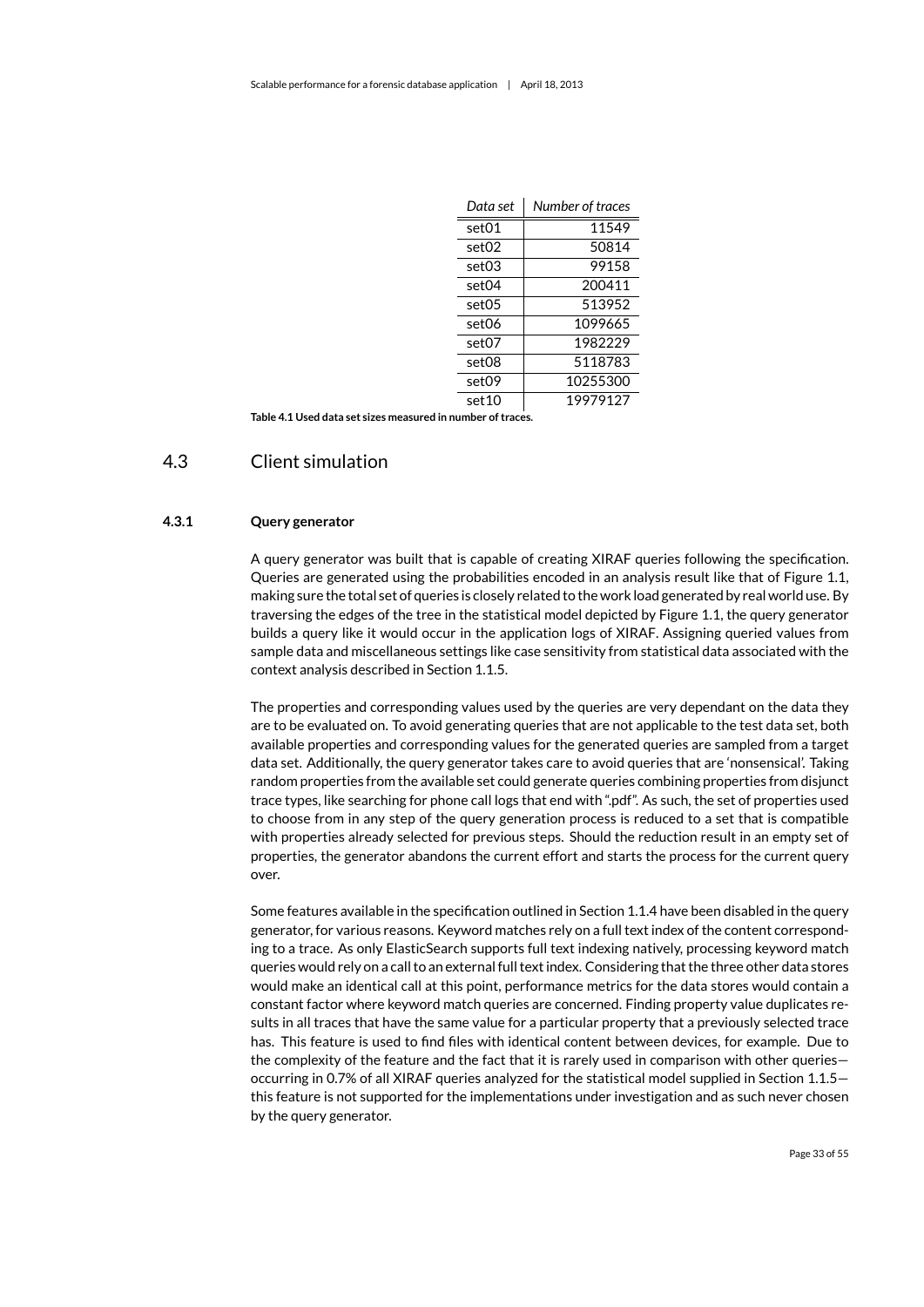#### **4.3.2 Client side configuration**

<span id="page-35-0"></span>Using data sampled from the data sets listed in Table [4.1,](#page-34-2) the query generator was used to generate 1000 queries for each data set. The generated query sets are issued to the database by a parallel benchmark runner program specially created for the experiments. The benchmark program issues the 1000 queries sequentially in a randomized order. To scale the client load as mentioned in Section [4.1,](#page-33-1) the benchmark runner is run on one to four machines, using multiple threads and parallel connections to scale beyond four machines. The effective number of parallel clients then becomes the total number of threads used to issue request to the data stores, each issuing the same 1000 queries in randomized order. Client load is scaled up using 1, 2, 3 and 4 client machines with a single thread and using 2, 4, 6, 8, 12, 16 and 32 threads on 4 machines, resulting in a total of eleven scaling points in the number of effective clients: 1, 2, 3, 4, 8, 16, 24, 32, 48, 64 and 128. The pssh program version 2.3.1 [\[50\]](#page-49-13) was used to make sure the benchmark runners were started simultaneously on all client machines.

The vendors of all database products state that caching is vital for database performance. As such, to avoid recording timings for executions when caches are 'cold', an execution of the query set for the particular data set is run on a data store deployment before executing the experiments that are counted towards the results. The results of the executions done to warm caches are discarded. This approach gives the database software the chance to load the current [working set](#page-7-2) into memory, providing a consistent result more accurate for real world use.

## 4.4 Cluster setup

<span id="page-35-1"></span>Given the queries generated as in Section [4.3,](#page-34-0) benchmarks can be run from clients that issue queries to deployments of the selected data stores. The data store implementations are deployed on an eight node cluster, using an increasing amount of nodes to create a distributed setup. The number of machines used for the scaling factor are 1, 2, 4, 6 and 8. Additional machines are used as clients and extraneous roles required by the data store implementations.

Figure [4.1](#page-36-1) depicts the network layout of the cluster that was used to run the experiments. The red nodes, labeled "D" are used to run the data store implementations under investigation. Blue nodes run extraneous roles needed by MongoDB and HBase. The first requires a config server to manage the cluster meta data, labeled "M". The latter requires an HBase master to manage the cluster meta data, labeled "B", an HDFS name node to manage the distributed file system HBase runs on, labeled "H" and a Zookeeper to coordinate distributed operations and client connections, labeled "Z". All of these extraneous roles are vital to the operation of the data store, but their influence in the performance of a cluster was observed to be negligible from resource monitoring software running on the cluster as the CPU load and network usage on the machines performing the roles were indistinguishable from when the machines were idle. Nodes running extraneous roles are not counted towards the cluster size of any particular data point. Green nodes, labeled "C", run client code, issuing queries using a predetermined number of threads to simulate more than four simultaneously running clients. Lastly, the gray squares labeled "S" represent network switches connecting nodes to the rest of the network. As shown, a total of two switches are involved in the cluster that is used. Hardware details of the machines used to run both client side code and data stores are available in Appendix [C.](#page-56-1)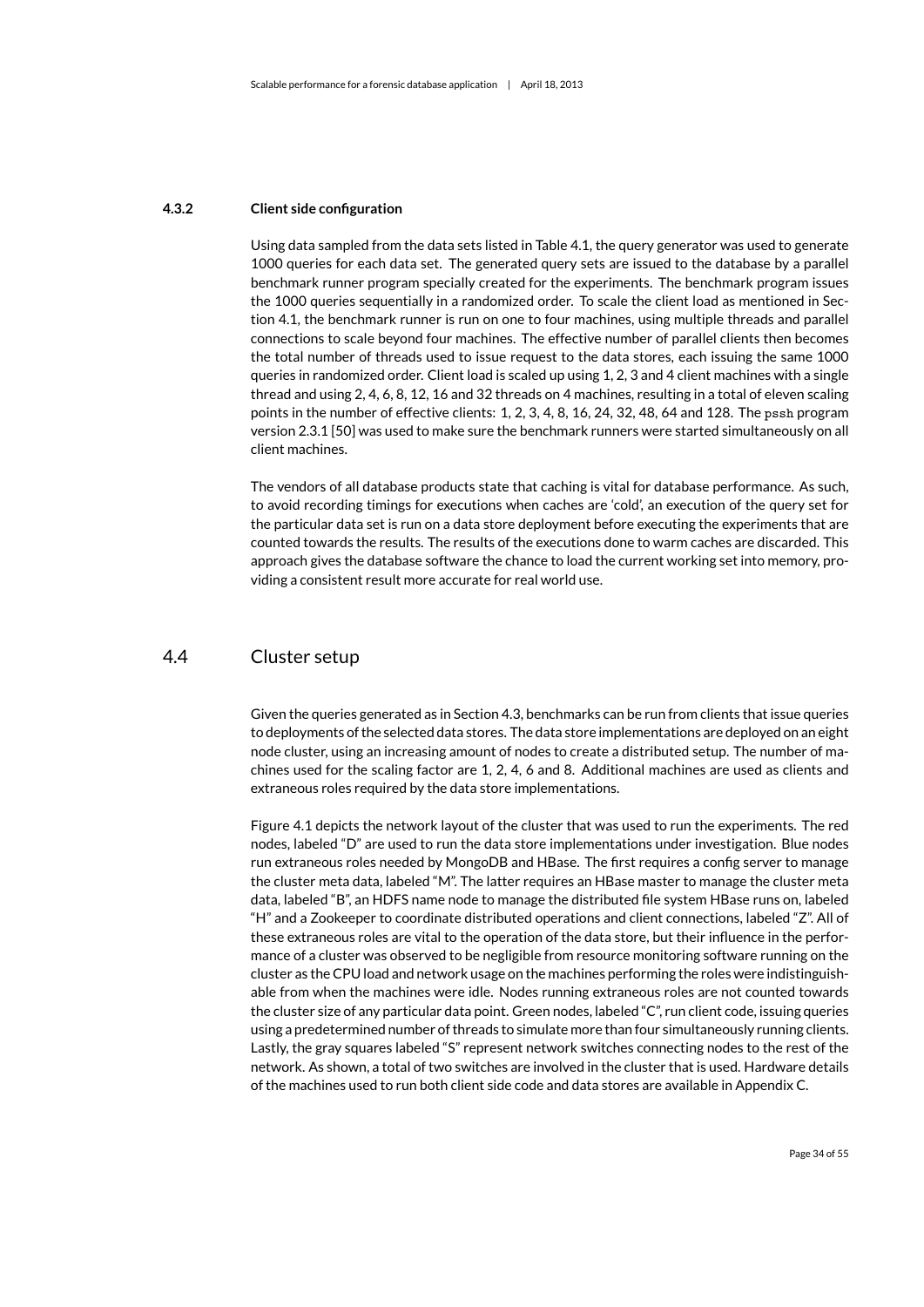

<span id="page-36-1"></span>**Figure 4.1 Network layout for the experiments carried out. "D": nodes used to run data stores, "C": nodes used as client machines, "Z": node running the Zookeeper, "M": node running the MongoDB config server, "H": the HDFS name node, "B": the HBase master, "S": switches. The HDFS name node and the HBase master were run on the same node.**

## 4.5 Measurements

<span id="page-36-0"></span>Measurements made by the data stores themselves on the server side are either hard to collect in a way that allows them to be related to a particular query or would incur a non-trivial logging overhead on the performance of the data stores. As such, the measurements made for our work are collected on the client side, ensuring that the timings are comparable among results for different data stores. Going back to Figure [3.6,](#page-31-0) arrows are added where timings were recorded for each query. The execution of a single query is timed from start to finish. Additionally, each round trip from the client side to the data store required for a single query is timed separately. As Cassandra and HBase require more round trips on separate filters, more round trip timings are collected for those data stores. In Section [5,](#page-37-0) we mention the timings collected this way.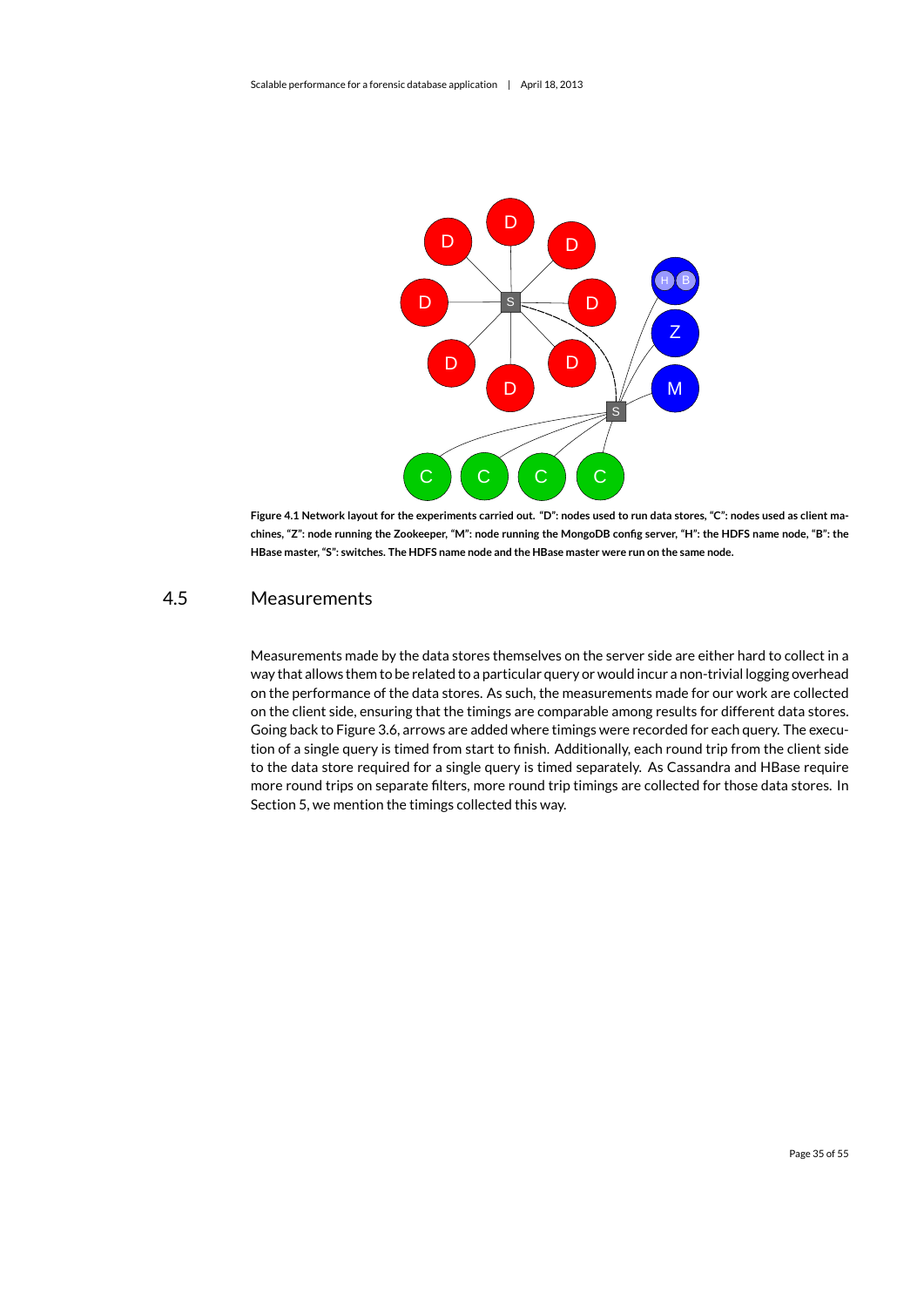## <span id="page-37-0"></span>5 Experimental results

The timings gathered from the various experiments that were carried out have been aggregated to be presented in a meaningful way. As described in Section [4.1,](#page-33-1) experiments were scaled in three dimensions: the amount of data in the working set for the data store, the number of nodes clustered together as a distributed data store and the number of parallel client applications issuing queries to the data store.

Although a total of 2200 possible data points could be gathered given the experiment setup—four different data stores, ten different data sets, five different number of nodes clustered together and eleven different number of parallel clients—the execution of the experiments have not yielded the full data set. Due to operational issues and combinations of data store, data set and number of nodes, a reduced total of 1497 data points have been created. Operational issues include the balancing operations for MongoDB, which required data sets to be re-inserted for each cluster size scaling point as MongoDB balances in a cautious manner without a means to speed this up. Re-inserting the data for each cluster size setup has saved a lot of time otherwise waiting for the balancer to complete, but has still proved a time consuming activity. Larger data sets caused issues with the implementation for Cassandra, requesting column slices larger than the maximum allowed size. Rather than change the implementation while executing the experiments, data points for Cassandra dealing with data sets above the size of a million [traces](#page-7-3) have been omitted. HBase proved to be considerably slower in loading the data than other implementations. The reason for this was not discovered within the little amount of time available, causing us to omit data points for HBase dealing with data sets above the size of a million [traces](#page-7-3) as well. Issuing a thousand queries per effective client per data point, a total of just under 44 million queries was issued in the execution of the experiments.

## 5.1 Execution times of query set

<span id="page-37-1"></span>To avoid complex queries throwing off averages in the result data, query timings have been normalized. First, an average is taken for the timings for a specific query in a particular run. As queries can contain a different number of filters and tree structure expressions as described in Section [1.1.3,](#page-10-0) the average for the specific query is divided by the amount of operations undertaken for it—the number of filters and the number of tree structure expressions. This process yields a normalized timing for each query in the query set. Consider a query *Q* with three filters and four clients running in the experiment. All four clients will have executed query *Q*, resulting in four timings for the query. If the clients measured 210, 220, 230 and 240 milliseconds execution time for *Q*, the normalization is done by taking the average of the measurements—225—and dividing this by the number of filters in the query: 3. The normalized measurement for query Q is  $\frac{225}{3} = 75$  milliseconds. Note that as each client executes the 1000 queries generated for a data set, the number of measurements that is averaged depends on the number of clients used. Ultimately, a thousand data points remain for each combination of scaling dimensions, representing the 1000 queries generated for a data set, each data point normalized for the amount of operation undertaken for it.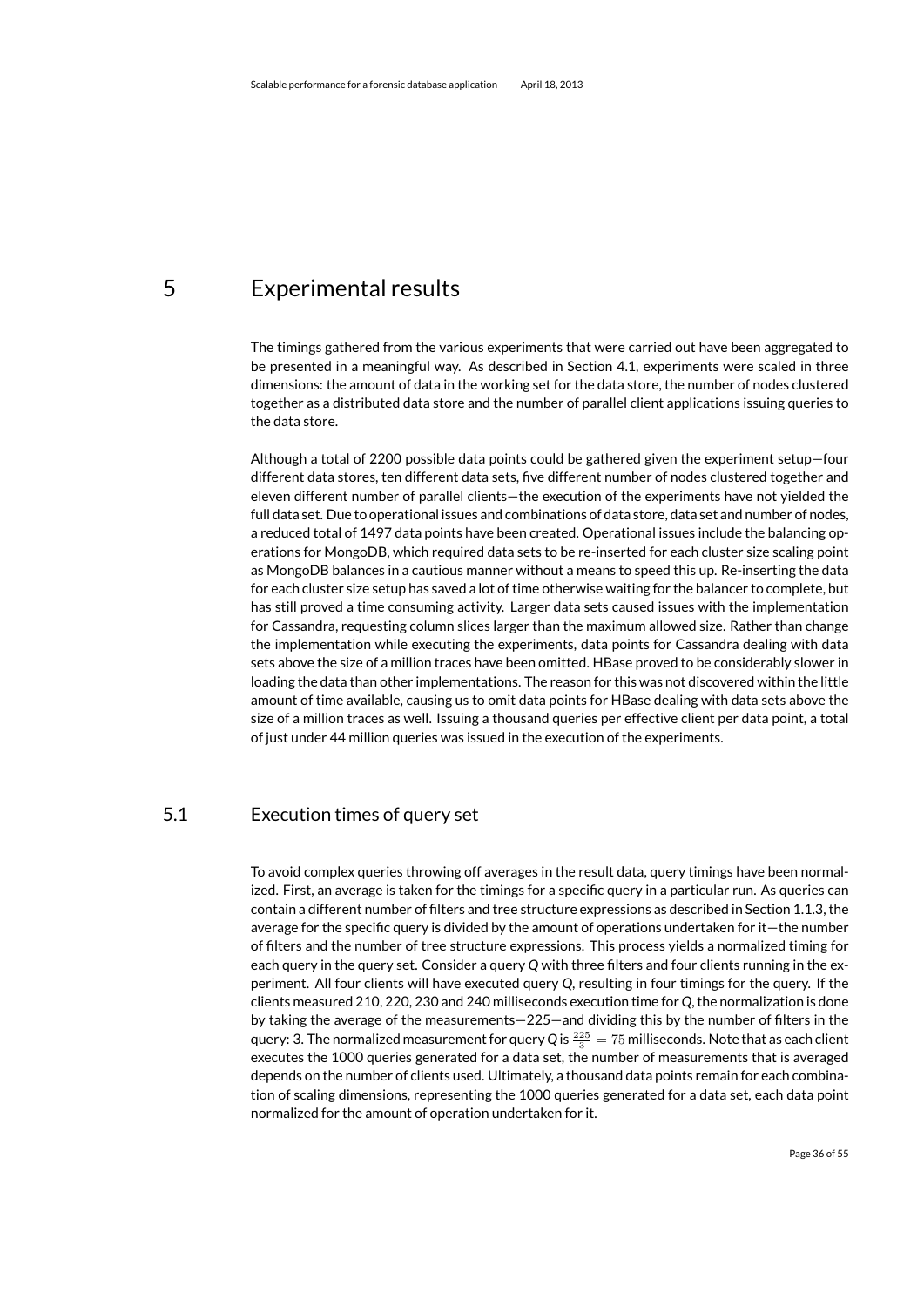

<span id="page-38-3"></span>**Figure 5.1 Median normalized query timings varying the number of nodes clustered together, in two different settings.**

For the figures provided in this section, lower numbers on the y-axis represent faster response times and are considered better than higher numbers. As mentioned in Section [4.5,](#page-36-0) both the time to process a query as a whole and the steps required for the processing of each query have been recorded. The latter measurements have shown to be comparable to the normalized timings and have not been included separately in the figures provided here.

#### **5.1.1 Scaling the number of nodes**

<span id="page-38-0"></span>Figure [5.1](#page-38-3) shows the median performance measurements for the four data stores scaling the number of nodes clustered together. Like the scaling characteristics of the [working set](#page-7-2) size, the number of nodes does not provide clear trends on all accounts. A notable observation is the trend that the mean query response time slowly goes *up* for ElasticSearch as more nodes are involved in processing queries. Both ElasticSearch and HBase seem to be quite constant in their response times, though don't show a clear trend.

#### **5.1.2 Scaling the data set size**

<span id="page-38-1"></span>Figure [5.2](#page-39-0) shows the median performance measurements for the four data stores scaling the number of traces in the [working set.](#page-7-2) The data proves to be rather erratic, making it hard to make a statement on the scaling characteristics the data stores in the light of increasing [working set](#page-7-2) sizes. Although MongoDB seems to present a near constant performance on two nodes using a single client, this behaviour is not observed for six nodes and eight clients. The reverse is observed for ElasticSearch, showing near constant performance using six nodes and eight clients while the behaviour on two nodes using a single client is more erratic.

#### **5.1.3 Scaling the number of parallel clients**

<span id="page-38-2"></span>Figure [5.3](#page-39-1) shows both mean and median query response times for the 99158 [trace](#page-7-3) data set using two and six nodes. We make a number of observations based on the data shown.

Firstly, the difference between mean and median timings is large, pointing to a high spread in the query timings. This is observed in particular for MongoDB, showing a factor 44 difference between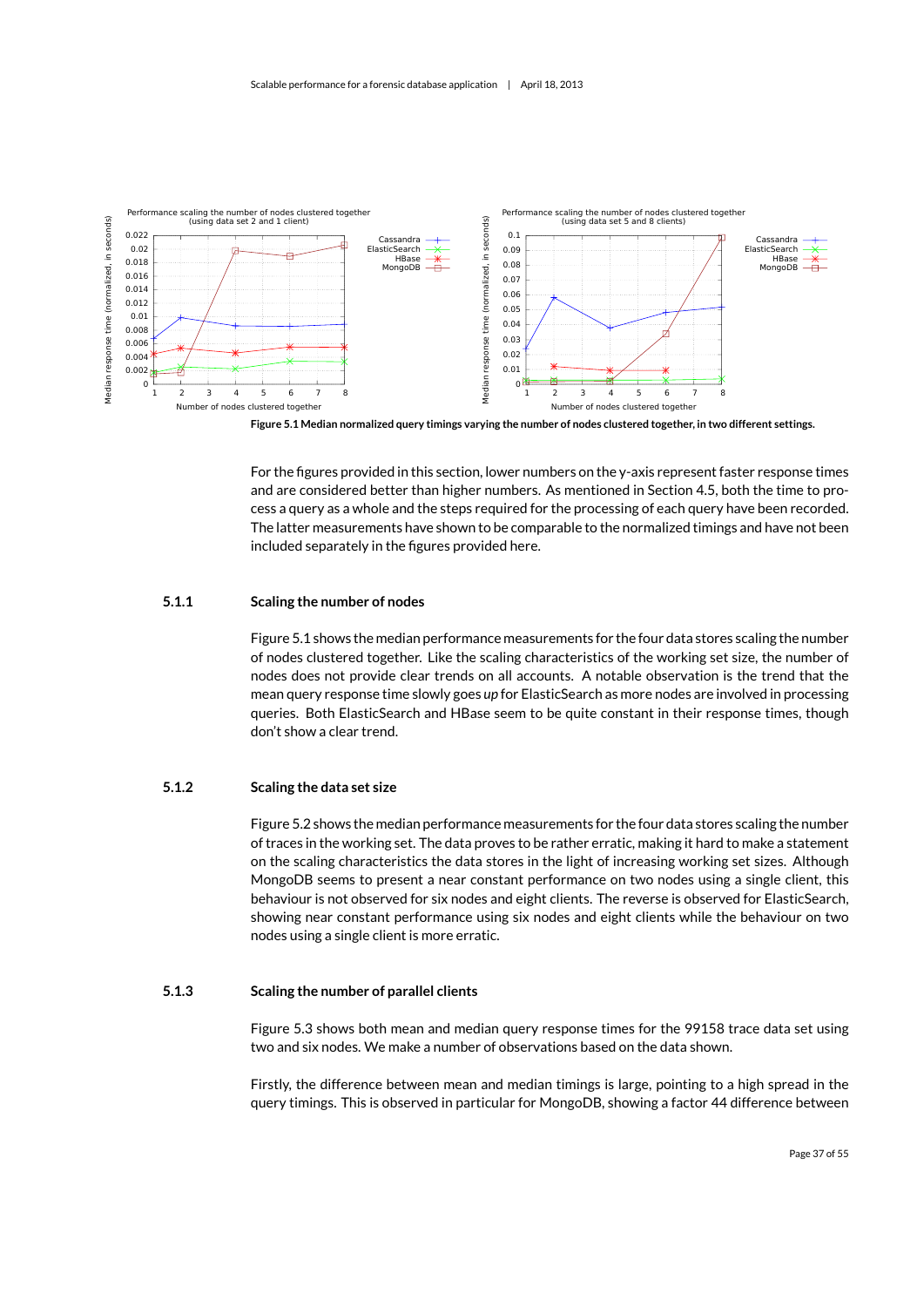

<span id="page-39-0"></span>

<span id="page-39-1"></span>**6 nodes.**

Page 38 of [55](#page-56-0)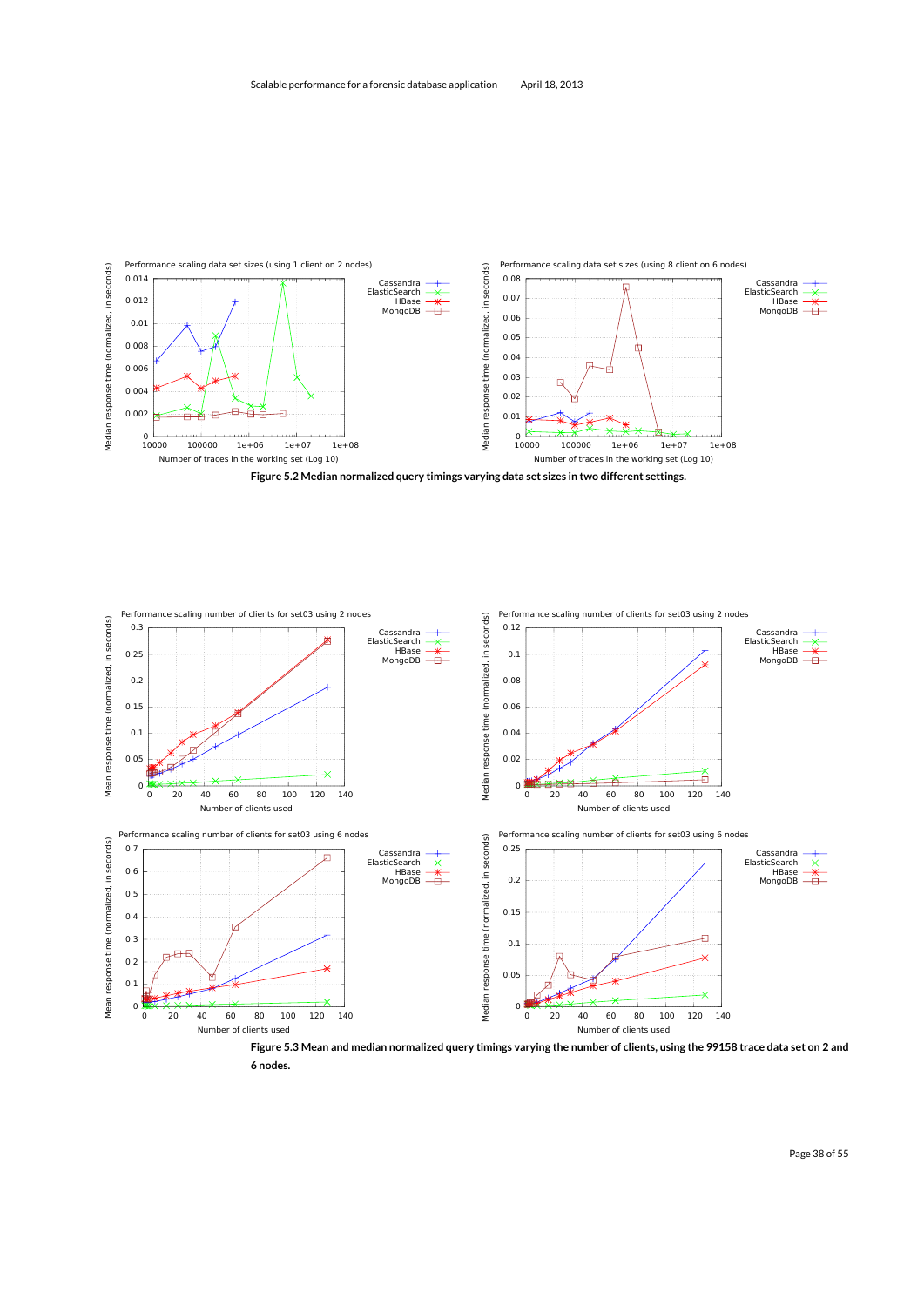the mean and median values for the 99158 [trace](#page-7-3) data set on 2 nodes. Using 6 nodes, the difference is smaller, though still considerable, showing a factor 6 difference. Other systems also display relatively large differences between mean and median timings, though are not considered to be as surprising as the timings forMongoDB. Only a few queries show a considerably higher response time for MongoDB. Upon closer inspection, these queries all contain a filter on a property that has not been indexed as MongoDB allows a maximum of 64 indexes per collection. Without an index present, MongoDB requires a full table scan to be able to process the query, resulting in a high response time. Secondly, the trend shown by most systems when the number of parallel clients is increased appears linear. Considering a minor overhead for each data point, linear trends can be interpolated through the origin point. Lastly, ElasticSearch is the most consistent in the overall picture, being considerably faster than the other systems in most situations.

## 5.2 Resource monitoring observation

<span id="page-40-0"></span>The cluster of machines that was used to run experiments is fitted with machine monitoring software *Ganglia*, logging CPU and network resource usage among other things. Measuring performance, keeping an eye on various statistics has proven useful both in finding problems with implementations and corroborating trends identified in measurements from the benchmarks.

Firstly, network usage graphs showed limitations in both Cassandra and HBase as neither is capable of combining results of expressions. As this requires the intermediate result sets to be transported to a place where the combination is executed, Cassandra and HBase were observed to fully utilize the network interface of the server machines. Figure [5.4](#page-40-1) shows the network utilization graph for Cassandra running experiments on the 50814 [trace](#page-7-3) data set using four nodes. The graph shows an increase in network usage when more clients are used, reaching the hardware's maximum of just over a hundred megabytes



<span id="page-40-1"></span>**Figure 5.4 Network usage of Cassandra during experiments for the 50814 [trace](#page-7-3) data set on four nodes.**

per second. Whether the maximum link speed is reached at the client or server side depends on the number of server machines relative to the number of client machines of course. In either case, however, the performance of the solutions implemented for Cassandra and HBase can be bound by the maximum speed of the communication channels between the server(s) and the client(s). Neither ElasticSearch nor MongoDB have been observed to fully utilize network resources.

CPU usage statistics showed another performance bound, particularly when running many clients in parallel. In cases where Cassandra and HBase were not bound by network resources, they were often bound by the amount of CPU time available, resulting in high Linux load numbers. For MongoDB, CPU utilization seemed to be related to the number of clients used, doubling resource utilization when the amount of clients was doubled, something the Linux load numbers seem to underline. At maximum CPU utilization, the execution time of a complete set of



<span id="page-40-2"></span>**Figure 5.5 CPU usage of MongoDB during experiments for data set 2 on a single node.**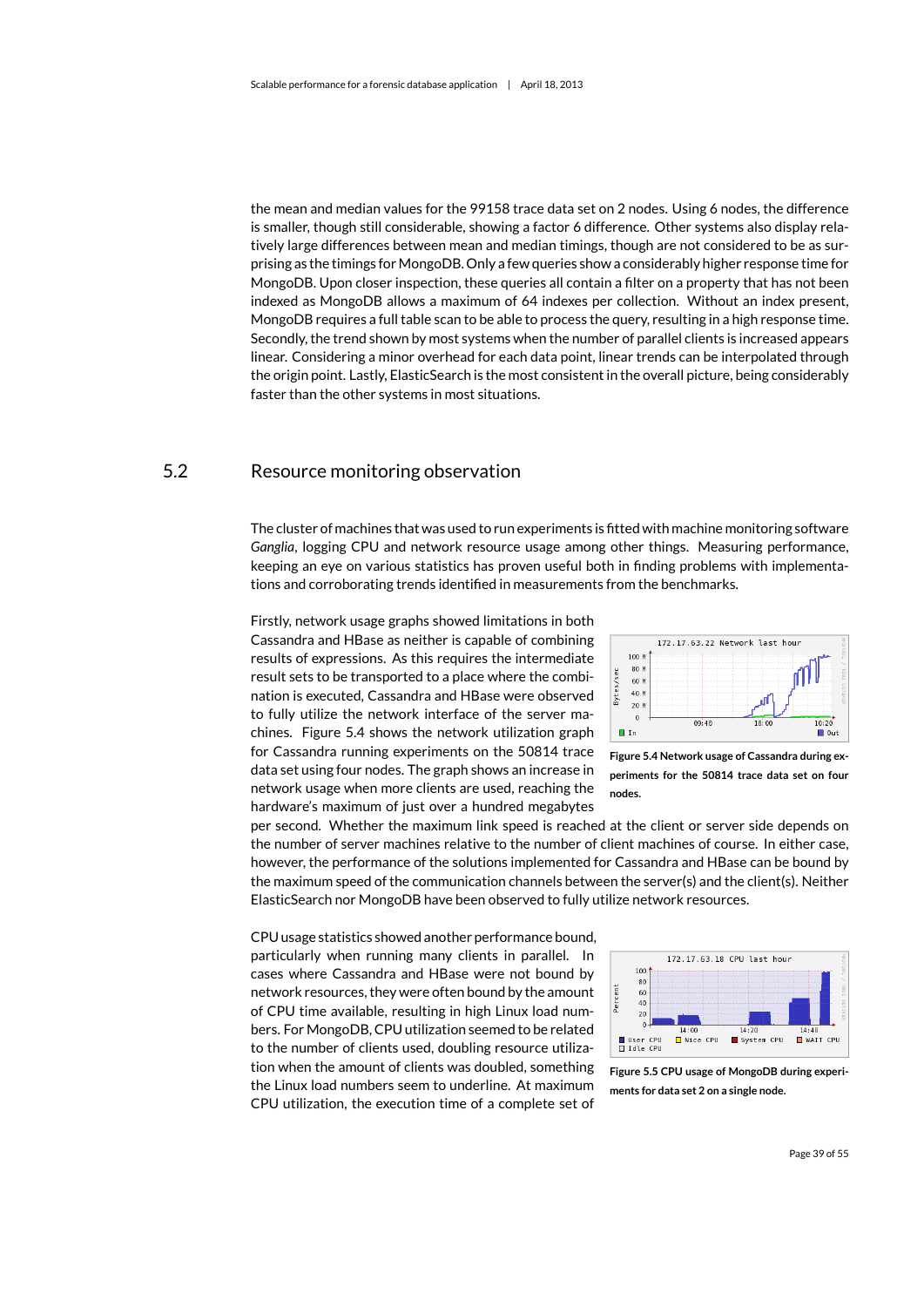queries doubled when the amount of clients was doubled. Figure [5.5](#page-40-2) shows the CPU utilization graph for MongoDB running running experiments on data set 2 using a single node. The graph shows full CPU utilization at sixteen clients, doubling the resource allocation of the run with eight clients. ElasticSearch was able to serve more parallel clients than MongoDB before hitting full resource utilization, though it too reached full CPU utilization at high client counts.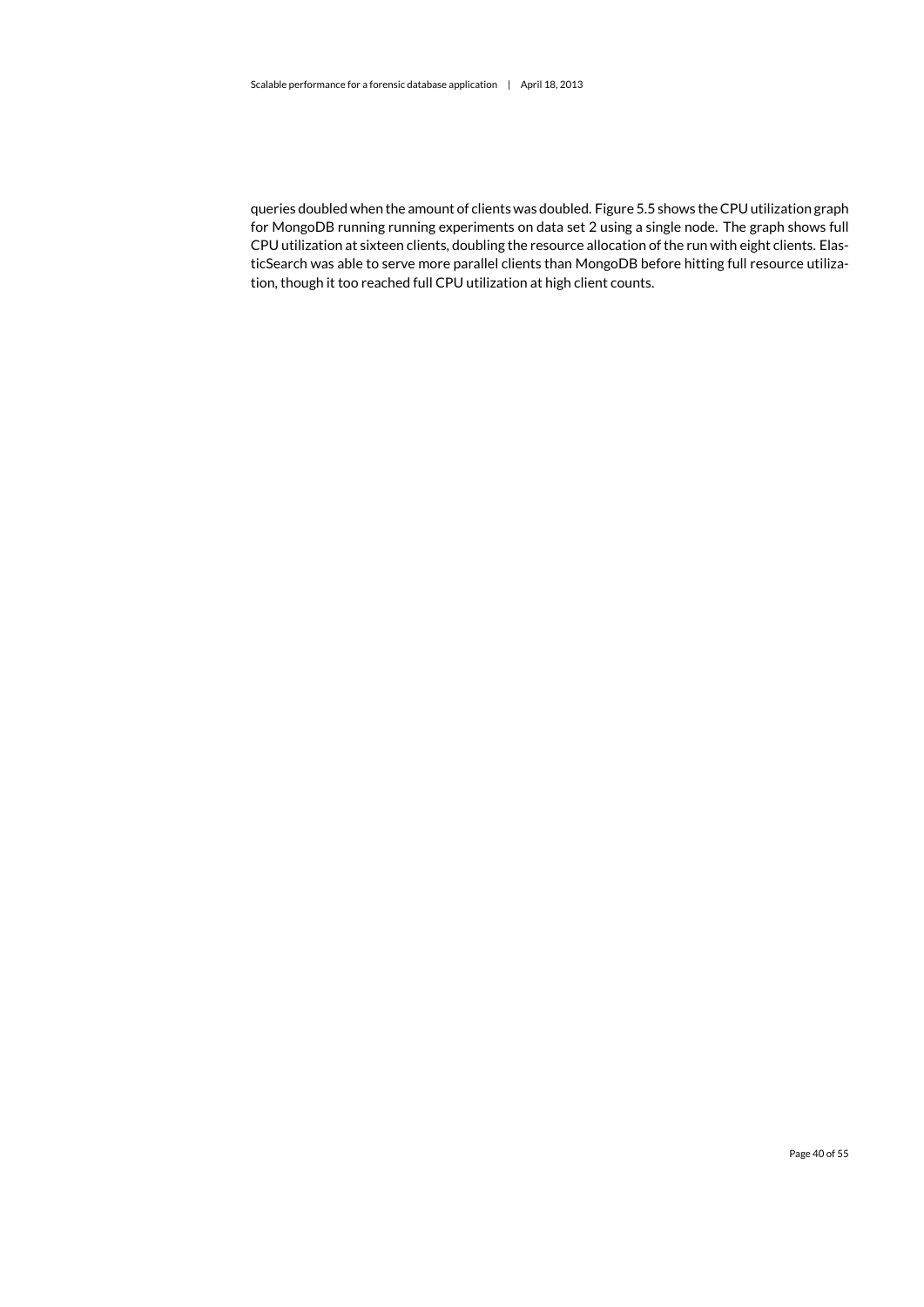## <span id="page-42-0"></span>6 Conclusions

The graphs presented in Section [5](#page-37-0) provide us with data to make conclusions on the scaling characteristics of the data stores that were tested in this research. Considering research question 5, a linear trend has been observed considering the number of clients using the system simultaneously. For the other scaling dimensions—the size of the [working set](#page-7-2) and the number of nodes clustered together scaling characteristics cannot be clearly observed using the data from the experiments described in Section [4.](#page-33-0) Our work is considered inconclusive for research questions 3 and 4, though some interesting observations were made based on the available data. Although no clear trend can be confidently defined for the scaling of [working set](#page-7-2) size and cluster size, a distributed search engine architecture is evidently well capable of performing in the provided context.

## 6.1 Context-specific evaluation

<span id="page-42-1"></span>The setup as it was used to evaluate different data stores is in many ways equivalent to [XIRAF,](#page-7-1) but differs significantly on a few points. The number of clients issuing database requests to [XIRAF](#page-7-1) is quite a bit lower than the maximum amount used in the experiments described in Section [5.](#page-37-0) Scaling the number of clients does however provide an indication of the impact of parallelism on the performance of the application as a whole. The amount of data that is saved to the database but not being actively queried is higher for [XIRAF](#page-7-1) than it has been in the data store deployments used for this research. It is assumed that the amount of inactive data has an insignificant impact on the performance of a data store, as is documented by the creators of the data stores used.

The features listed in Figure [2.1](#page-18-2) have proven useful as a gauge on the implementation complexity of the database layer of an application like [XIRAF.](#page-7-1) Considering the results as presented in Section [5,](#page-37-0) an answer to the second research question can be provided. The limitation on the number of indexes for MongoDB and the observed issues therewith aside, the two systems that provide both a rich query interface and integrated indexing capabilities perform better on the whole.

As stated in Section [4.3,](#page-34-0) full text queries have not been considered for the scope of our work. [XIRAF](#page-7-1) ultimately needs this feature, requiring the [NFI](#page-7-0) to add it to a system that does not natively support it. The fact that ElasticSearch—and MongoDB as of version 2.4—supports full text indexing out of the box is a great benefit, both lowering the implementation complexity and likely improving query response performance. Another valuable feature for [XIRAF](#page-7-1) is *facetting*, which allows to obtain a statistical summary of the values for certain properties. The current user interface of [XIRAF](#page-7-1) presents facets of data to its users, which currently require separate queries for each facet displayed. Enabling facets in combination with queries from the database layer removes a great number of queries that currently make up the set of requests from the application to the data store and will greatly improve performance of the application as a whole, while lowering the load on the data store cluster. All in all, the additional features offered by ElasticSearch combined with the steady performance in most of the data gathered by the experiments in Section [5,](#page-37-0) ElasticSearch is the best candidate to be ap-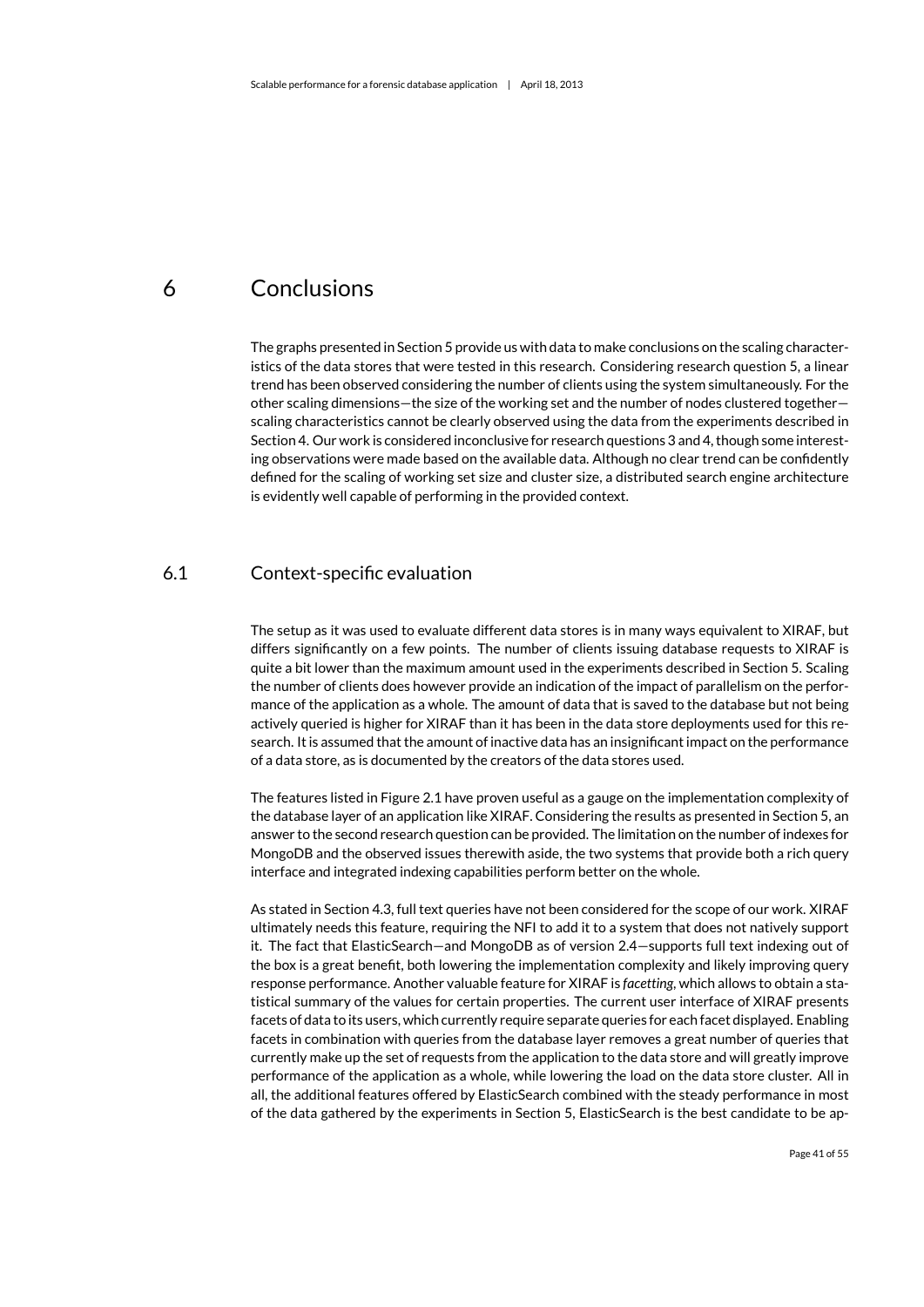plied to the provided context of the data stores that were evaluated here. The answer to the main research question, *which distributed data store architecture is the most suitable for the context of the [NFI](#page-7-0)*, would be that of a distributed search engine such as ElasticSearch. Although ElasticSearch is not the only distributed search engine architecture available at the time of writing, the insights provided by our work shortens the list of candidates considerably. Considering the proof of concept implementations for the query execution engines and the success of ElasticSearch in the experiments, we conclude that the provided context benefits more from a search engine than a traditional database system.

### 6.2 General observations

<span id="page-43-0"></span>Looking back at the component architectures and query execution solutions for all four data stores, there is a clear difference between ElasticSearch and MongoDB that provide indexing and flexible query interfaces and Cassandra and HBase, which required additional data structures to be applicable to our context. The descriptions of the query translations for the latter two data stores in Listings [3.1](#page-26-2) and [3.4](#page-29-1) are provided in a procedural pseudo code, whereas the descriptions for the former in Listings [3.3](#page-28-3) and [3.5 s](#page-31-1)how queries formatted in the domain-specific language for the respective data stores. In other words: where ElasticSearch and MongoDB are both able to express the example query in a declarative manner, allowing the data store to determine the most effective execution plan for the query, Cassandra and HBase require user effort to come to an execution plan to answer the query. We believe that this further illustrates that the implementation of the [XIRAF](#page-7-1) data and query models in Cassandra and HBase are more fabricated on top of a data store designed for a different application domain than the implementations in ElasticSearch and MongoDB. The expressiveness of the queries for ElasticSearch and MongoDB thereby contributes to the conclusion for the second research question above.

The data set sizes measured for a 256MB [XIRAF](#page-7-1) XML test file offer another interesting insight into the solutions created for our work. HBase taking considerably more space to save a data set than other solutions most likely allows for optimizations. Although this storage space 'explosion' would make HBase a poor choice for the implementation of the database component of [XIRAF,](#page-7-1) we have not found the exact reason for the relative difference between HBase and the other data stores.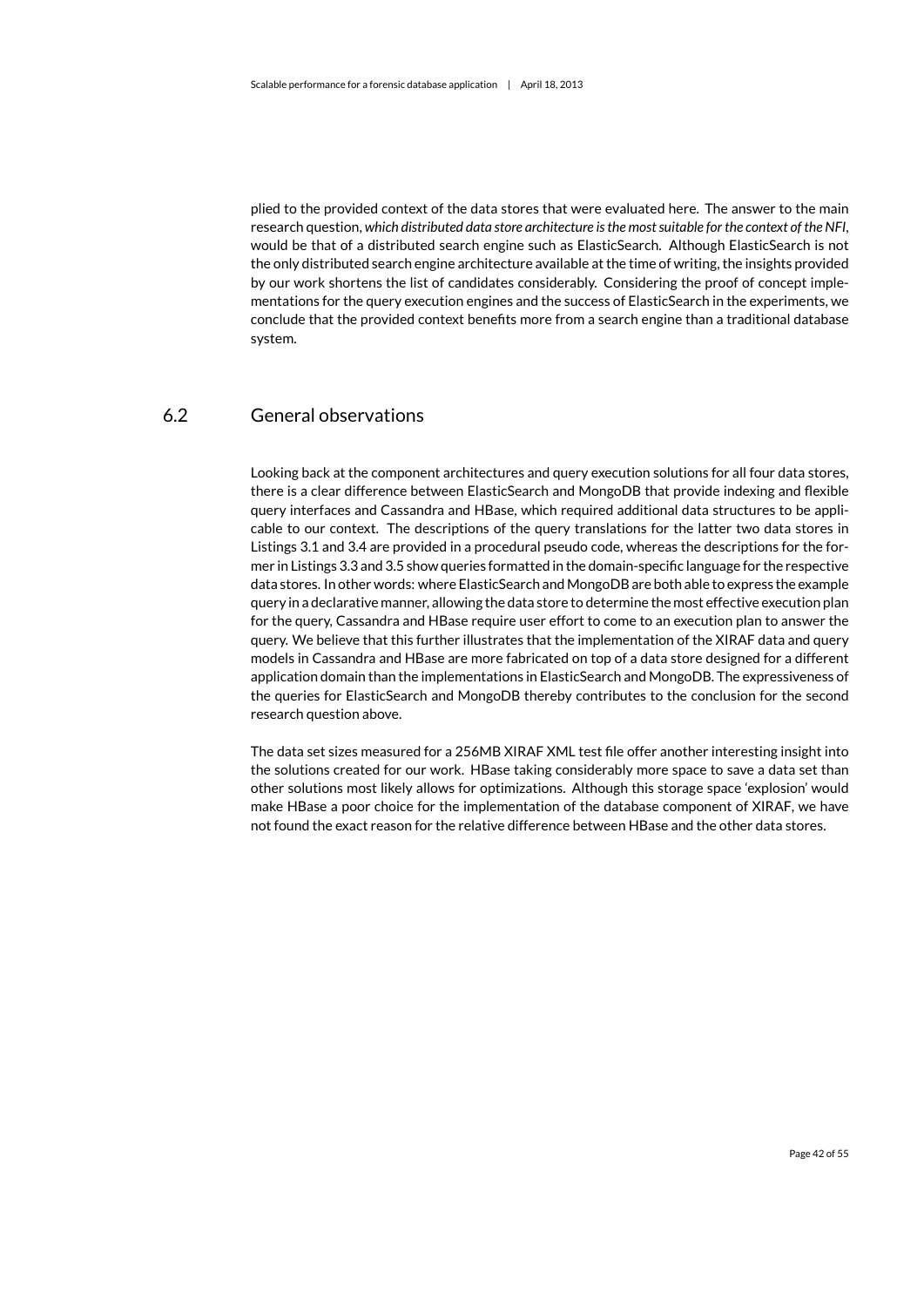## <span id="page-44-0"></span>7 Discussion and future work

With this work, we've attempted to provide an overview and evaluation of the options for a next generation database component for a system like [XIRAF.](#page-7-1) Although some interesting observations have been made, a number of points can be made regarding the work presented here.

## 7.1 Context particulars

<span id="page-44-1"></span>The current user interface for [XIRAF](#page-7-1) has a big impact on the queries issued to the database layer. The facetting mentioned in Section [6.1](#page-42-1) is currently done with separate queries. Considering that facetting features have not been used for the proof of concept implementations described in Section [3,](#page-22-0) a database layer capable of creating facets alongside a query will dramatically change the statistical model provided in Section [1.1.5.](#page-12-0)

### 7.2 Operational experience

<span id="page-44-2"></span>In implementing query execution engines on top of a number of different data stores and setting up and administering clustered configurations of the software, several additional remarks can be made on the products.

The query execution for Cassandra has been the most complex of the four to create. Although the Hector client library offers an extensive set of features that cover all of Cassandra's abilities, the API proven to be very verbose and cumbersome to work with. Additionally, the documentation of the library requires knowledge more knowledge of the inner workings of Cassandra than is to be expected of developers solely interested in the client side interaction with Cassandra. A similar experience goes for HBase, for which the pure byte sequence oriented API required lots of 'boiler plate' code to fabricate a working implementation. ElasticSearch and MongoDB were easier to work with in comparison.

A second notable piece of operational experience is the amount of effort required to set up a clustered deployment of MongoDB. The system requires an administrator to register each node in the cluster as a shard of the database. Although it is considered logical to make roles of nodes in a cluster explicit, for MongoDB there is no way to state this fact in static configuration. Additionally, MongoDB currently suffers from a maximum total cluster size of around 4PB due to an allocation of memory for each chunk in the config server that administers chunk placement. For our work, this is no issue as the data set sizes did not reach these numbers, though the limitation plays a role in the real world feasibility of MongoDB for the [NFI.](#page-7-0)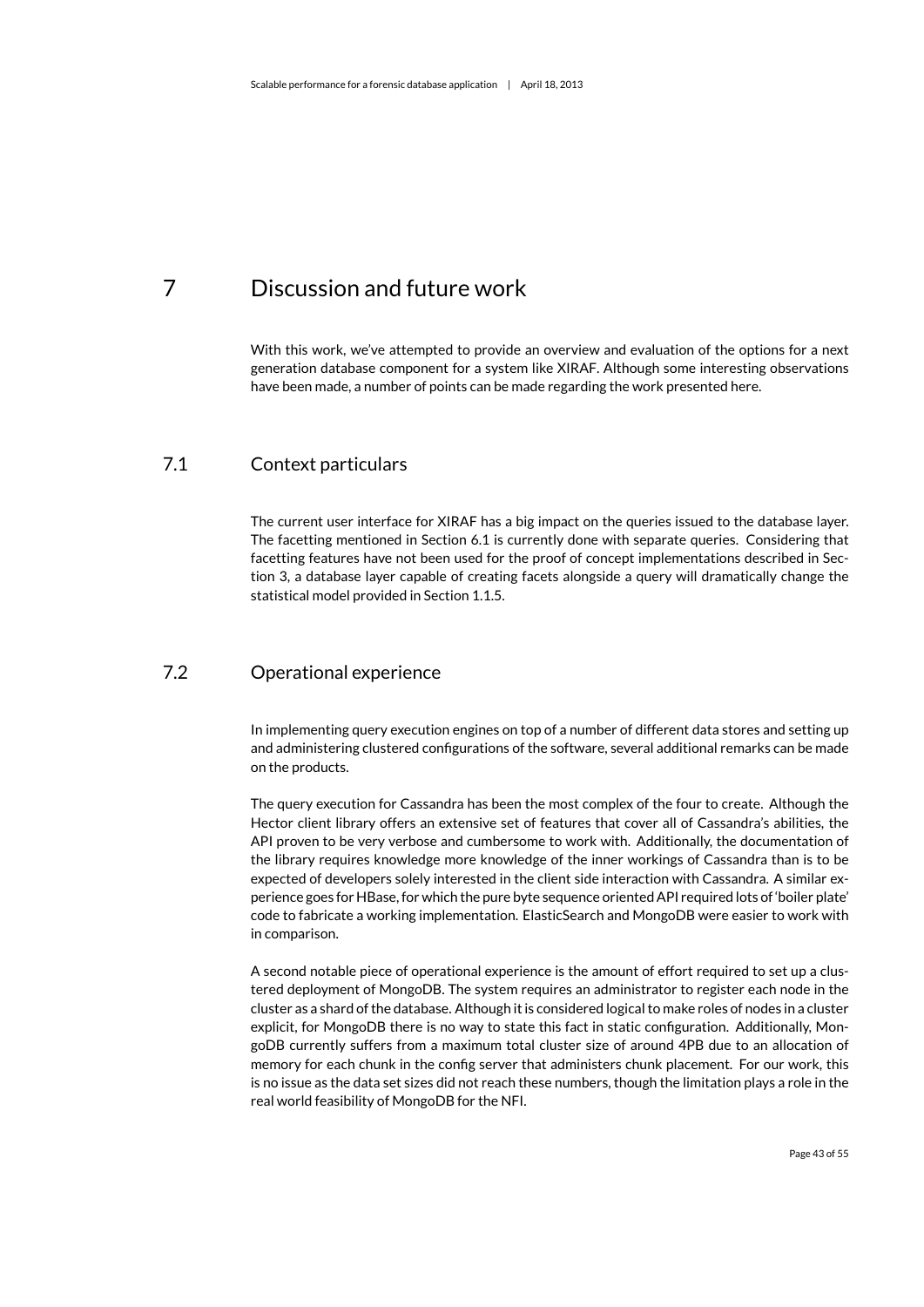## 7.3 Future work

<span id="page-45-0"></span>The experimental results for the scaling benchmarks performed for this work make it apparent that benchmarking a complicated application context implemented on different database systems is a non-trivial task. From observations and experience in carrying out experiments described in Section [4](#page-33-0) we formulate a number of areas for future work.

- **Synthetic data.** The use of synthetic data would lower the chance of differences in data sets causing significant changes in results. Using real life case data has prevented the need for developing a test data generator, but small differences in the data sets that seem insignificant at first glance could have been the reason much of the experimental results have proven inconclusive.
- **Cluster size.** Due to availability and existing configurations of hardware and software, experiments were limited to a total of eight nodes counted towards the database cluster sizes. Creating more scaling points in the number of nodes could provide a clearer picture on the scaling dimension that was presented in Section [5.](#page-37-0)
- **Specialized systems.** Considering the success of ElasticSearch for the provided context, other systems that are more geared towards search than database operations could be interesting for deployment at the [NFI.](#page-7-0) Not only the commonly known Lucene-based Solr [\[55\]](#page-50-3) qualifies for this, but a system like HIndex [\[21\]](#page-47-15) or Riak Search [\[42\]](#page-49-9) could also prove interesting.
- **System tuning.** Relatively little time has been invested into tuning the systems under investigation towards maximum performance. It is possible that particular bottlenecks observed with one of the systems used is more related to configuration than a more fundamental architectural trait. As such, conducting separate experiments with the configuration of the systems used could provide a better understanding of the forces at play.

## 7.4 Future developments

<span id="page-45-1"></span>The versions of the software systems used for this work are all considered representative of the software, though development of these systems is an ongoing process. The Cassandra community in particular has voiced a number of improvement suggestions that could benefit its use for the context of this work. Using the Lucene library to facilitate secondary indexes will enable more flexible combinations of filters and sorting of results on top of the capabilities Cassandra currently has [\[49\]](#page-49-14). MongoDB version 2.4 facilitates a full text search feature, which would allow the indexing of the [trace](#page-7-3) content alongside the meta data [\[40\]](#page-49-15).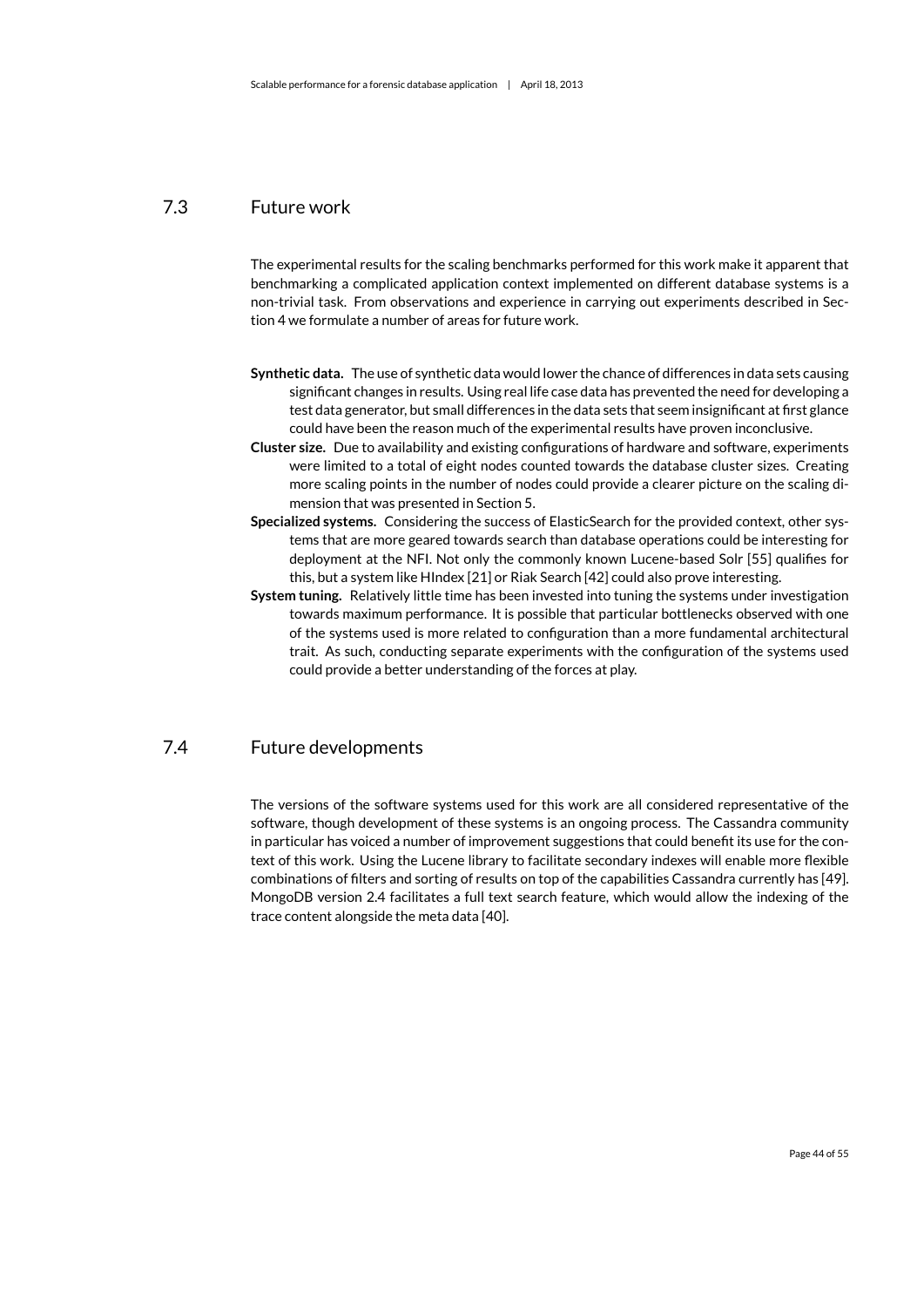## <span id="page-46-0"></span>Bibliography

- <span id="page-46-9"></span>[1] ABADI, D., MADDEN, S., AND FERREIRA, M. Integrating compression and execution in columnoriented database systems. *Proceedings of the 2006 ACM SIGMOD international conference on Management of data - SIGMOD '06* (2006), 671.
- <span id="page-46-10"></span>[2] ABADI, D., MYERS, D., DEWITT, D., AND MADDEN, S. Materialization Strategies in a Column-Oriented DBMS. In *Proceedings of the 2007 international conference on data engineering* (2007).
- <span id="page-46-14"></span>[3] ALINK, W. *XIRAF: An XML-IR Approach to Digital Forensics*. Msc. thesis, University of Twente, 2005.
- <span id="page-46-13"></span>[4] ASPNES, J., AND SHAH, G. Skip graphs. *ACM Transactions on Algorithms 3*, 4 (Nov. 2007).
- <span id="page-46-1"></span>[5] BHOEDJANG, R. A. F., VAN BALLEGOOIJ, A. R., VAN BEEK, H. M. A., VAN SCHIE, J. C., DILLEMA, F.W., VAN BAAR, R. B., OUWENDIJK, F. A., AND STREPPEL, M. Engineering an online computer forensic service. *Digital Investigation 9*, 2 (2012), 96–108.
- <span id="page-46-7"></span>[6] BOAG, S., CHAMBERLIN, D., FERNÁNDEZ, M. F., FLORESCU, D., ROBIE, J., AND SIMÉON, J. XQuery 1.0: An XML Query Language (Second Edition), 2010.
- <span id="page-46-4"></span>[7] BONCZ, P., GRUST, T., VAN KEULEN, M., MANEGOLD, S., RITTINGER, J., AND TEUBNER, J. Monet-DB/XQuery: A Fast XQuery Processor Powered by a Relational Engine. In *Proceedings of the 2006 ACM SIGMOD international conference on Management of data* (2006), pp. 479–490.
- <span id="page-46-2"></span>[8] BRAY, T., PAOLI, J., SPERBERG-MCQUEEN, C. M., MALER, E., AND YERGEAU, F. Extensible Markup Language (XML) 1.0 (Fifth Edition), 2008.
- <span id="page-46-6"></span>[9] BREMER, J.-M., AND GERTZ, M. An Efficient XML Node Identification and Indexing Scheme, 2003.
- <span id="page-46-8"></span>[10] CHANG, F., DEAN, J., GHEMAWAT, S., HSIEH, W., WALLACH, D., BURROWS, M., CHANDRA, T., FIKES, A., AND GRUBER, R. Bigtable: A Distributed Storage System for Structured Data. In *Proceedings of the 7th Symposium on Operating Systems Design and Implementation* (2006), vol. 26.
- <span id="page-46-3"></span>[11] CLARK, J., AND DEROSE, S. XML Path Language (XPath), 1999.
- <span id="page-46-5"></span>[12] CODD, E. F. Data Models in Database Management. In *ACM SIGMOD Record* (1980), pp. 112– 114.
- <span id="page-46-11"></span>[13] DECANDIA, G., HASTORUN, D., JAMPANI, M., KAKULAPATI, G., LAKSHMAN, A., PILCHIN, A., SIVA-SUBRAMANIAN, S., VOSSHALL, P., AND VOGELS, W. Dynamo: Amazon's Highly Available Keyvalue Store. In *Proceedings of 21st ACM SIGOPS symposium on Operating systems principles* (2007), pp. 205–220.
- <span id="page-46-12"></span>[14] FEINBERG, A. Project Voldemort: Reliable distributed storage. In *Proceedings of the 10th IEEE International Conference on Data Engineering* (2011).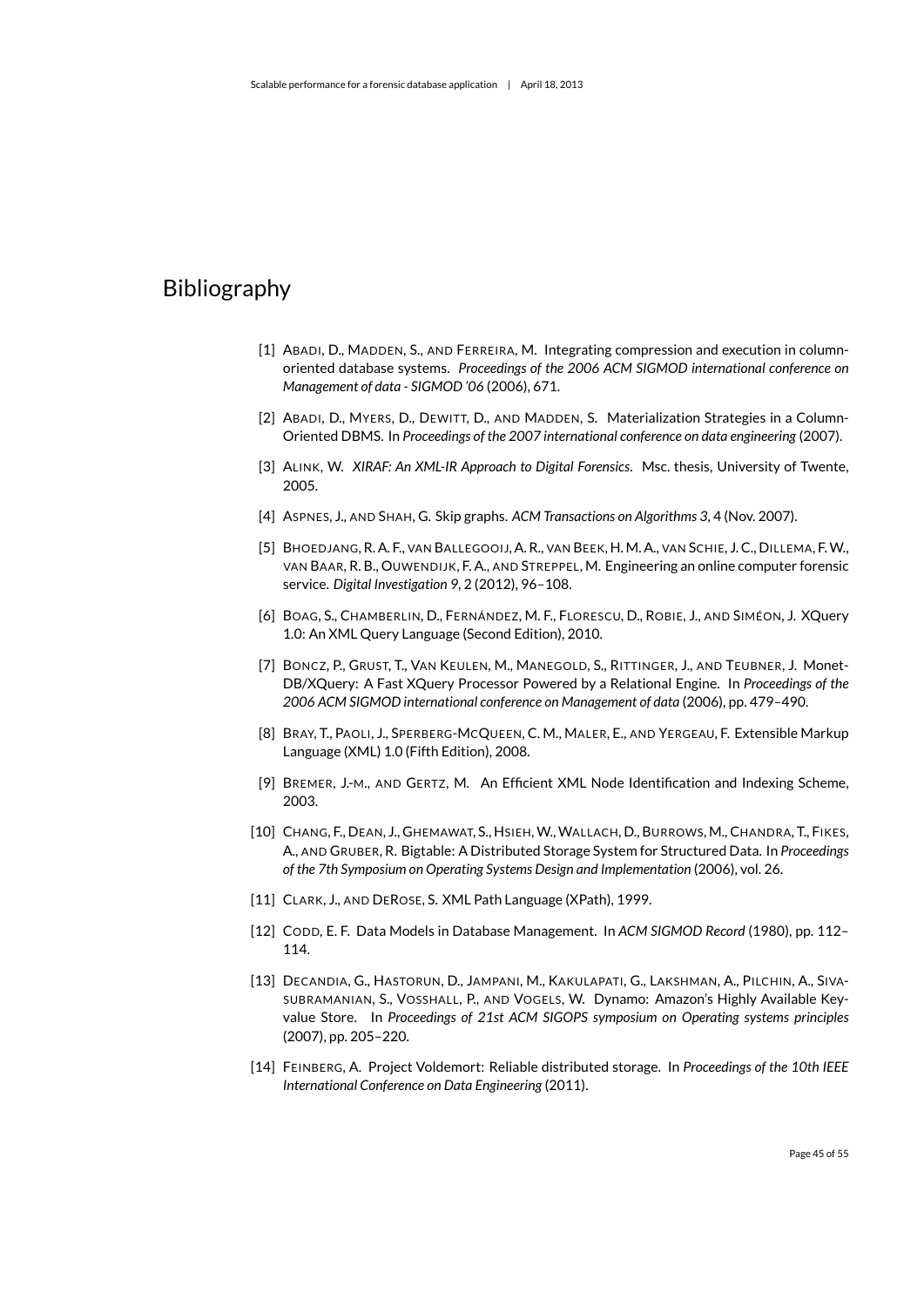- <span id="page-47-13"></span>[15] GOA, J., AND STEENKISTE, P. An adaptive protocol for efficient support of range queries in DHTbased systems. *Proceedings of the 12th IEEE International Conference on Network Protocols, 2004. ICNP 2004.* (2004), 239–250.
- <span id="page-47-2"></span>[16] GRUST, T. Accelerating XPath location steps. In *Proceedings of the 2002 ACM SIGMOD international conference on Management of data* (New York, New York, USA, 2002), ACM Press, pp. 109– 120.
- <span id="page-47-5"></span>[17] JAGADISH, H., AL-KHALIFA, S., CHAPMAN, A., LAKSHMANAN, L., NIERMAN, A., PAPARIZOS, S., PATEL, J., SRIVASTAVA, D., WIWATWATTANA, N., WU, Y., AND YU, C. TIMBER: A native XML database. *The International Journal on Very Large Data Bases 11* (2002), 274–291.
- <span id="page-47-8"></span>[18] KIDO, K., AMAGASA, T., AND KITAGAWA, H. Processing XPath Queries in PC-Clusters Using XML Data Partitioning. *22nd International Conference on Data Engineering Workshops*(2006), 11–16.
- <span id="page-47-11"></span>[19] LAKSHMAN, A., AND MALIK, P. Cassandra - A Decentralized Structured Storage System. *Operating Systems Review 44*, 2 (2010), 35–40.
- <span id="page-47-4"></span>[20] LI, C., LING, T. W., AND HU, M. Efficient updates in dynamic XML data: from binary string to quaternary string. *The VLDB Journal 17*, 3 (Sept. 2006), 573–601.
- <span id="page-47-15"></span>[21] LI, N., RAO, J., SHEKITA, E., AND TATA, S. Leveraging a scalable row store to build a distributed text index. In *Proceeding of the first international workshop on Cloud data management* (New York, New York, USA, 2009), ACM Press, p. 29.
- <span id="page-47-1"></span>[22] MALEWICZ, G., AUSTERN, M. H., BIK, A. J. C., DEHNERT, J. C., HORN, I., LEISER, N., AND CZA-JKOWSKI, G. Pregel: A System for Large-Scale Graph Processing. In *Proceedings of the 2010 International Conference on Management of Data* (2010), pp. 135–145.
- <span id="page-47-6"></span>[23] MEIER, W. eXist: An Open Source Native XML Database. *Web Services and Database Systems 2593* (2003), 169–183.
- <span id="page-47-0"></span>[24] MOORE, G. E. Cramming more components onto integrated circuits. *Electronics 38*, 8 (1965).
- <span id="page-47-9"></span>[25] O'NEIL, P., CHENG, E., GAWLICK, D., AND O'NEIL, E. The log-structured merge-tree (LSM-tree). *Acta Informatica 33*, 4 (1996), 351—-385.
- <span id="page-47-3"></span>[26] O'NEIL, P., O'NEIL, E., PAL, S., CSERI, I., SCHALLER, G., AND WESTBURY, N. ORDPATHs: Insert-Friendly XML Node Labels.
- <span id="page-47-7"></span>[27] PAGNAMENTA, F. *Design and Initial Implementation of a Distributed XML Database*. Msc. thesis, University of Dublin, 2005.
- <span id="page-47-14"></span>[28] RABL, T., SADOGHI, M., JACOBSEN, H.-A., GÓMEZ-VILLAMOR, S., MUNTÉS-MULERO, V., AND MANKOVSKII, S. Solving Big Data Challenges for Enterprise Application Performance Management. In *Proceedings of the VLDB Endowment* (2012), vol. 5, pp. 1724–1735.
- <span id="page-47-12"></span>[29] RAMABHADRAN, S., HELLERSTEIN, J., RATNASAMY, S., AND SHENKER, S. Prefix Hash Tree, An Indexing Data Structure over Distributed Hash Tables. In *Proceedings of the 23rd ACM Symposium on Principles of Distributed Computing* (2004).
- <span id="page-47-10"></span>[30] RATNASAMY, S., FRANCIS, P., HANDLEY, M., SHENKER, S., AND KARP, R. A Scalable Content-Addressable Network. In *Proceeding of the 2001 SIGCOMM conference* (2001), pp. 161—-172.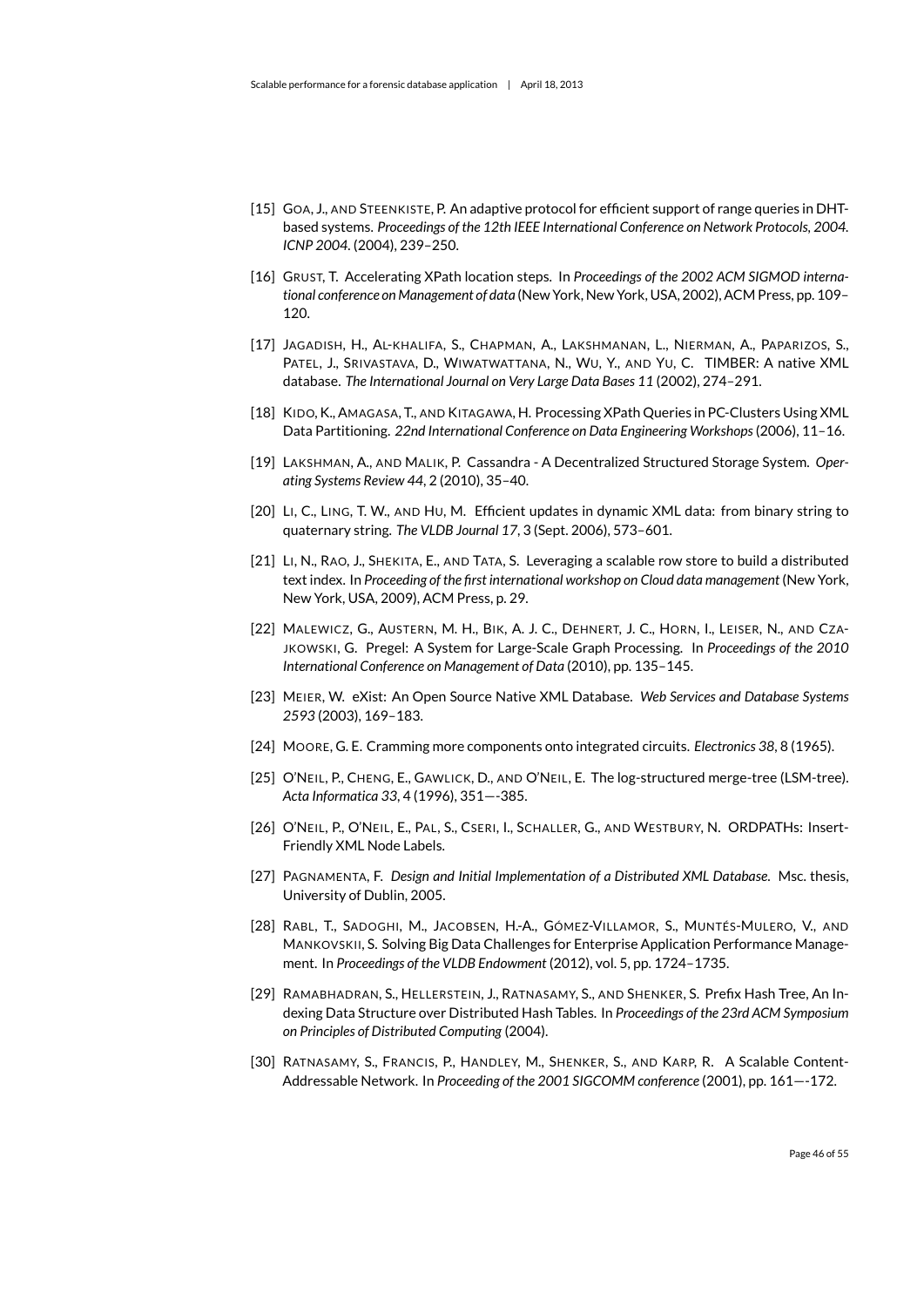- <span id="page-48-3"></span>[31] ROWSTRON, A., AND DRUSCHEL, P. Pastry: Scalable, Decentralized Object Location, and Routing for Large-Scale Peer-to-Peer Systems. In *Proceedings of the ACM/IFIP/USENIX International Middleware Conference* (2001), pp. 329–350.
- <span id="page-48-6"></span>[32] SCHMIDT, C., AND PARASHAR, M. Squid: Enabling search in DHT-based systems. *Journal of Parallel and Distributed Computing 68*, 7 (July 2008), 962–975.
- <span id="page-48-2"></span>[33] STOICA, I., MORRIS, R., KARGER, D., KAASHOEK, M. F., AND BALAKRISHNAN, H. Chord: A Scalable Peer-to-peer Lookup Service for Internet. In *Proceedings of the 2001 SIGCOMM Conference* (2001), pp. 149–160.
- <span id="page-48-5"></span>[34] VAN RENESSE, R., DUMITRIU, D., GOUGH, V., AND THOMAS, C. Efficient reconciliation and flow control for anti-entropy protocols. In *Proceedings of the 2nd Workshop on Large-Scale Distributed Systems and Middleware* (New York, New York, USA, 2008), ACM Press.
- <span id="page-48-7"></span>[35] YERGEAU, F. RFC 3629: UTF-8, a transformation format of ISO 10646, 2003.
- <span id="page-48-4"></span>[36] ZHAO, B. Y., KUBIATOWICZ, J., AND JOSEPH, A. D. Tapestry: An Infrastructure for Fault-tolerant Wide-area Location and Routing. *Computer Science*, April (2001).
- <span id="page-48-0"></span>[37] ZHOU, J., AND ROSS, K. A. Buffering Database Operations for Enhanced Instruction Cache Performance. In *Proceedings of the 2004 ACM SIGMOD international conference on Management of data* (2004).
- <span id="page-48-1"></span>[38] ZUKOWSKI, M., BONCZ, P., AND NES, N. MonetDB/X100 - A DBMS In The CPU Cache. *Bulletin of the Technical Committee on Data Engineering 28*, 2 (2005), 17–22.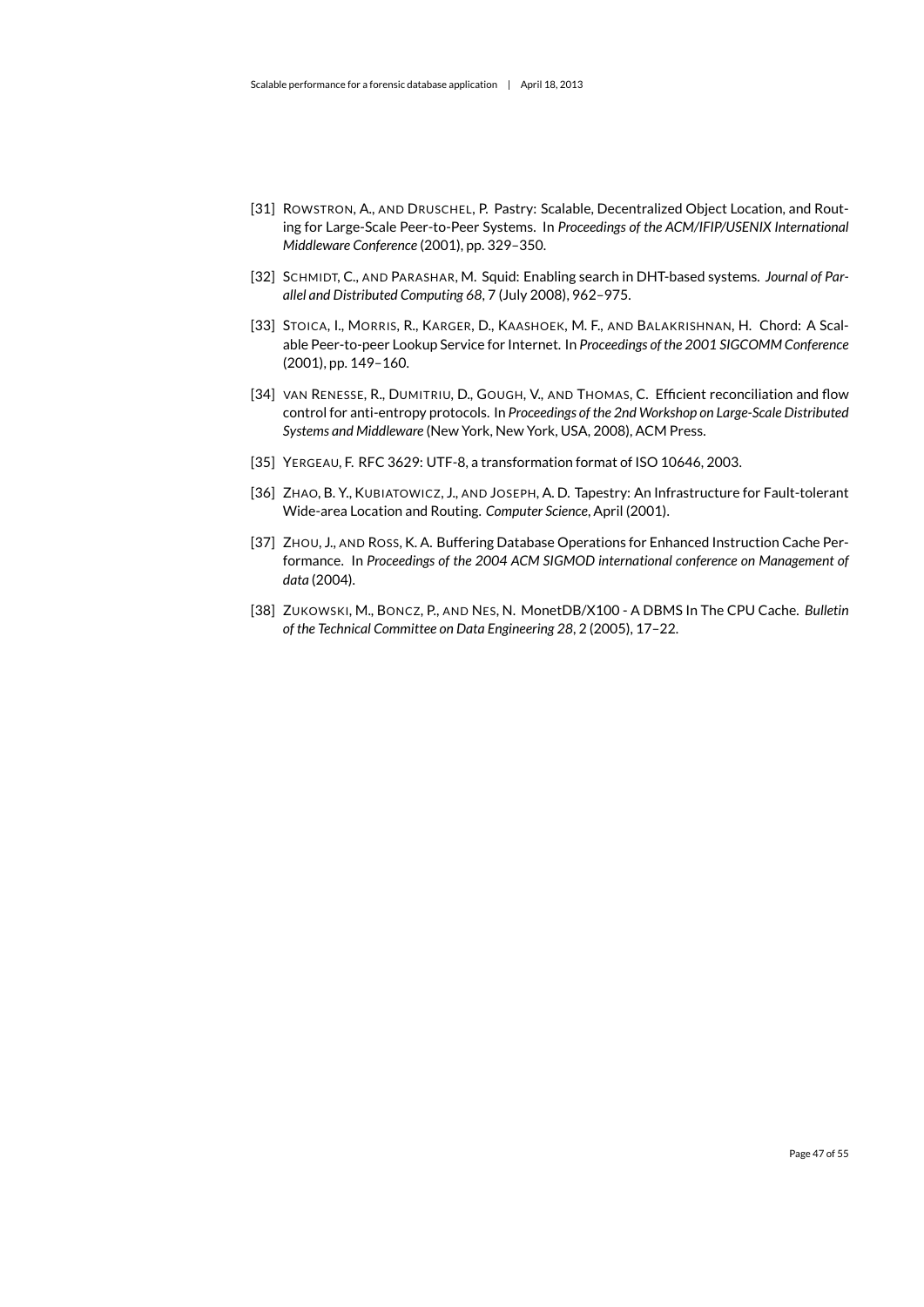## <span id="page-49-0"></span>Secondary sources

- <span id="page-49-6"></span>[39] 10GEN, INC. Mongodb. <http://www.mongodb.org/>, 2013. Visited: March 28, 2013.
- <span id="page-49-15"></span>[40] 10GEN, INC. Text search — mongodb manual 2.4.1. [http://docs.mongodb.org/manual/core/](http://docs.mongodb.org/manual/core/text-search/) [text-search/](http://docs.mongodb.org/manual/core/text-search/), Apr. 2013. Visited: April 12, 2013.
- <span id="page-49-8"></span>[41] BASHO TECHNOLOGIES, INC. <http://basho.com/riak/>, 2013. Visited: April 14, 2013.
- <span id="page-49-9"></span>[42] BASHO TECHNOLOGIES, INC. Riak docs — searching. [http://docs.basho.com/riak/1.3.0/](http://docs.basho.com/riak/1.3.0/tutorials/querying/Riak-Search/) [tutorials/querying/Riak-Search/](http://docs.basho.com/riak/1.3.0/tutorials/querying/Riak-Search/), Jan. 2013. Visited: March 27, 2013.
- <span id="page-49-16"></span>[43] DALTON, M., AND DIMIDUK, N. Orderly. <https://github.com/ndimiduk/orderly>, Apr. 2011. Visited: April 12, 2013.
- <span id="page-49-3"></span>[44] DATASTAX. About data partitioning in cassandra | datastax cassandra 1.1 documentation. [http://www.datastax.com/docs/1.1/cluster\\_architecture/partitioning](http://www.datastax.com/docs/1.1/cluster_architecture/partitioning), 2013. Visited: April 14, 2013.
- <span id="page-49-10"></span>[45] DATASTAX. About indexes in cassandra | datastax cassandra 1.1 documentation. [http://www.](http://www.datastax.com/docs/1.1/ddl/indexes) [datastax.com/docs/1.1/ddl/indexes](http://www.datastax.com/docs/1.1/ddl/indexes), 2013. Visited: April 16, 2013.
- <span id="page-49-12"></span>[46] ECHAGUE, P., AND MCCALL, N. Hector — java client for cassandra. [http://hector-client.](http://hector-client.org/) [org/](http://hector-client.org/), 2011. Visited: April 14, 2013.
- <span id="page-49-5"></span>[47] ELASTICSEARCH BV. Overview - elasticsearch. <http://www.elasticsearch.org/overview/>, 2013. Visited: March 28, 2013.
- <span id="page-49-2"></span>[48] HYPERTABLE INC. Architecture | hypertable — big data. big performance. [http://hypertable.](http://hypertable.com/documentation/architecture/) [com/documentation/architecture/](http://hypertable.com/documentation/architecture/), 2012. Visited: April 14, 2013.
- <span id="page-49-14"></span>[49] LUCIANI, J. [#cassandra-2915] lucene based secondary indexes. [https://issues.apache.](https://issues.apache.org/jira/browse/CASSANDRA-2915) [org/jira/browse/CASSANDRA-2915](https://issues.apache.org/jira/browse/CASSANDRA-2915), July 2011. Visited: April 12, 2013.
- <span id="page-49-13"></span>[50] MCNABB, A., AND CHUN, B. N. parallel-ssh — pssh: Parallel ssh tools. [http://code.google.](http://code.google.com/p/parallel-ssh/) [com/p/parallel-ssh/](http://code.google.com/p/parallel-ssh/), Feb. 2012. Visited: April 12, 2013.
- <span id="page-49-7"></span>[51] NEO TECHNOLOGY, INC. Neo4j, the graph database — learn, develop, participate. [http://www.](http://www.neo4j.org/) [neo4j.org/](http://www.neo4j.org/), 2013. Visited: April 14, 2013.
- <span id="page-49-1"></span>[52] ORACLE. Guide to Scaling Web Databases with MySQL Cluster. White paper, May 2012.
- <span id="page-49-11"></span>[53] THE APACHE SOFTWARE FOUNDATION. Apache lucene — index file formats. [http://lucene.](http://lucene.apache.org/core/3_6_2/fileformats.html#Document%20Numbers) [apache.org/core/3\\_6\\_2/fileformats.html#Document%20Numbers](http://lucene.apache.org/core/3_6_2/fileformats.html#Document%20Numbers), Dec. 2012. Visisted: April 11, 2013.
- <span id="page-49-4"></span>[54] THE APACHE SOFTWARE FOUNDATION. Apache lucene core. [http://lucene.apache.org/](http://lucene.apache.org/core/) [core/](http://lucene.apache.org/core/), 2012. Visited: March 28, 2013.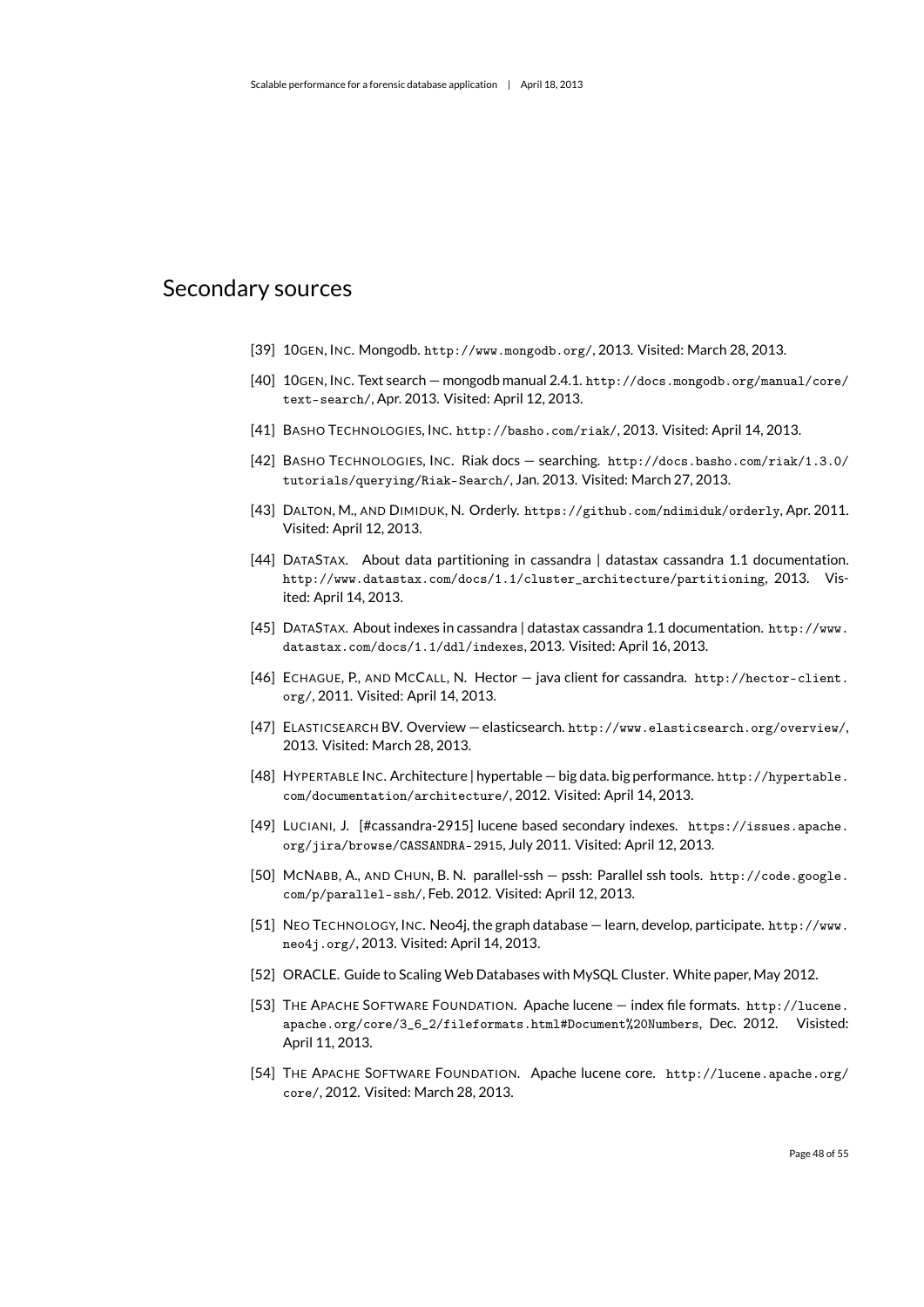- <span id="page-50-3"></span>[55] THE APACHE SOFTWARE FOUNDATION. Apache solr. <http://lucene.apache.org/solr/>, 2012. Visited: March 28, 2013.
- <span id="page-50-4"></span>[56] THE APACHE SOFTWARE FOUNDATION. Edgengramtokenfilter (lucene 3.6.2 api). [http://lucene.apache.org/core/3\\_6\\_2/api/all/org/apache/lucene/analysis/ngram/](http://lucene.apache.org/core/3_6_2/api/all/org/apache/lucene/analysis/ngram/EdgeNGramTokenFilter.html) [EdgeNGramTokenFilter.html](http://lucene.apache.org/core/3_6_2/api/all/org/apache/lucene/analysis/ngram/EdgeNGramTokenFilter.html), Dec. 2012. Visited: April 15, 2013.
- <span id="page-50-1"></span>[57] THE APACHE SOFTWARE FOUNDATION. Apache hbase — home. <http://hbase.apache.org/>, Mar. 2013. Visited: March 28, 2013.
- <span id="page-50-2"></span>[58] THE APACHE SOFTWARE FOUNDATION. Hdfs architecture guide. [http://hadoop.apache.org/](http://hadoop.apache.org/docs/stable/hdfs_design.html) [docs/stable/hdfs\\_design.html](http://hadoop.apache.org/docs/stable/hdfs_design.html), Feb. 2013. Visited: March 27, 2013.
- <span id="page-50-0"></span>[59] TINKERPOP. Gremlin — tinkerpop. <http://gremlin.tinkerpop.com/>, 2009. Visited: April 14, 2013.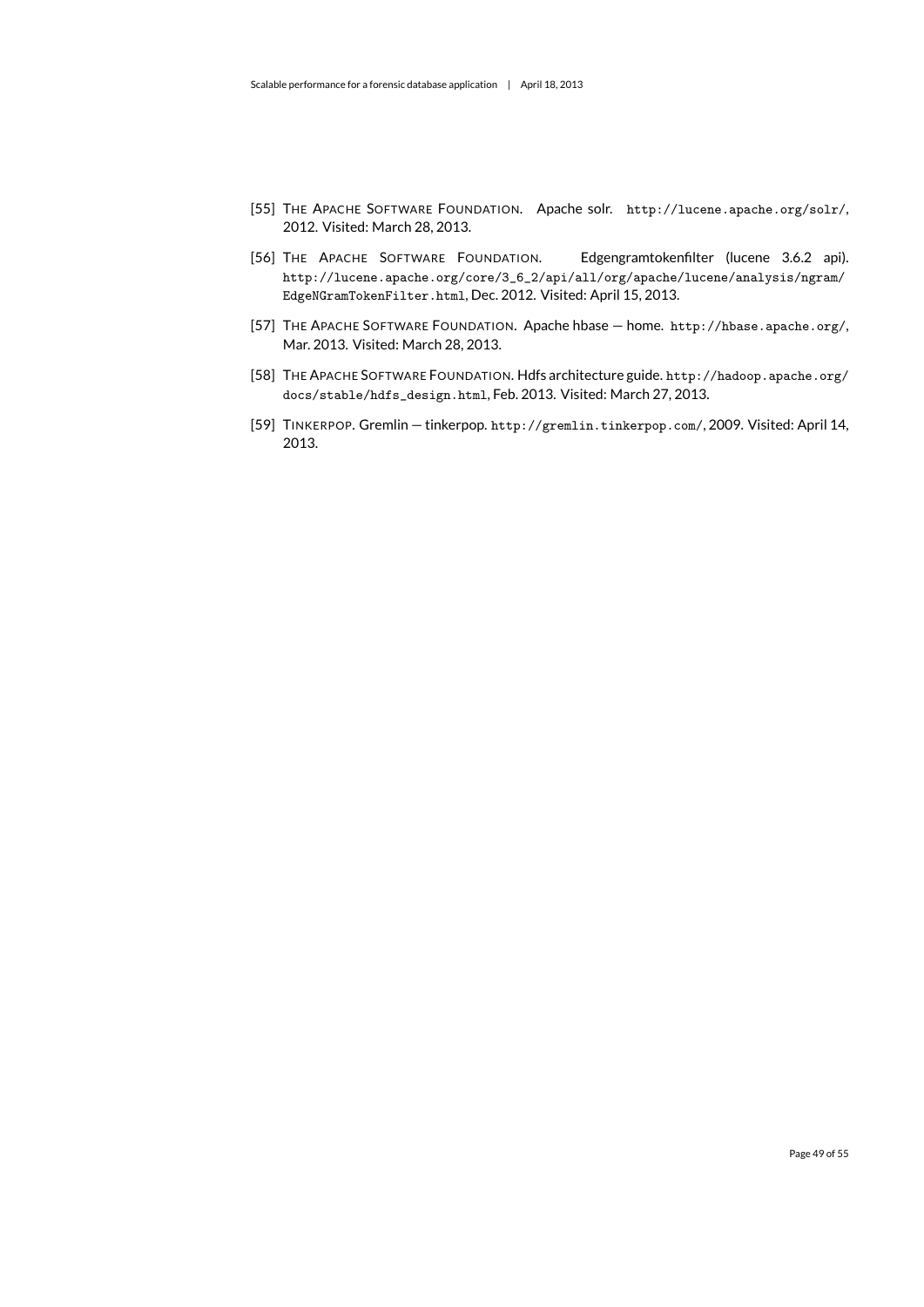# <span id="page-51-0"></span>A XIRAF data and query examples

<span id="page-51-1"></span>Both analysis results and [XIRAF](#page-7-1) queries are expressed in XML. The following provides examples of the data and query format used by [XIRAF.](#page-7-1)

## A.1 Data format

The formal specification of the data format for [XIRAF](#page-7-1) is expressed in an XML Schema. Though useful for automated consumption of such a specification, we believe an example of the data format will provide a better insight into the data model than the schema. Listing [A.1](#page-51-2) provides a simple folder as one might find on a computer's file system with a number of sub folders and files.

<span id="page-51-2"></span>**Listing A.1 Example [XIRAF](#page-7-1) XML document.**

```
\text{time} id ="1" >
  \text{time} id ="10" >
    \langleitem id="23">
       <content >
         < si z e >50687</ si z e >
         <md5>eaa0290aeee8ebe5924f204fc3c8b934 </md5>
         <sha1 >17ddf2ec050c2109bc0e7a9390ae35ec31157add </ sha1 >
         <entropy >4.20320 </ entropy >
         <mimeType>image / jpeg </mimeType>
       </ content >
       \le f i l e \ge<name> p r o f i l e . jpg </name>
         <path >/system/user/profile.jpg </path>
         <createdOn>2012−02−27T23:15:40Z</ createdOn >
       \langle file >
       < picture >
         <width >300</width >
         < height > 400 </ height >
       </picture>
    </ item >
    <folder>
       <name>user </name>
       <path >/ system / user </ path >
       <createdOn>2011−08−14T19:35:56Z</ createdOn >
     </folder>
  </ item >
  \text{time} id ="26" >
    <content >
       \langle size >1037\langle/size >
       <md5>3640ce36ca049c9cd81cf354cdfe5c76 </md5>
       <sha1 >4c5f05440b87dcf86e82145bed7e8d8a8c11e0d2 </ sha1 >
       <entropy >2.083932 </ entropy >
       <mimeType>text/plain </mimeType>
    </ content >
    < file ><name> config.dat </name>
       <path >/system/config.dat </name>
       <createdOn>2011−08−14T19:34:23Z</ createdOn >
```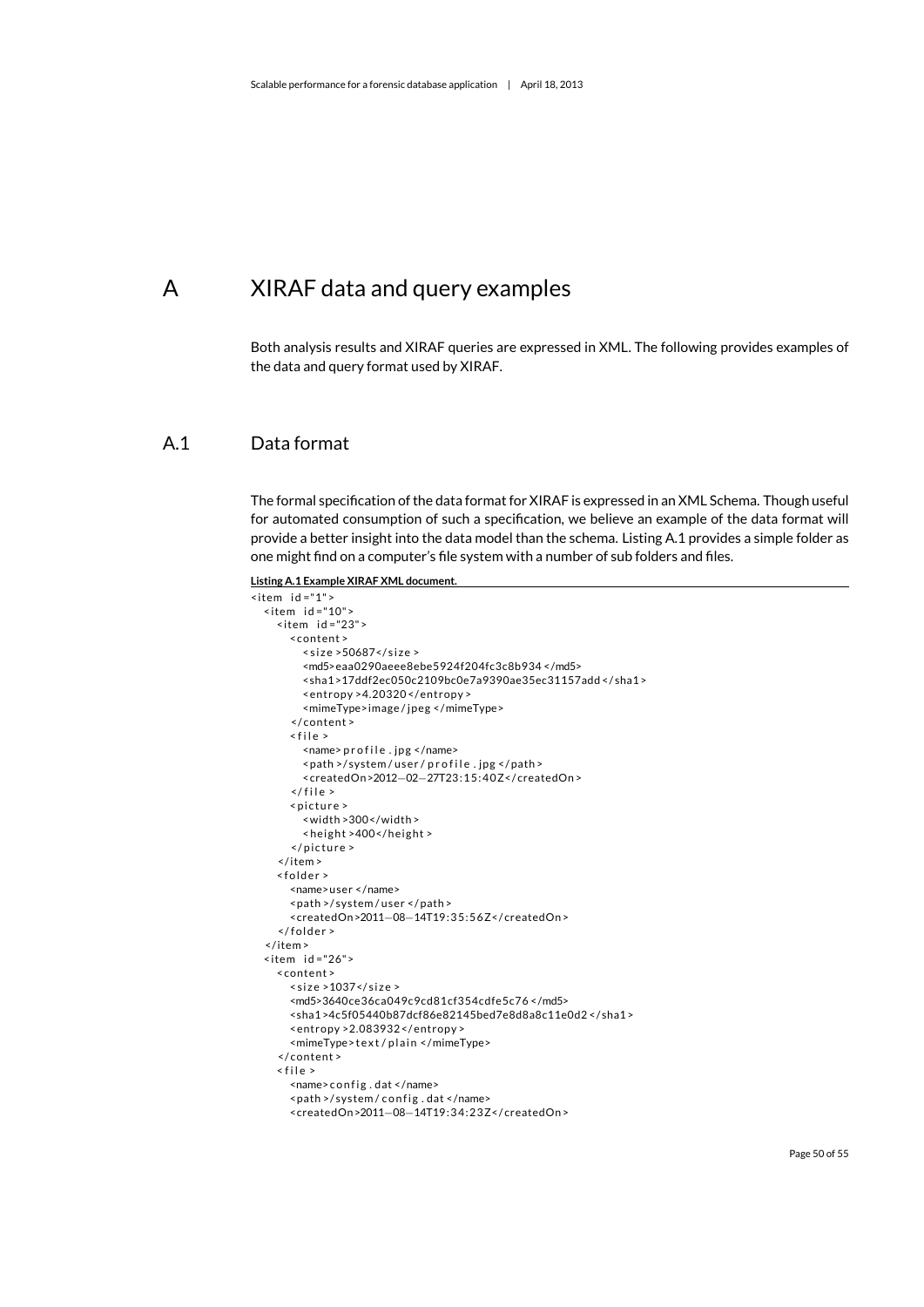```
<modifiedOn>2012−05−09T08:22:03Z</ modifiedOn >
     \langle file >
  \epsilon/item >
  <sub>f</sub>dder ></sub>
     <name>system </name>
     <path >/ system </name>
     <createdOn>2011−08−14T19:30:01Z</ createdOn >
  \langle folder \rangle</ item >
```
The document shows a total of four [traces,](#page-7-3) expressed as <item> elements in XML. The top level folder of the file system is named *"system"*, which contains a file named *"config.dat"* and a folder named *"user"*. Note that child [traces](#page-7-3) are provided before the information on their parent. Properties of a [trace](#page-7-3) are encoded as child *elements* of an element that encodes the [trace](#page-7-3) type they are attached to. So, the property that encodes the file name of a [trace](#page-7-3) is encoded as a  $\epsilon$ name> XML element enclosed by a <file> XML element. The example shows one exception to this rule, as 'content' is not defined to be a [trace](#page-7-3) type by the data model, but rather a collection of properties assigned to [traces](#page-7-3) that have byte content associated with them. Both the configuration file and the profile picture in the example have byte content associated with them, the folders do not. Four different property value types can be distinguished: integral number, string, decimal number and time stamp. These represent, for example, a file's content size, a file's name, a file's entropy and a file's creation time respectively.

### A.2 Query language

<span id="page-52-0"></span>The formal specification of the query language for [XIRAF](#page-7-1) is expressed in an XML Schema like the data format. Listing [1.1](#page-11-1) in Section [1.1.4](#page-11-0) lists a [XIRAF](#page-7-1) query containing three filters on the data set. Below, a number of additional queries are provided that showcase more complex features of the query language.

<span id="page-52-1"></span>**Listing A.2 Example [XIRAF](#page-7-1) query with a tree structure expression.**

```
<has-type invert="true">
  <type > picture </type>
  <descendants >
    <has−id >
       \langleid >9283</id >
       <unrestricted-document />
     </ has−id >
  </ descendants >
</ has−type >
```
Listing [A.2](#page-52-1) shows a query with two filters and a tree structure expression. The innermost filter simply requires the [traces](#page-7-3) in its result set to have [trace](#page-7-3) identifier 9283. As [trace](#page-7-3) identifiers are required to be unique, the filter will have either one or zero results. A tree structure expression is applied to the singular result, retrieving all descendants of the [trace](#page-7-3) with identifier 9283. A final filter is applied to the result set of the tree structure expression, leaving only [traces](#page-7-3) that do *not* have [trace](#page-7-3) type picture. This query could for example be issued to request the [traces](#page-7-3) contained in a particular file archive with identifier 9283—leaving out pictures.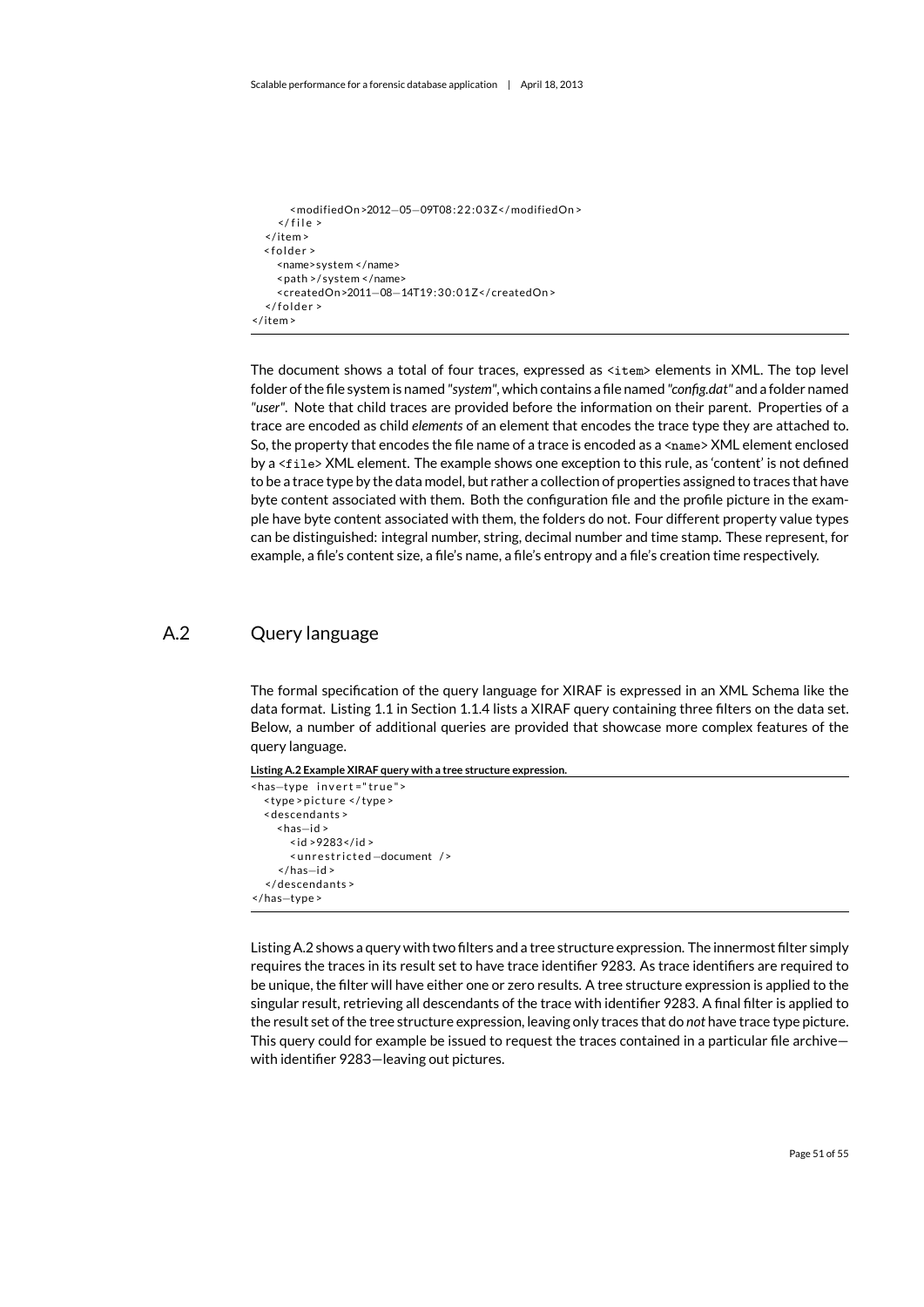```
Listing A.3 Example XIRAF query with a logical disjunction (union) and tree structure expression.
<union >
  <children>
    <has−te x t−property >
       <properties ><property >
          <type > f i l e </ type >
          <property−name> e x tension </ property−name>
       </property > </properties >
       <case−s e n s i t i v e > f a l s e </ case−s e n s i t i v e >
       <match>exact </match>
       <value > zip </ value >
       <unrestricted-document />
     </ has−te x t−property >
  </children>
  <has−type >
    <type >email </ type >
     <unrestricted-document />
  </ has−type >
</ union >
```
Listing [A.3](#page-53-0) shows a query with two filters, a tree structure expression and a union. The first operand of the union is a request for all child [traces o](#page-7-3)f files whose extension is equal to *"zip"*, allowing different casing, like *"ZIP"*. The second operand of the union is a request for all [traces](#page-7-3) of type email. The result of the query as a whole is a result set with both email type [traces](#page-7-3) and [traces](#page-7-3) that are located in zip files.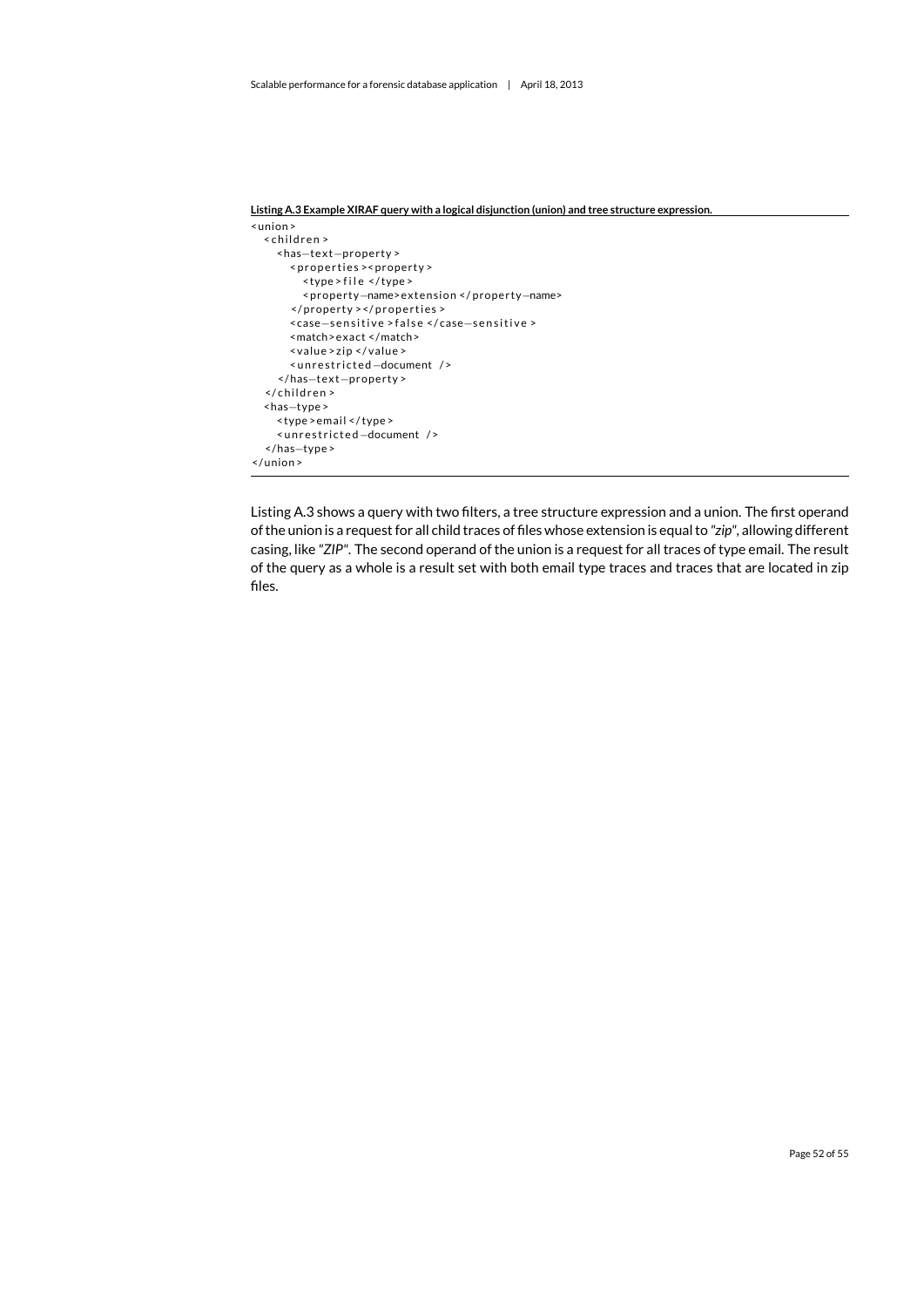## <span id="page-54-0"></span>B Lexicographically sortable number encoding

From a lexicographical point of view, the lowest possible value for a byte is 00000000. Consequently, the highest value is 11111111. In most systems, integral numbers are encoded using 2s-complement and decimal numbers using IEEE-754. Although the CPU of a system will be able to compare two number encoded with either 2s-complement or IEEE-754, neither byte sequences conform to the natural order of the numbers they encode. In an environment that is only capable of comparing byte sequences—which is the case for HBase in our work—an alternate encoding scheme is needed to ensure the result of an operation conforms to the natural order of the encoded numbers. The number encoding schemes presented here are inspired by "Orderly", a library aimed at adding typed value support to HBase [\[43\]](#page-49-16).

## B.1 Integral numbers

<span id="page-54-1"></span>The most significant distinction in numerical value is the sign of the value: negative values should be sorted before positive values. By making sure to explicitly sign the encoded value, the distinction can be made explicit. Marking the most significant bit 1 for positive values and 0 for negative values satisfies the natural order. Considering a single byte as an example, 7 bits are left for encoding the numerical value after signing. Using the absolute value of the number to be encoded, a bit sequence representing a positive number can be obtained by using a regular binary encoding. As such, the number 2 would be encoded as 10000010. For positive values this encoding guarantees an equal natural and lexicographical ordering, while negative values would be sorted before positive values, but in opposite order among among themselves. To counteract the last issue, all bits but the sign bit are inverted for negative values, reversing the sort order to the natural order. The introduction of the signing bit and inversion of negative numbers satisfies the requirement of aligning natural and lexicographical sort order, at the cost of not being able to encode the lower bound of the 2s-complement encoding scheme. Table [B.1](#page-54-2) shows a number of integral numbers encoded in both sortable and 2scomplement encodings.

| Value    | <b>Sortable</b> |   |   |                |   |   |   |   |  |   | 2s-complement |               |          |   |   |   |   |
|----------|-----------------|---|---|----------------|---|---|---|---|--|---|---------------|---------------|----------|---|---|---|---|
| $-128$   |                 |   |   | (not possible) |   |   |   |   |  |   |               | $\mathcal{L}$ | O        | O | 0 | 0 | 0 |
| $-127$   | ი               | Ω | O | 0              | 0 | 0 | ი | 0 |  |   |               | ∩             | 0        | Ω | 0 | 0 | 1 |
| -1       |                 |   |   |                |   |   |   | 0 |  |   |               |               |          |   |   |   |   |
| $\Omega$ |                 | 0 | Ω | 0              | 0 | 0 | 0 | 0 |  | O | $\Omega$      | 0             | $\Omega$ | Ω | 0 | 0 | 0 |
|          |                 |   | Ω | 0              | 0 | 0 | 0 | 1 |  |   |               |               | 0        | 0 | 0 | 0 | 1 |
| 127      |                 |   |   |                |   |   |   | 1 |  | 0 |               |               |          |   |   |   | 1 |

<span id="page-54-2"></span>**Table B.1 Various integer values encoded as a single byte in both lexicographically sortable and 2s-complement encodings.**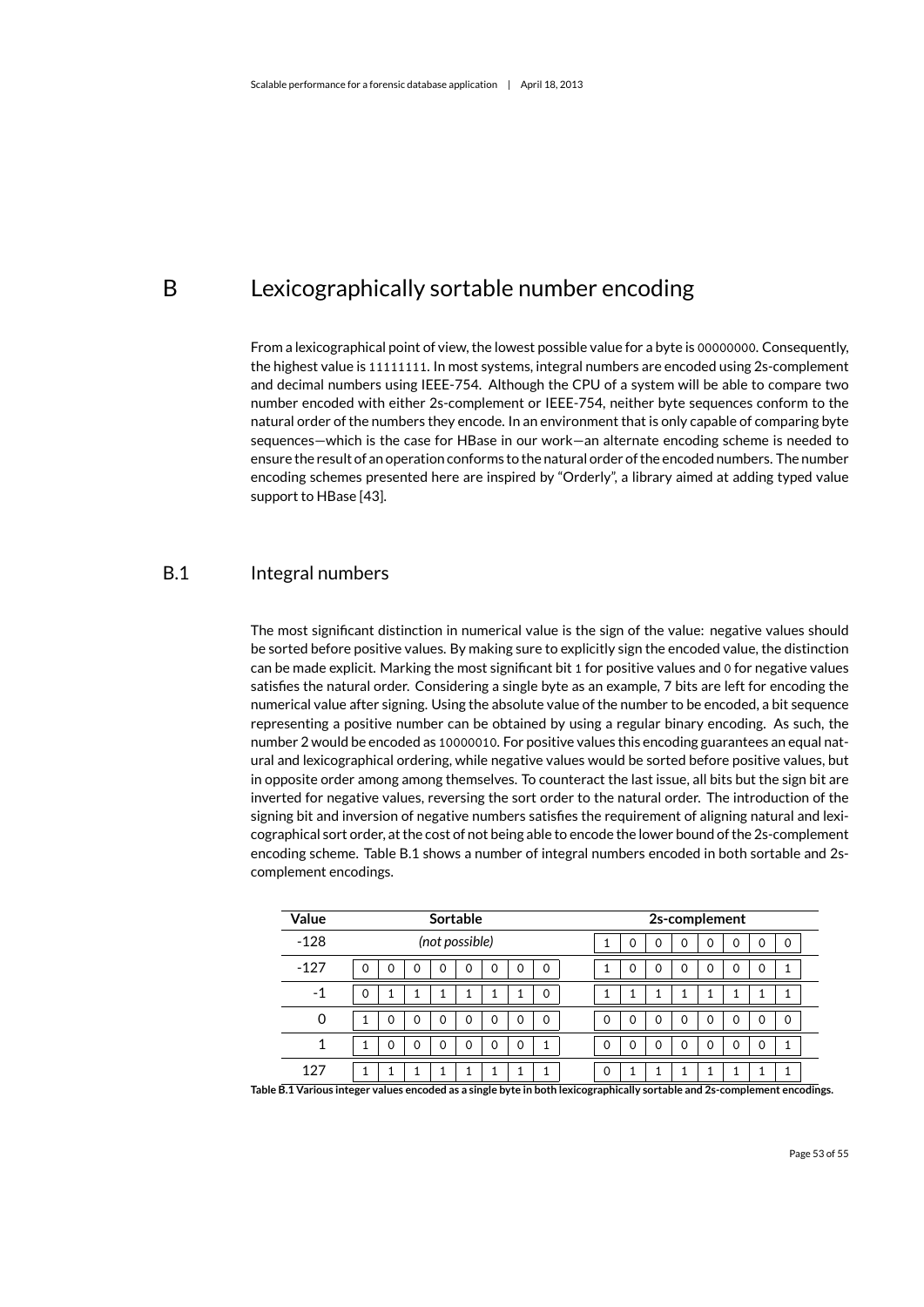| Value                                                                                                         |   |   |   | Sortable |   |   |   |             |             |   |          |   | IEEE-754-style |          |   |          |
|---------------------------------------------------------------------------------------------------------------|---|---|---|----------|---|---|---|-------------|-------------|---|----------|---|----------------|----------|---|----------|
| $-1.6$                                                                                                        | 0 | 0 |   | 1        | 0 |   |   | ◢           |             |   | $\Omega$ | 0 | 1              | $\Omega$ | 0 | $\Omega$ |
| $-1.0$                                                                                                        | 0 |   |   |          |   |   |   | $\mathbf 0$ |             | 0 | $\Omega$ |   | $\Omega$       | 0        | 0 |          |
| $-0.0$                                                                                                        | O | 0 | 0 | 0        | 0 | 0 | 0 | $\mathbf 0$ |             |   | $\Omega$ |   | $\Omega$       | 0        | 0 | 0        |
| 0.0                                                                                                           |   | ი | 0 | 0        | 0 | 0 | 0 | $\mathbf 0$ | $\Omega$    |   |          |   | $\Omega$       |          |   | $\Omega$ |
| 1.0                                                                                                           |   | 0 | 0 | 0        | 0 | 0 | 0 | 1           | $\mathbf 0$ |   |          |   | $\Omega$       | 0        | 0 |          |
| 1.6<br>$0.91$ $\pm$ $0.1$ $\pm$ $1.1$ $\pm$ $1.1$ $\pm$ $1.1$ $\pm$ $1.1$ $\pm$ $1.1$ $\pm$ $1.1$ $\pm$ $1.1$ |   |   | 0 | 0        |   | 0 | 0 | $\mathbf 0$ | $\mathbf 0$ |   |          |   |                | 0        | 0 | 0        |

<span id="page-55-1"></span>**Table B.2 Various floating point values encoded as a single byte in both lexicographically sortable and IEEE-754-style encodings using one sign bit, two exponent bits and five significand bits.**

## B.2 Decimal numbers

<span id="page-55-0"></span>A similar approach is used for floating point values. As IEEE-754-encoded numbers already have a sign bit, the first distinction is made by flipping the most significant bit, as the IEEE-754-standard uses 1 as an indication of a negative value. As with integer numbers, all bits but the sign bit are inverted for negative values to ensure the lexicographical ordering is equal to the natural ordering of floating point numbers. Table [B.2](#page-55-1) shows a number of decimal values encoded in both sortable and IEEE-754 encoding.